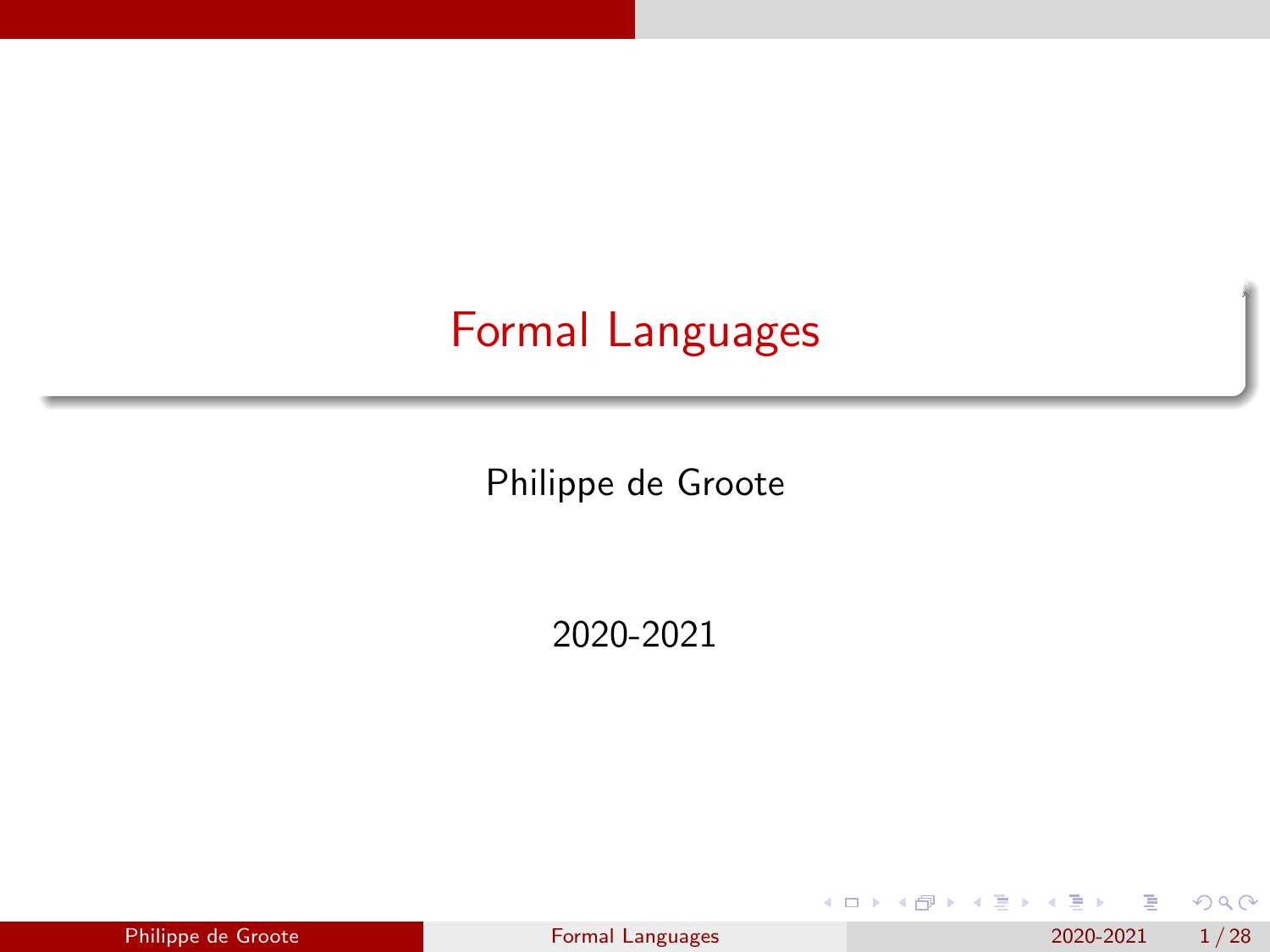

[Regular expressions and regular languages](#page-2-0)

- **•** [Definition](#page-2-0)
- [Some algebraic properties](#page-5-0)
- [From regular expressions to FSA](#page-7-0)
- [From FSA to type-3 grammars](#page-16-0)
- [From type-3 grammars to regular expressions](#page-32-0)

Э×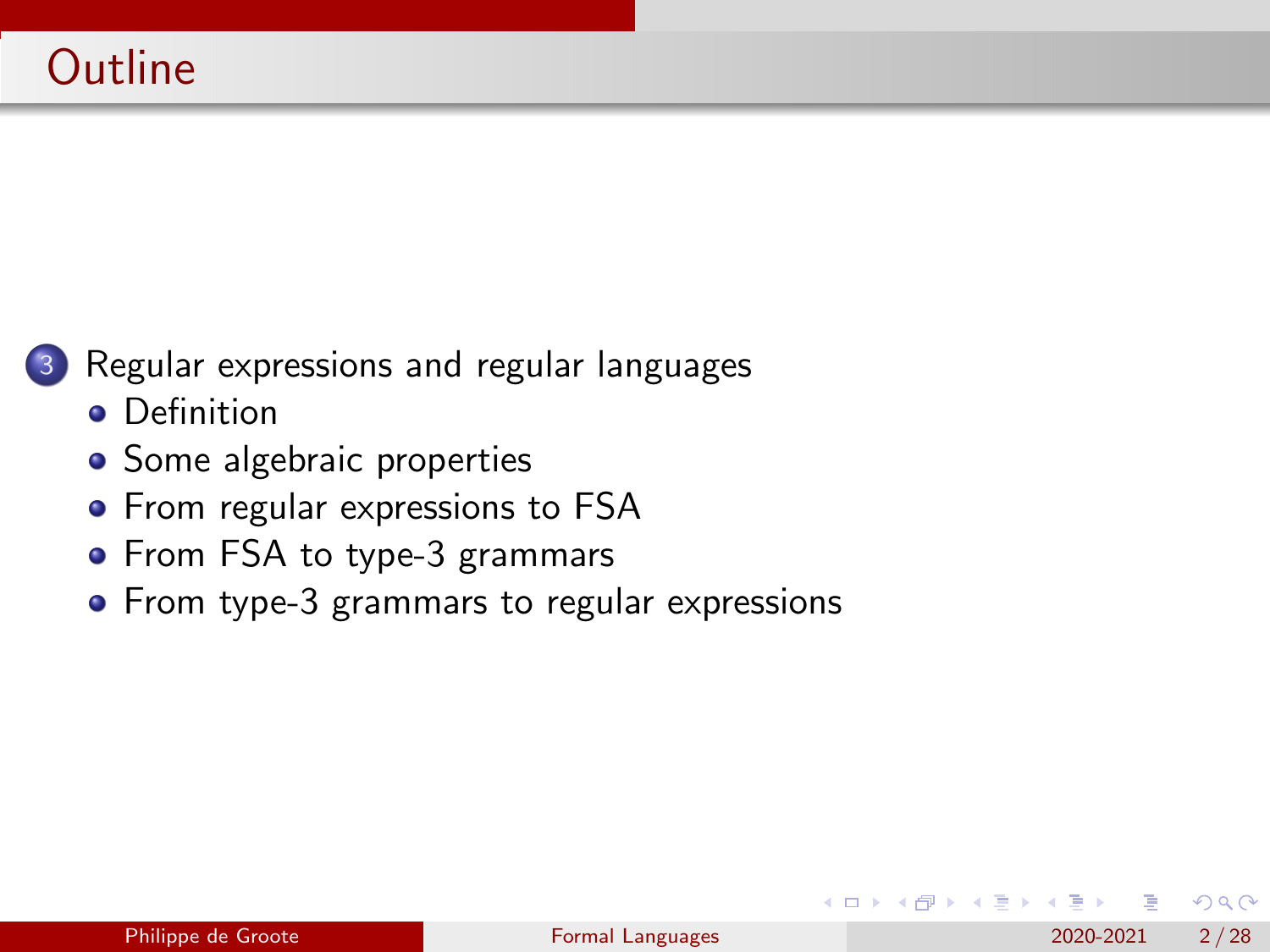<span id="page-2-0"></span>The set of regular epressions over an alphabet  $\Sigma$  is inductively defined as follows:

- $\bullet$  0 is a regular expression;
- $\bullet$  1 is a regular expression;
- e every symbol  $a \in \Sigma$  is a regular expression;
- if  $\alpha$  is a regular expression so is  $\alpha^*$ ;
- if  $\alpha$  and  $\beta$  are regular expressions so is  $(\alpha \cdot \beta)$ ;
- if  $\alpha$  and  $\beta$  are regular expressions so is  $(\alpha + \beta)$ ;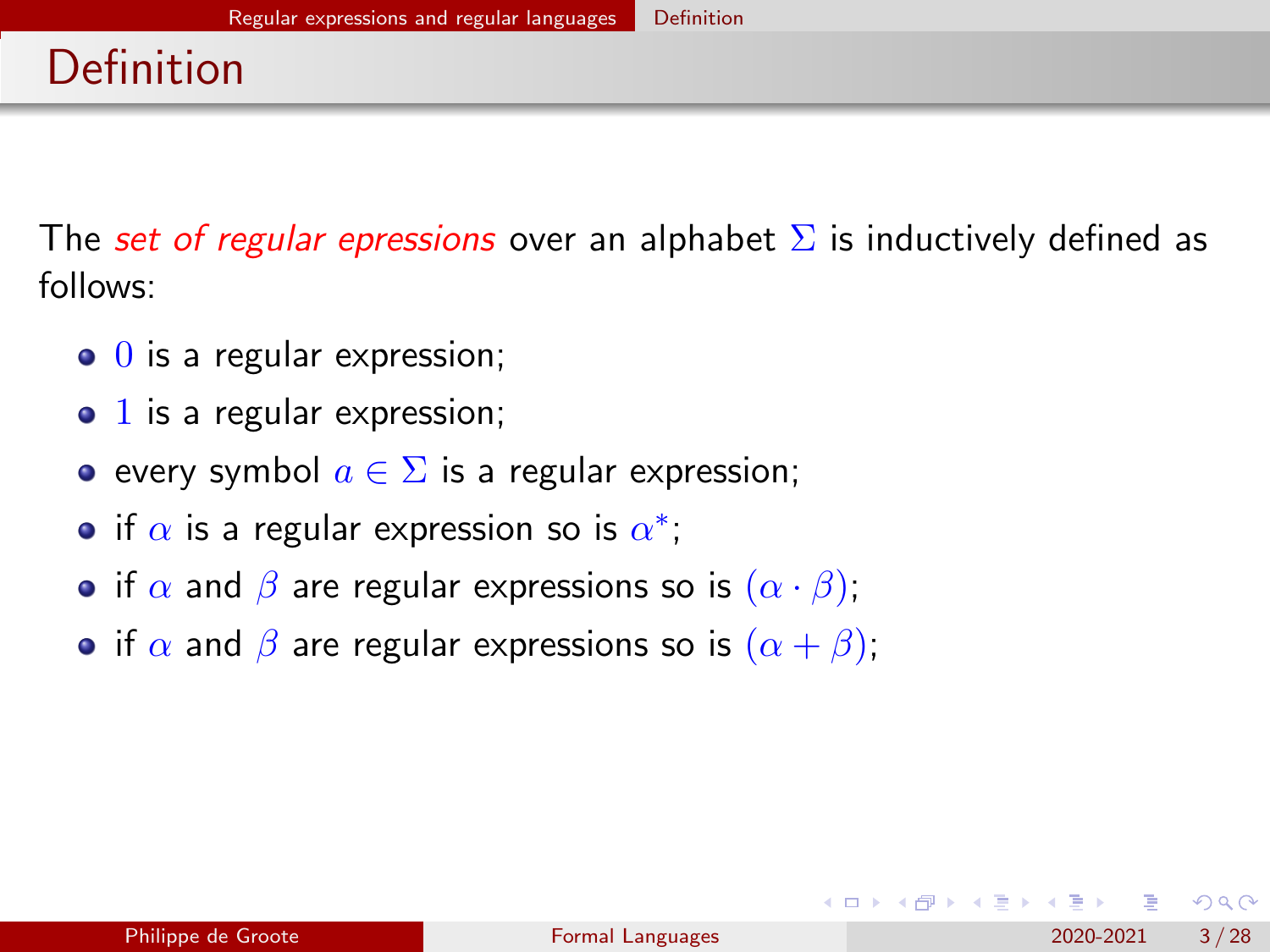The set of regular epressions over an alphabet  $\Sigma$  is inductively defined as follows:

- $\bullet$  0 is a regular expression;
- $\bullet$  1 is a regular expression;
- e every symbol  $a \in \Sigma$  is a regular expression;
- if  $\alpha$  is a regular expression so is  $\alpha^*$ ;
- if  $\alpha$  and  $\beta$  are regular expressions so is  $(\alpha \cdot \beta)$ ;
- if  $\alpha$  and  $\beta$  are regular expressions so is  $(\alpha + \beta)$ ;

We write  $\text{resp}(\Sigma)$  for the set of regular epressions over  $\Sigma$ .

 $200$ 

 $\mathbf{A} \equiv \mathbf{A} \times \mathbf{A} \equiv \mathbf{A}$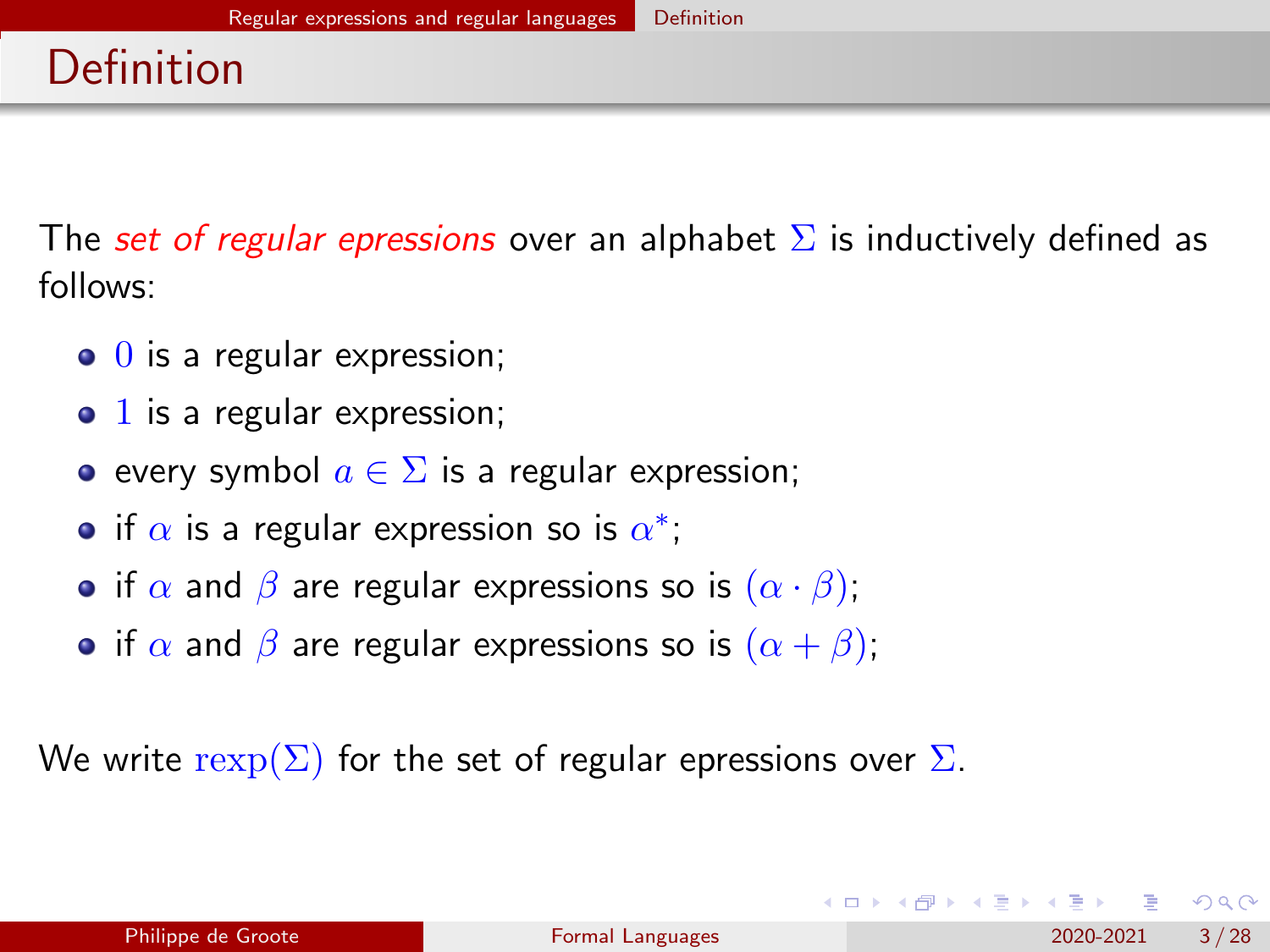# Definition

Language defined by a regular epressions:

- $L(0) = \varnothing$ ;
- $L(1) = {\epsilon},$
- $L(a) = \{a\}$  for every  $a \in \Sigma$ ;
- $L(\alpha^*) = L(\alpha)^*$ ;
- $L(\alpha \cdot \beta) = L(\alpha) \cdot L(\beta)$ ;
- $L(\alpha + \beta) = L(\alpha) \cup L(\beta).$

4 0 8 1

 $\mathcal{A} \oplus \mathcal{B}$  and  $\mathcal{A} \oplus \mathcal{B}$  and  $\mathcal{B} \oplus \mathcal{B}$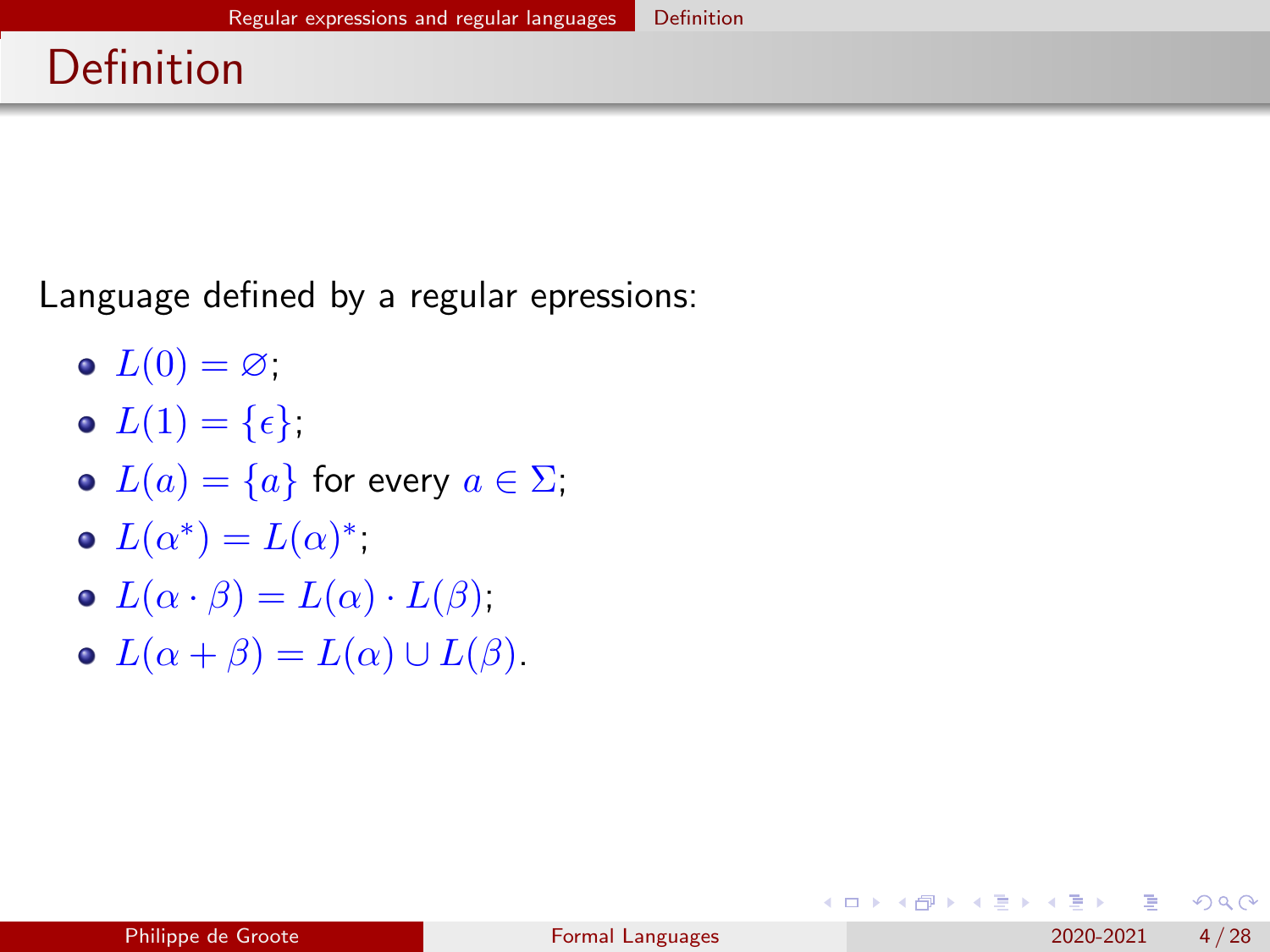# <span id="page-5-0"></span>Some algebraic properties

```
(\alpha + \beta) + \gamma = \alpha + (\beta + \gamma)\alpha + 0 = \alpha0 + \alpha = \alpha\alpha + \beta = \beta + \alpha\alpha + \alpha = \alpha(\alpha \cdot \beta) \cdot \gamma = \alpha \cdot (\beta \cdot \gamma)\alpha \cdot 1 = \alpha1 \cdot \alpha = \alpha\alpha \cdot 0 = 00 \cdot \alpha = 0\alpha \cdot (\beta + \gamma) = \alpha \cdot \beta + \alpha \cdot \gamma(\alpha + \beta) \cdot \gamma = \alpha \cdot \gamma + \beta \cdot \gamma
```
 $A \Box B$   $A \Box B$   $A \Box B$   $A \Box B$   $A \Box B$   $A$ 

 $QQ$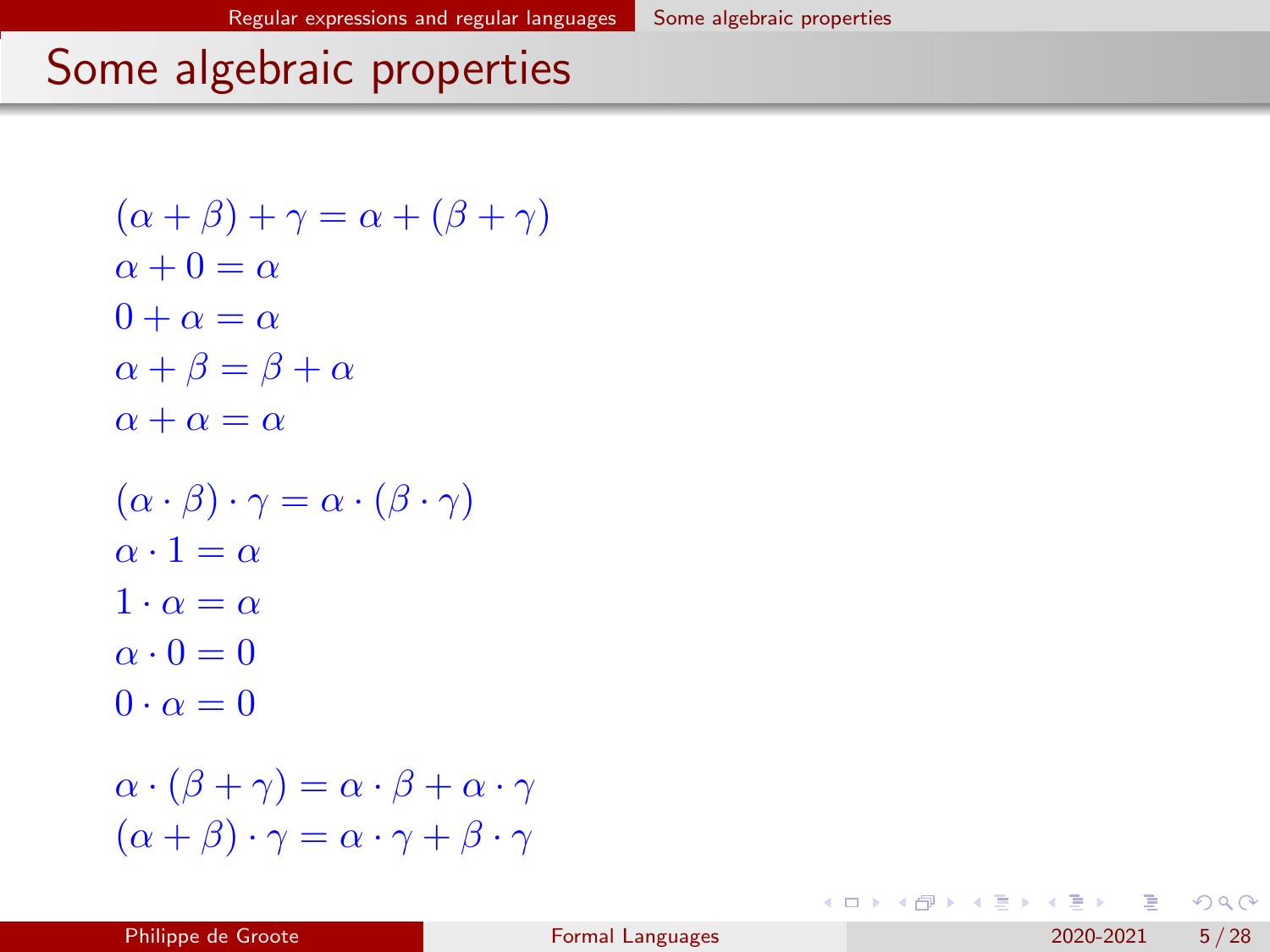# Some algebraic properties

$$
0^* = 1
$$
  
\n
$$
1^* = 1
$$
  
\n
$$
(\alpha^*)^* = \alpha^*
$$
  
\n
$$
1 + \alpha \cdot (\alpha^*) = \alpha^*
$$
  
\n
$$
1 + \alpha^* \cdot \alpha = \alpha^*
$$

Э×  $\leftarrow$   $\equiv$ 

×.

**◆ ロ ▶ → 何**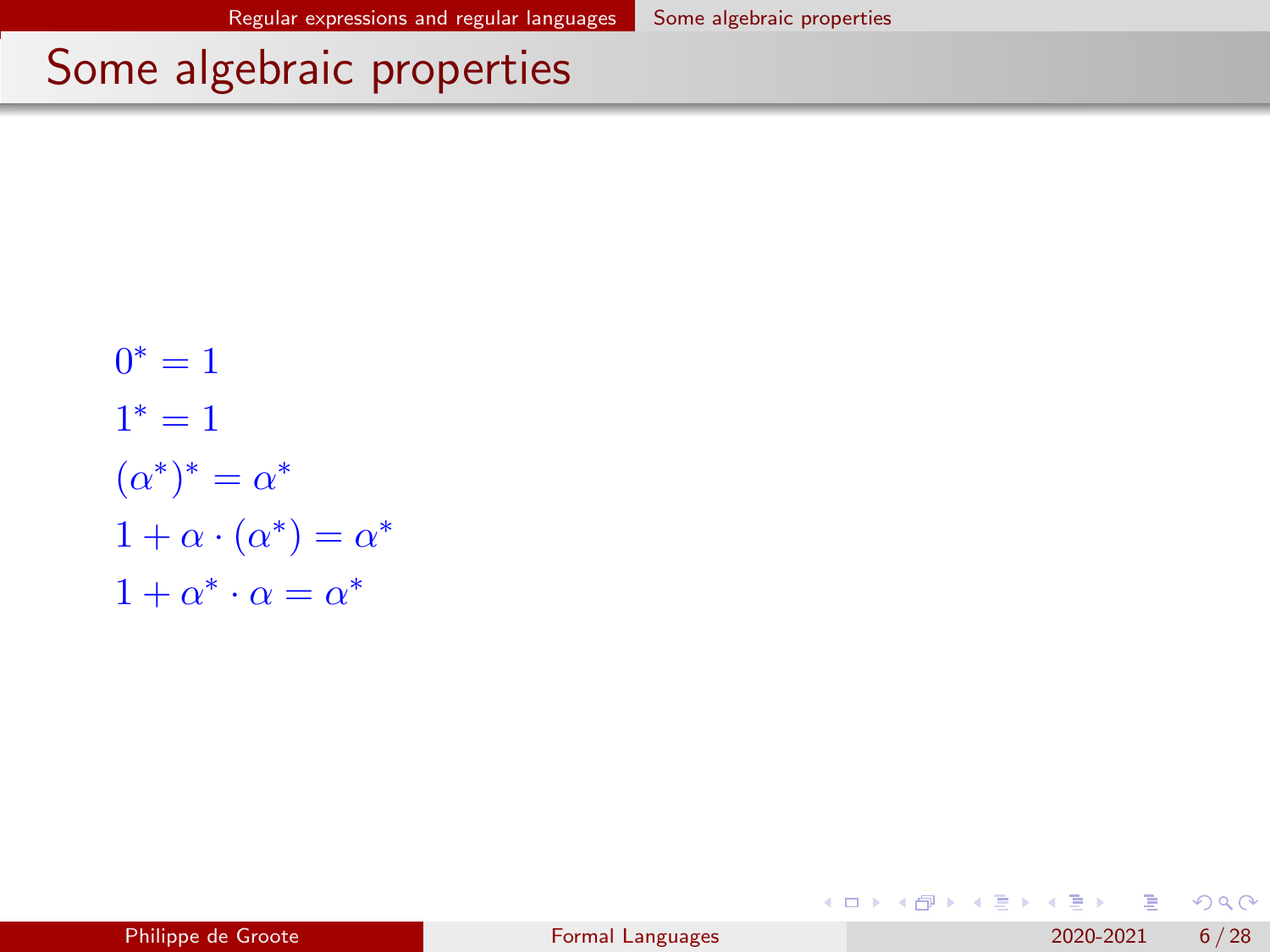<span id="page-7-0"></span>Automaton accepting  $L(0)$ 



|  | Philippe de Groote |
|--|--------------------|

4 0 8 1

化重 网络重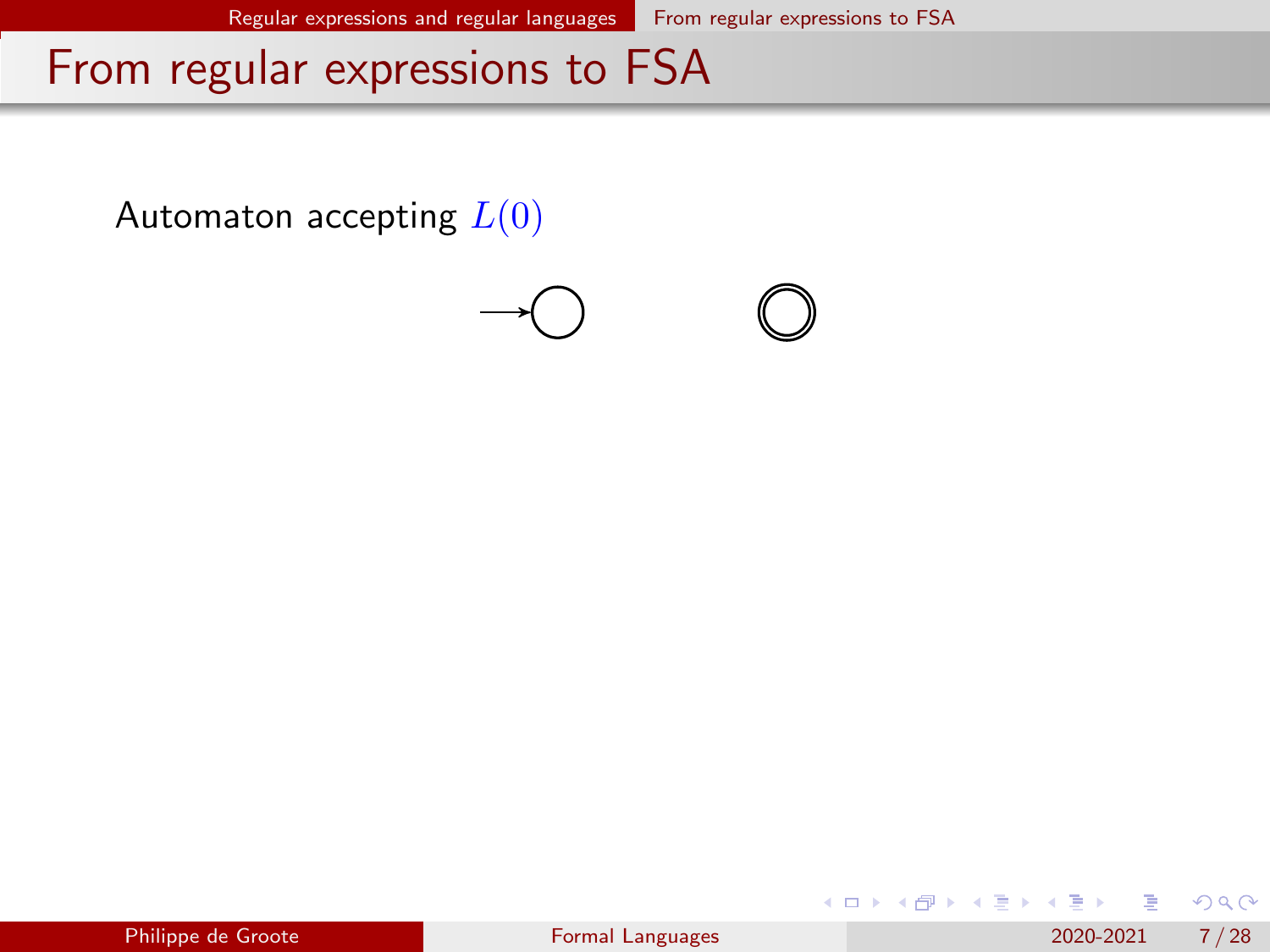



Automaton accepting  $L(1)$ :



|  |  |  | Philippe de Groote |
|--|--|--|--------------------|
|  |  |  |                    |

化重新润滑脂

4 0 F

 $QQ$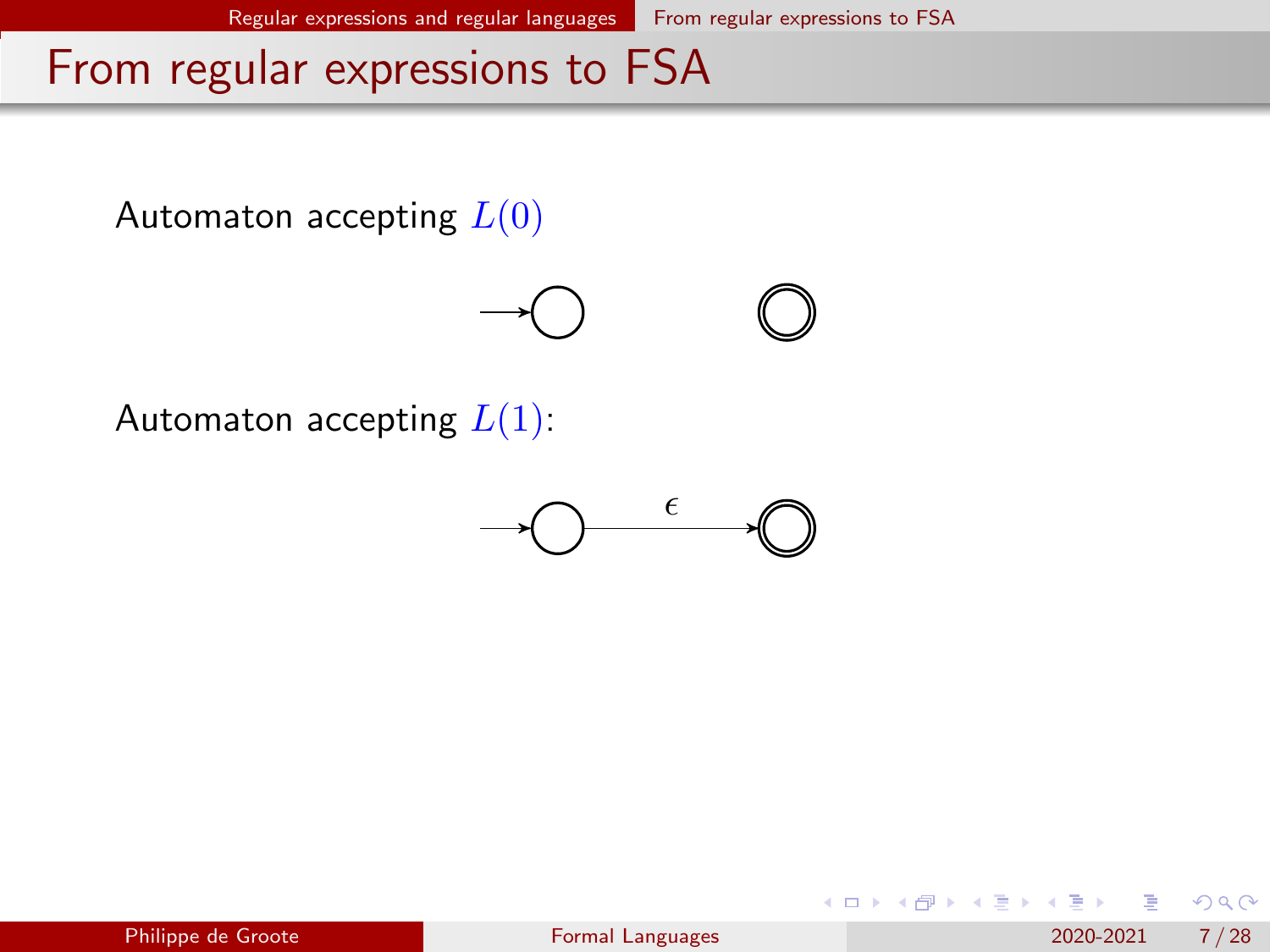

 $200$ 

イロト イ押ト イヨト イヨト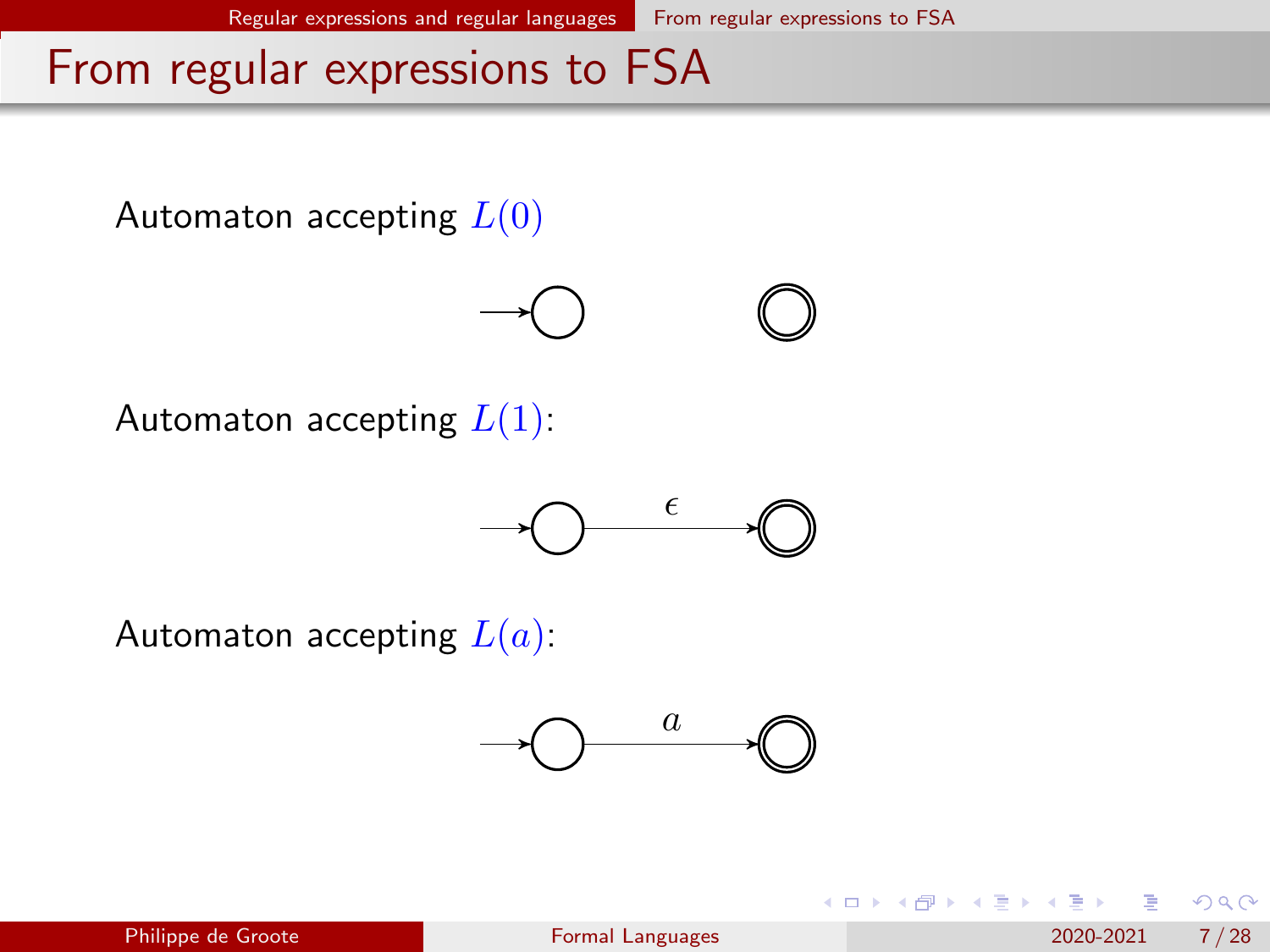Assuming we have an automaton accepting  $L(\alpha)$ :



 $QQ$ 

医毛管 医头面的

**← ロ → → ← 何 →**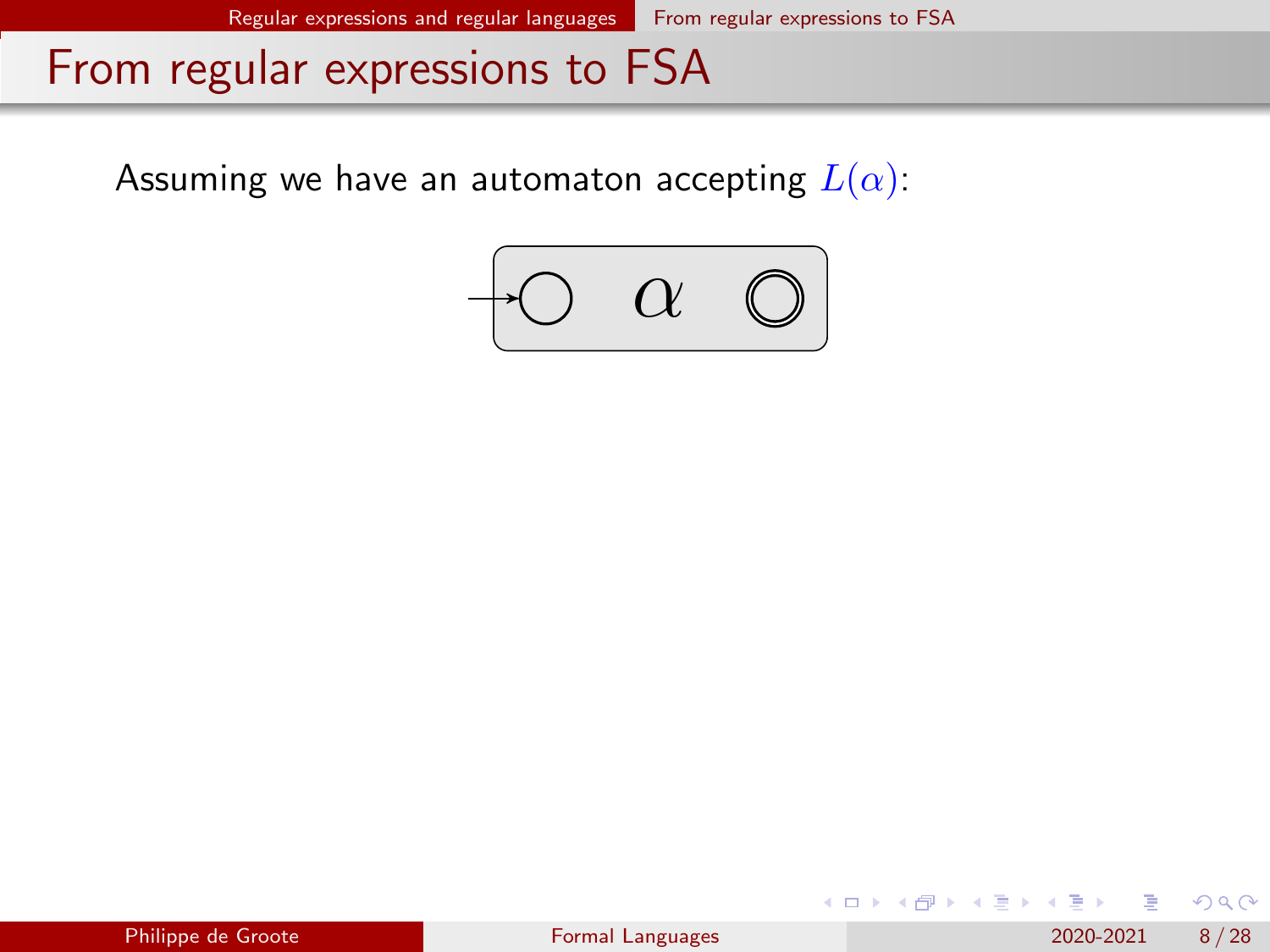Assuming we have an automaton accepting  $L(\alpha)$ :



Automaton accepting  $L(\alpha^*)$ :



€ □ E

- ④ ラ ス ヨ メ ス ヨ メ

 $QQ$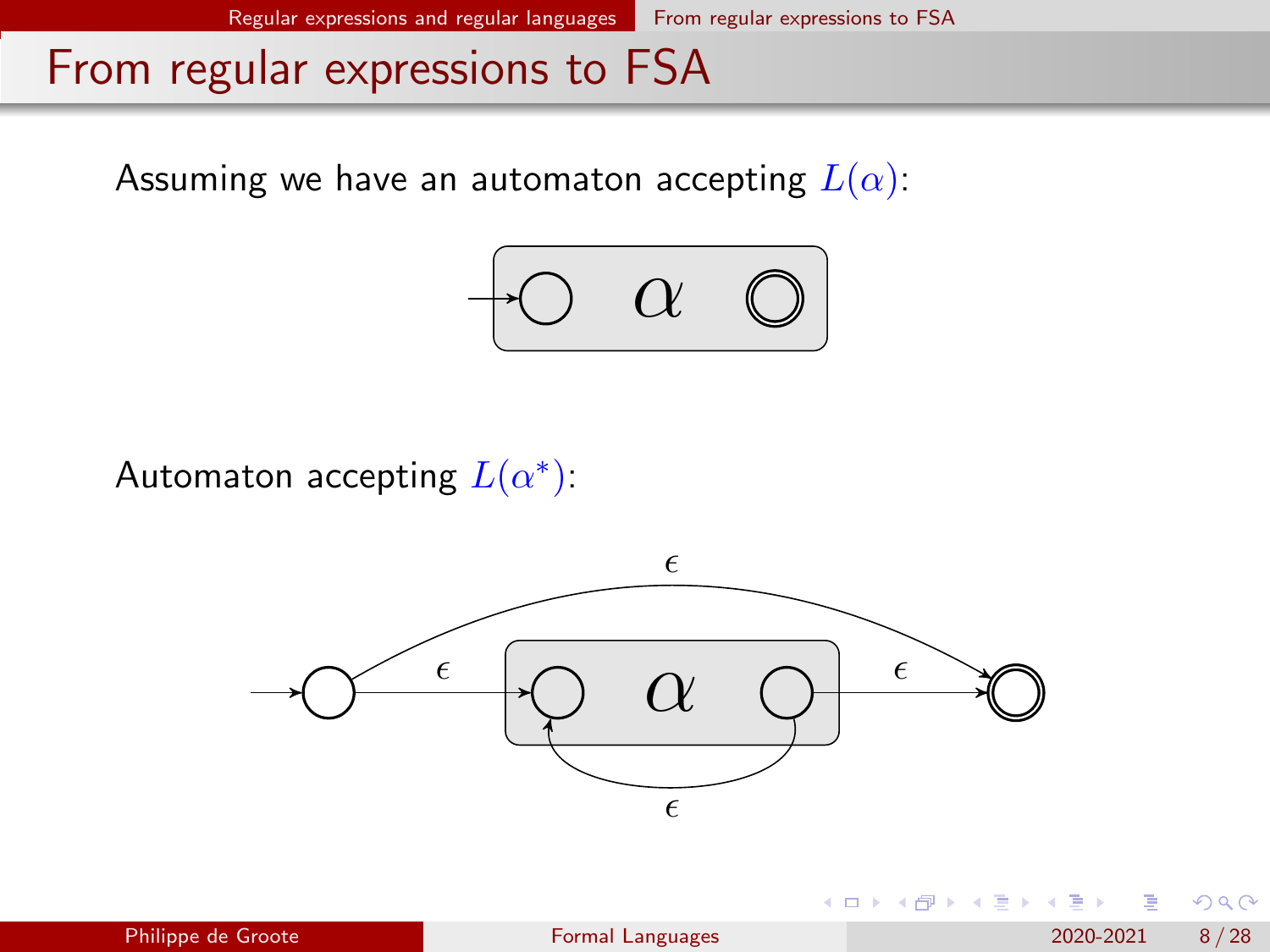Assuming we have automata accepting  $L(\alpha)$  and  $L(\beta)$ :





4 0 F

 $\Omega$ 

化重 经间重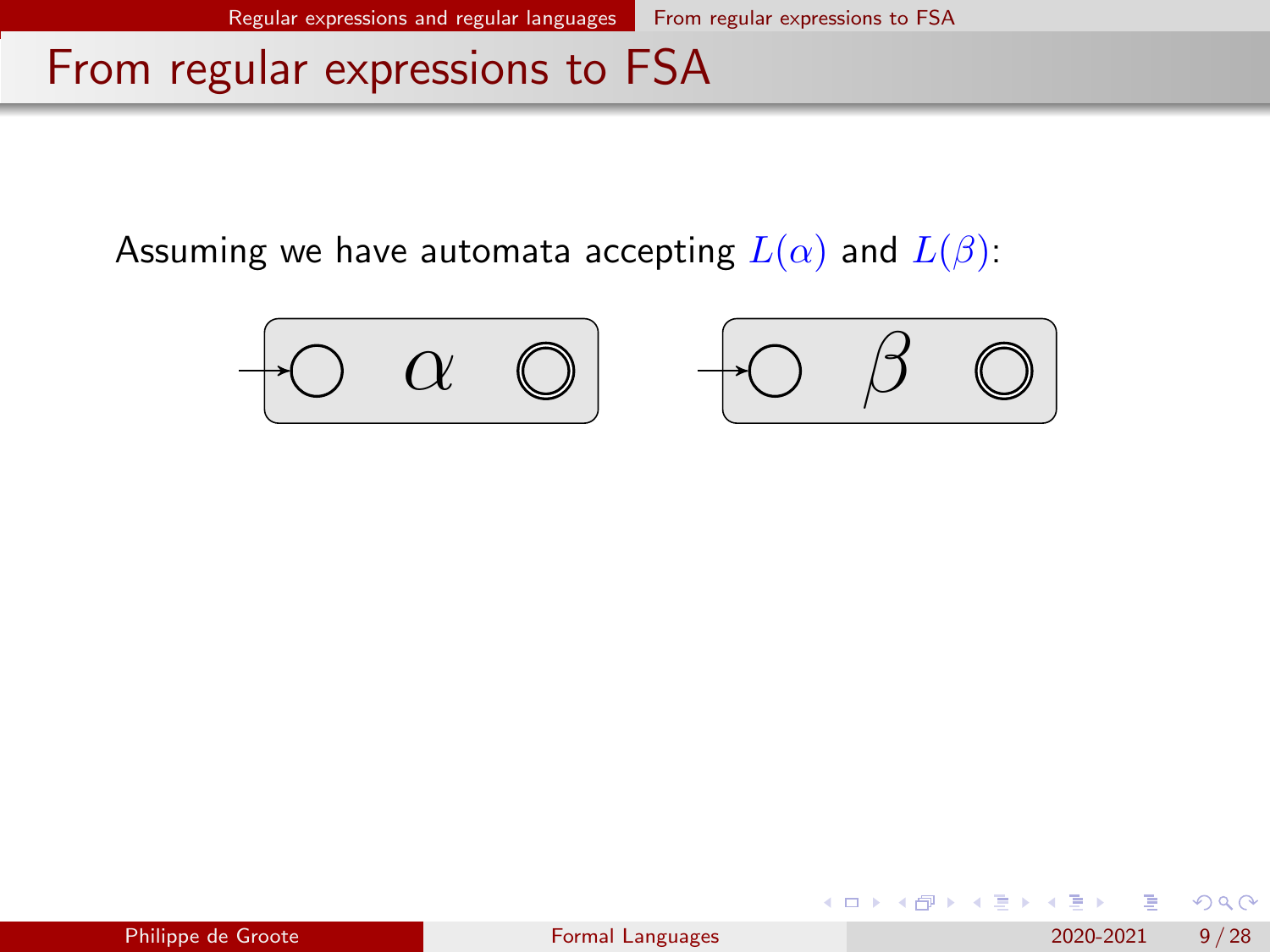Assuming we have automata accepting  $L(\alpha)$  and  $L(\beta)$ :





イロト イ押ト イヨト イヨ

Automaton accepting  $L(\alpha \cdot \beta)$ :



 $QQQ$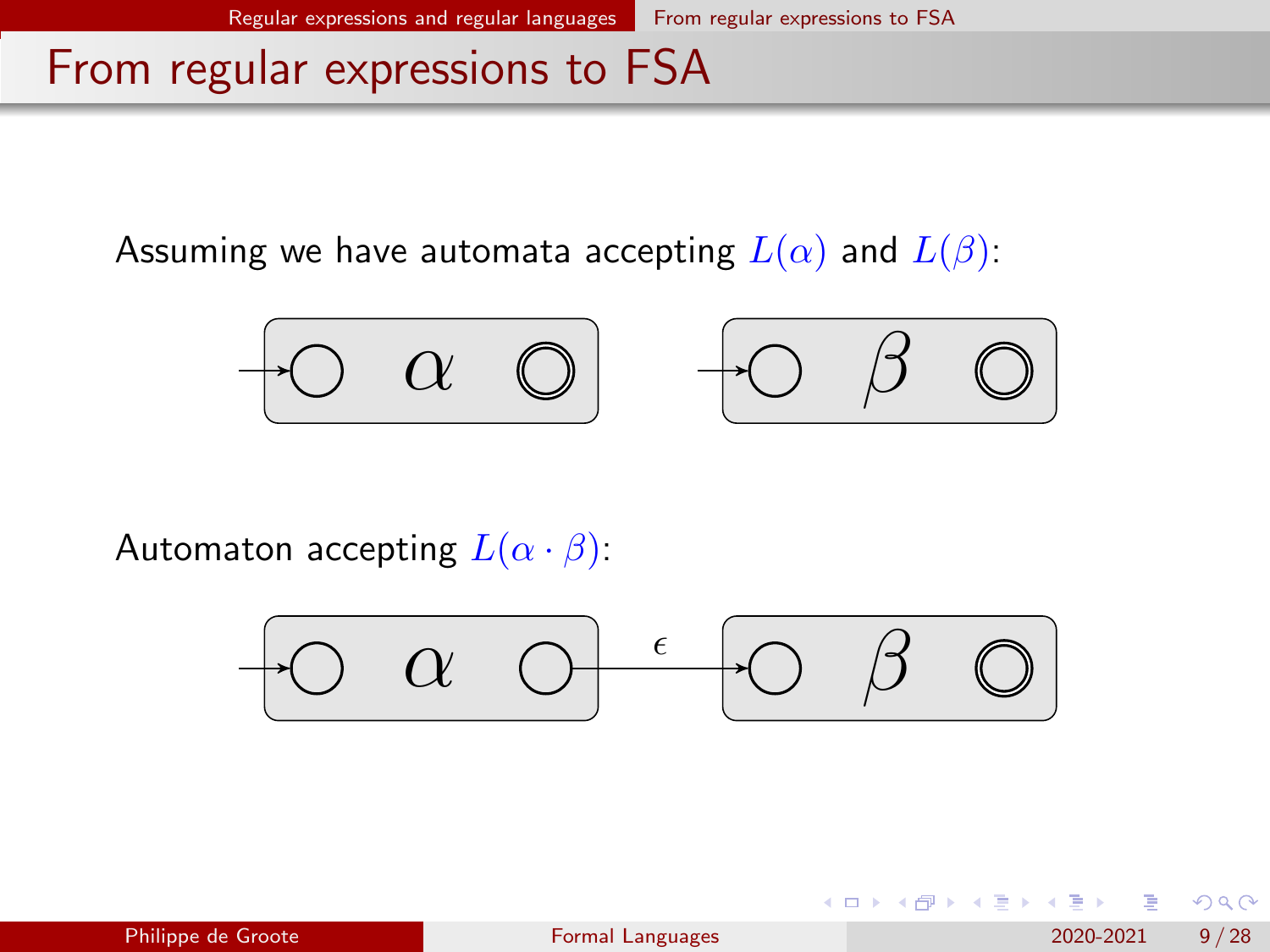Assuming we have automata accepting  $L(\alpha)$  and  $L(\beta)$ :





4 0 8

| Philippe de Groote |  |  |
|--------------------|--|--|
|                    |  |  |

化重 经间重

 $QQ$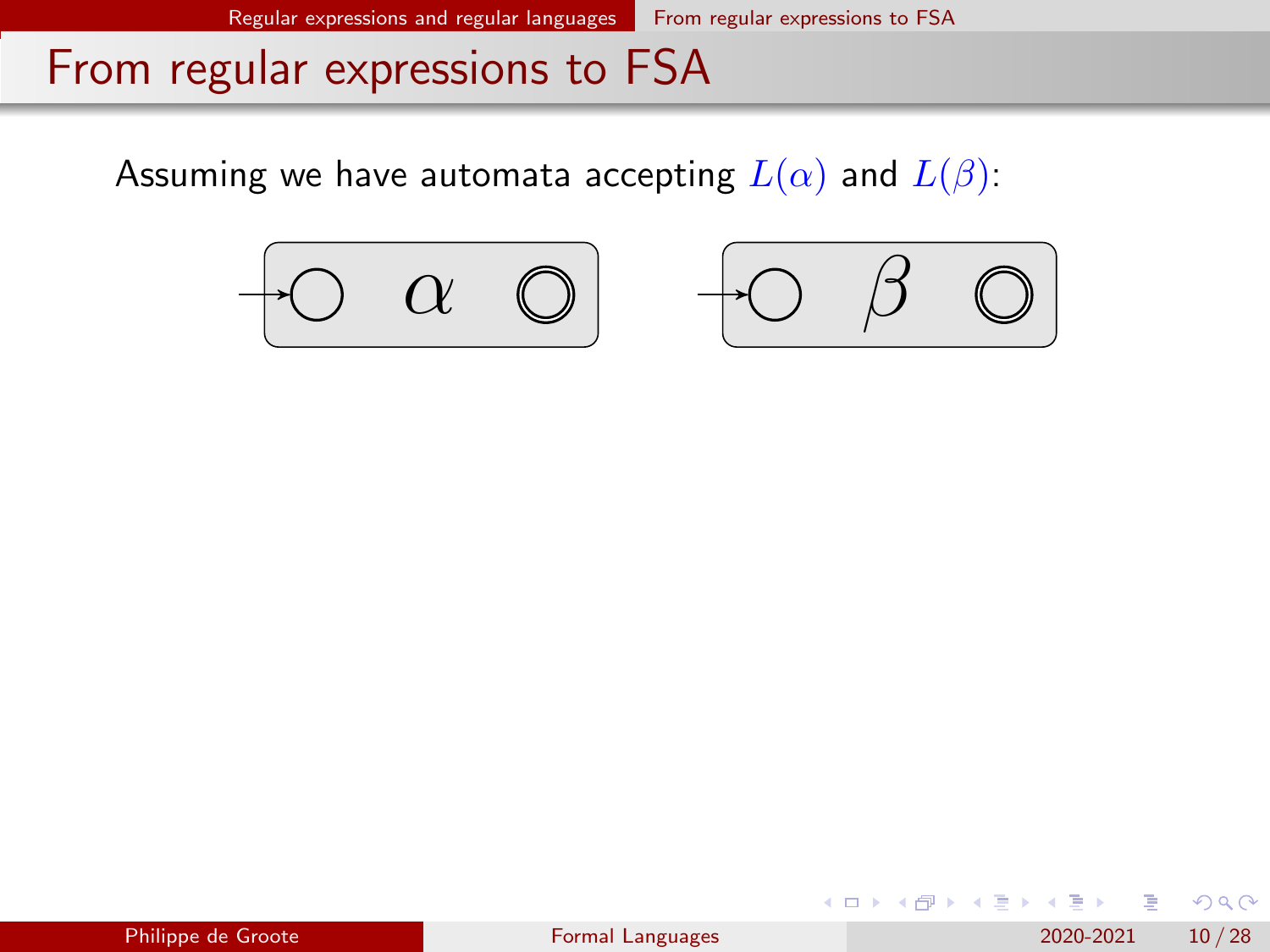Assuming we have automata accepting  $L(\alpha)$  and  $L(\beta)$ :





€ □ E

Automaton accepting  $L(\alpha + \beta)$ :



医毛囊 医牙骨下的

 $QQ$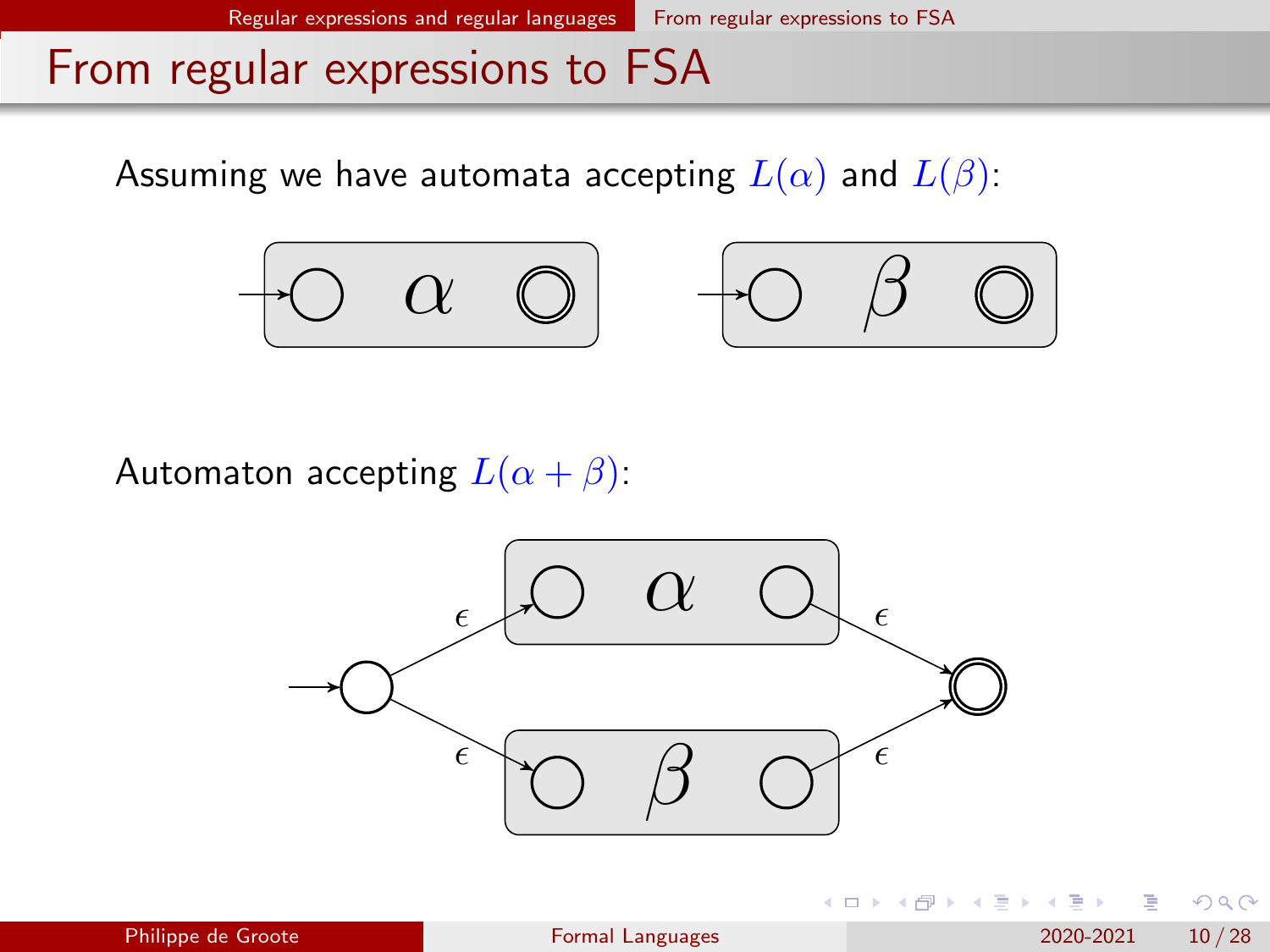<span id="page-16-0"></span>Let  $A = \langle Q, \Sigma, \delta, q_0, F \rangle$  be an DFSA. Define a type-3 grammar  $G = \langle N, \Sigma_G, P, S \rangle$  as follows:

- $\bullet N = Q$
- $\bullet$   $\Sigma_G = \Sigma$
- $\bullet$   $P = \{A \rightarrow aB : \delta(A, a) = B\} \cup \{A \rightarrow \epsilon : A \in F\}$
- $S = q_0$

KED KARD KED KED E LOGO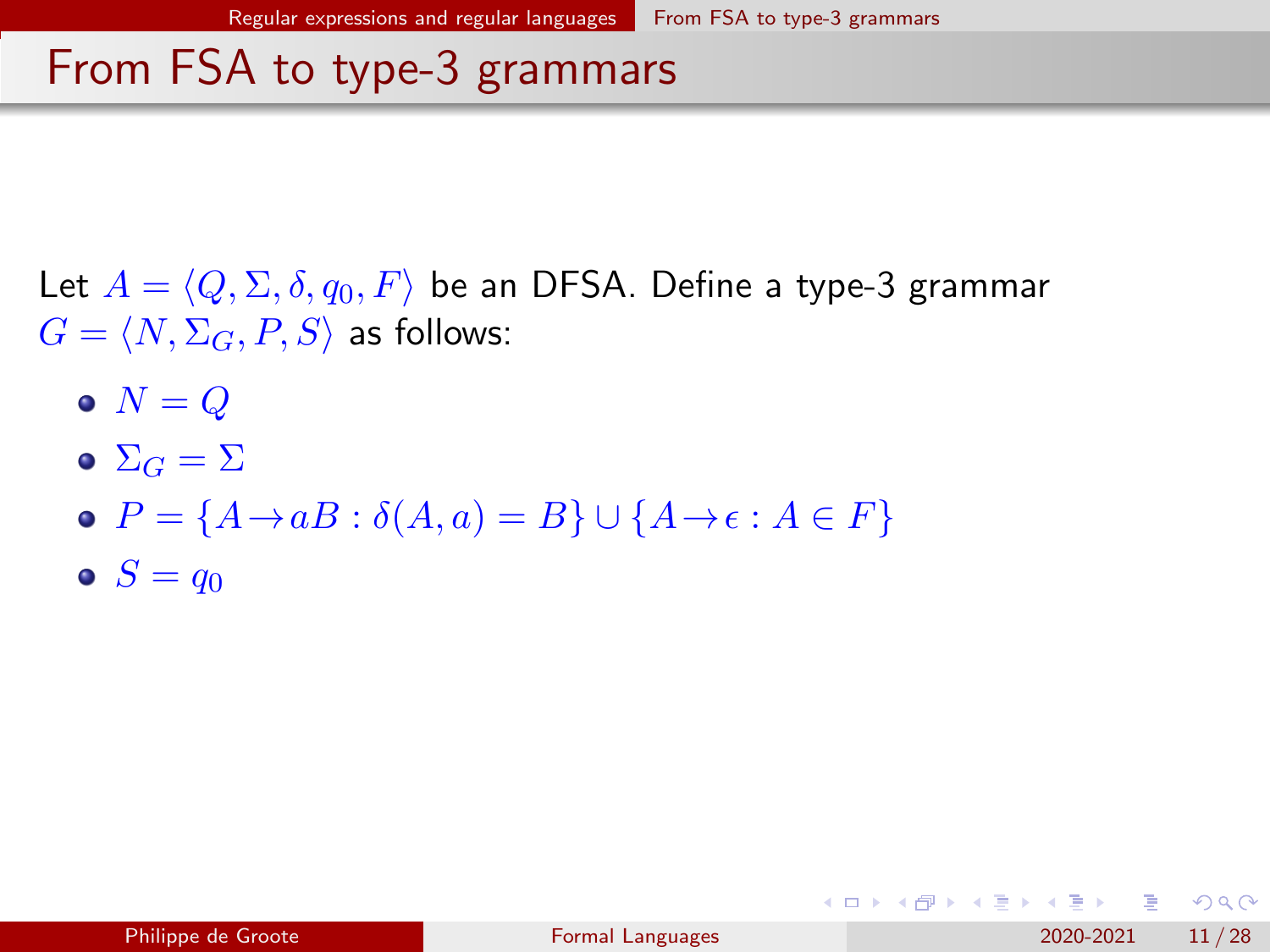Let  $A = \langle Q, \Sigma, \delta, q_0, F \rangle$  be an DFSA. Define a type-3 grammar  $G = \langle N, \Sigma_G, P, S \rangle$  as follows:

- $\bullet N = Q$
- $\bullet$   $\Sigma_G = \Sigma$
- $\bullet$   $P = \{A \rightarrow aB : \delta(A, a) = B\} \cup \{A \rightarrow \epsilon : A \in F\}$
- $S = q_0$

**Proposition**  $L(A) = L(G)$ .

KED KARD KED KED E LOGO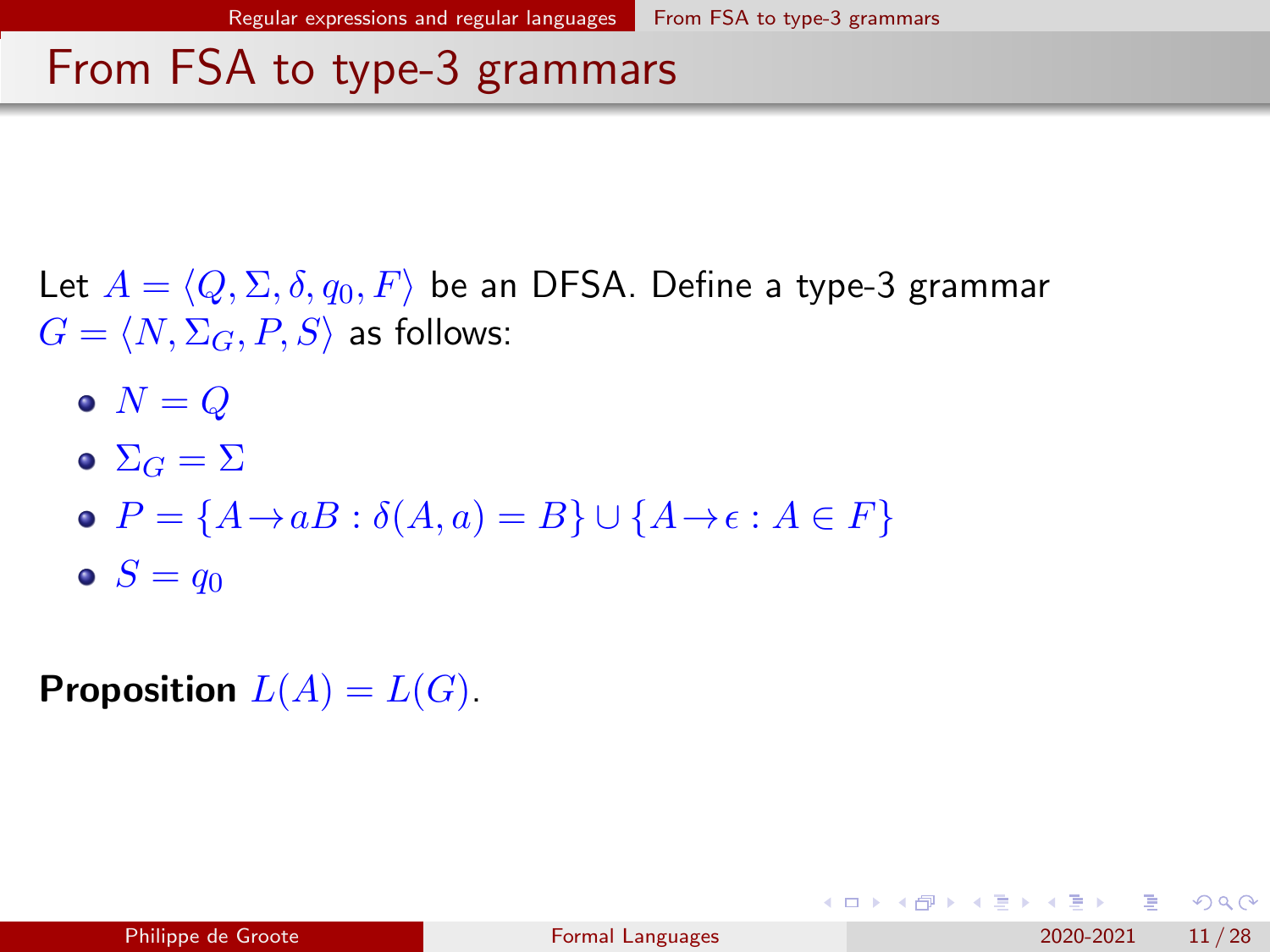PROOF:

| Philippe de Groote |  |  |
|--------------------|--|--|

化磨头 化重火

**← ロ → → ← 何 →**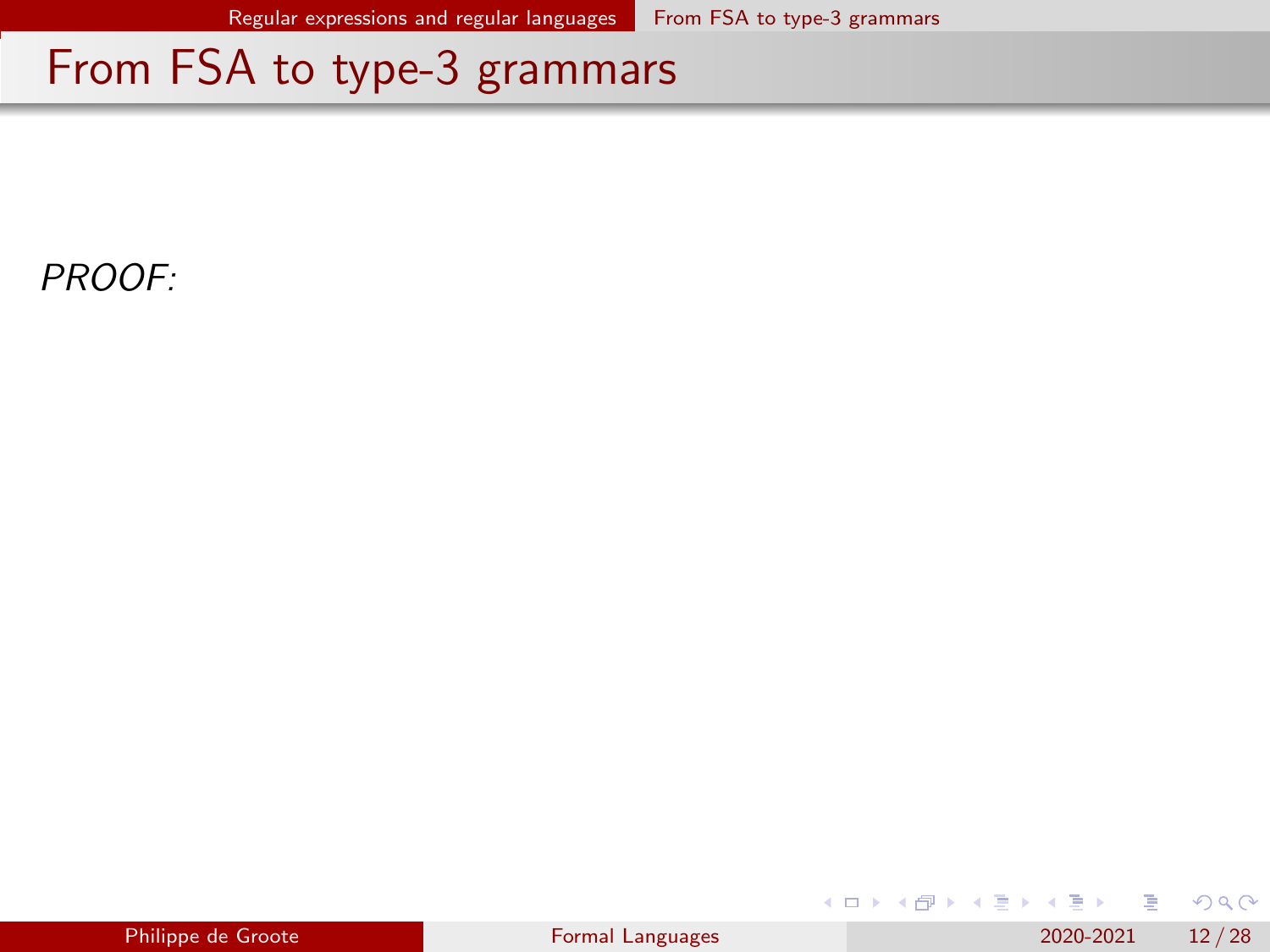PROOF:

We prove by induction on the length of  $\alpha$  that  $A \Rightarrow^* \alpha$  if and only if  $\delta(A,\alpha) \in F$ .

4 0 8

 $QQ$ 

化重 经间重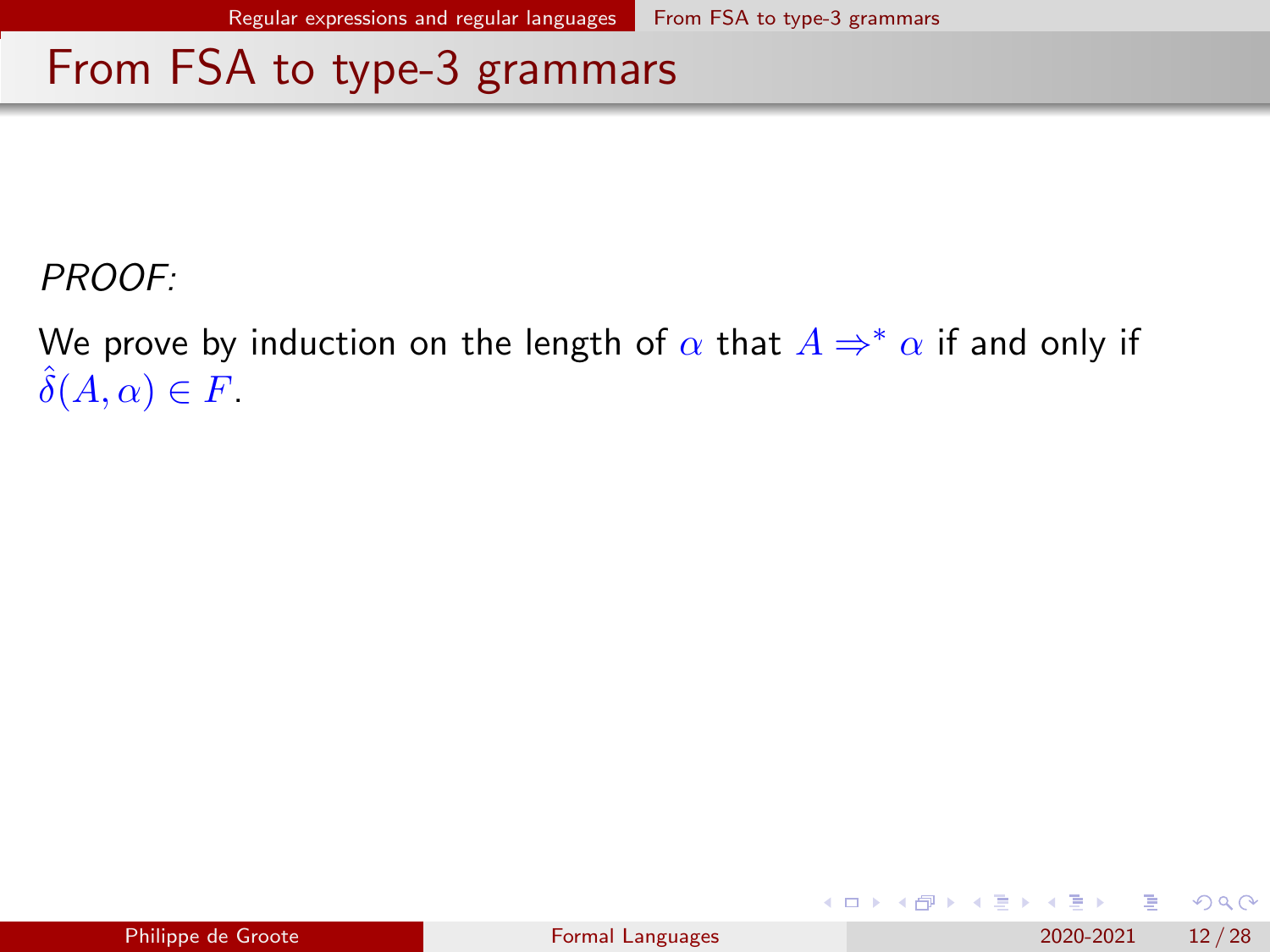PROOF:

We prove by induction on the length of  $\alpha$  that  $A \Rightarrow^* \alpha$  if and only if  $\delta(A,\alpha) \in F$ .

Basis:

|  | Philippe de Groote |
|--|--------------------|
|  |                    |

4 0 8

 $QQ$ 

化重 经间重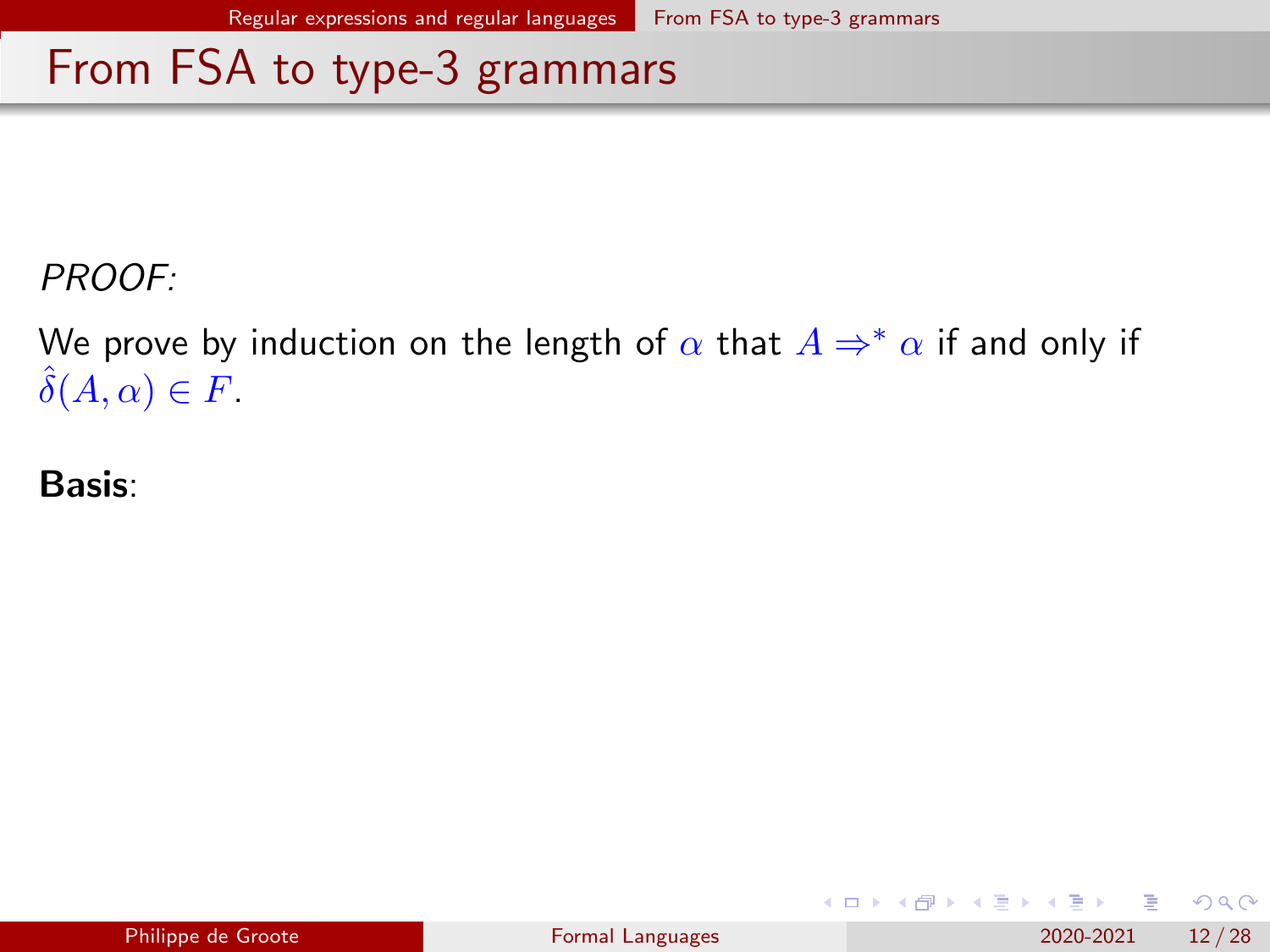PROOF:

We prove by induction on the length of  $\alpha$  that  $A \Rightarrow^* \alpha$  if and only if  $\delta(A,\alpha) \in F$ .

Basis:

 $A \Rightarrow^* \epsilon$  iff  $A \Rightarrow \epsilon$ 

4 0 8

 $QQ$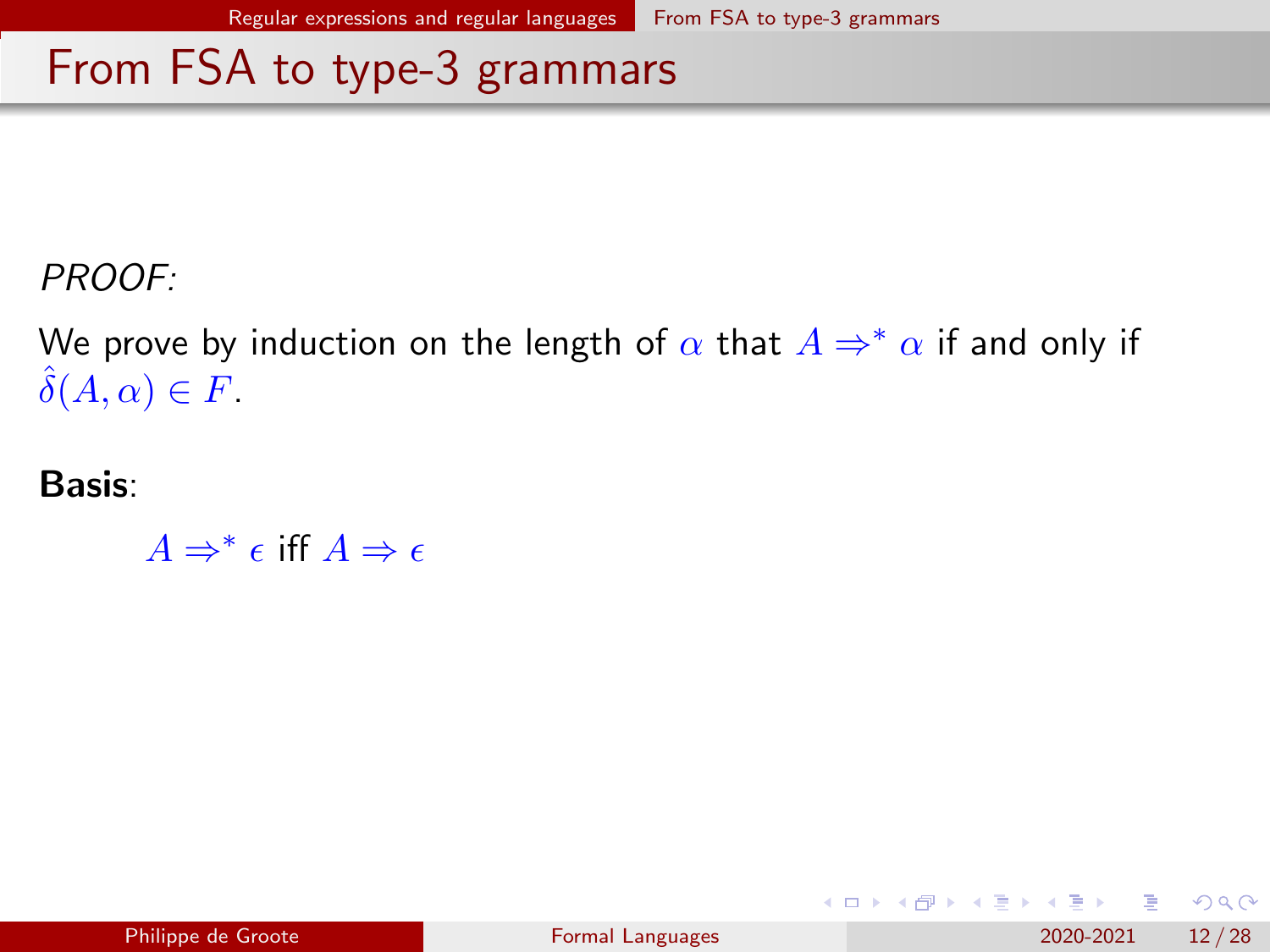PROOF:

We prove by induction on the length of  $\alpha$  that  $A \Rightarrow^* \alpha$  if and only if  $\delta(A,\alpha) \in F$ .

Basis:

 $A \Rightarrow^* \epsilon$  iff  $A \Rightarrow \epsilon$ iff  $(A \rightarrow \epsilon) \in P$ 

 $QQQ$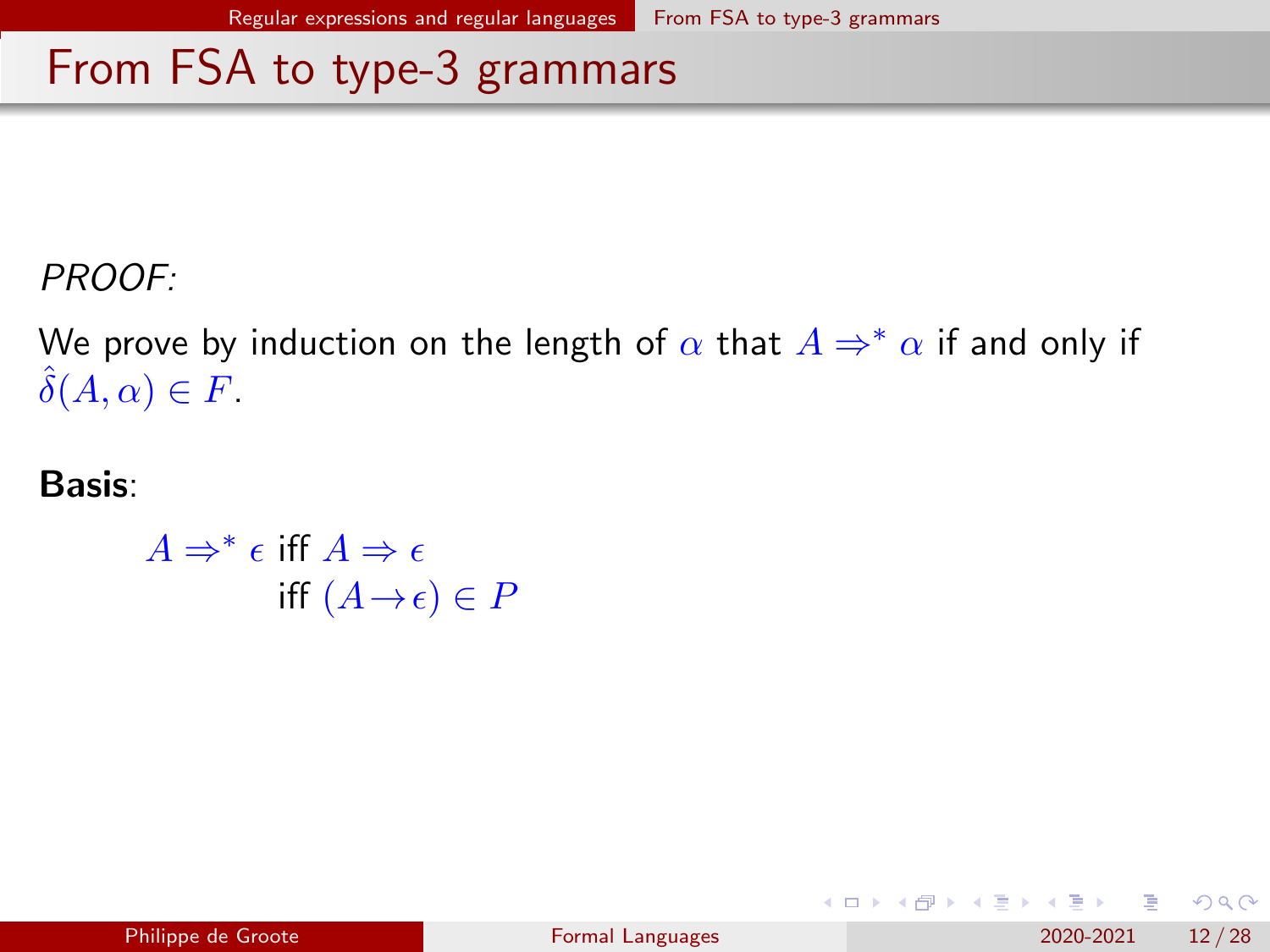PROOF:

We prove by induction on the length of  $\alpha$  that  $A \Rightarrow^* \alpha$  if and only if  $\delta(A, \alpha) \in F$ .

Basis:

 $A \Rightarrow^* \epsilon$  iff  $A \Rightarrow \epsilon$ iff  $(A \rightarrow \epsilon) \in P$ iff  $A \in F$ 

 $QQQ$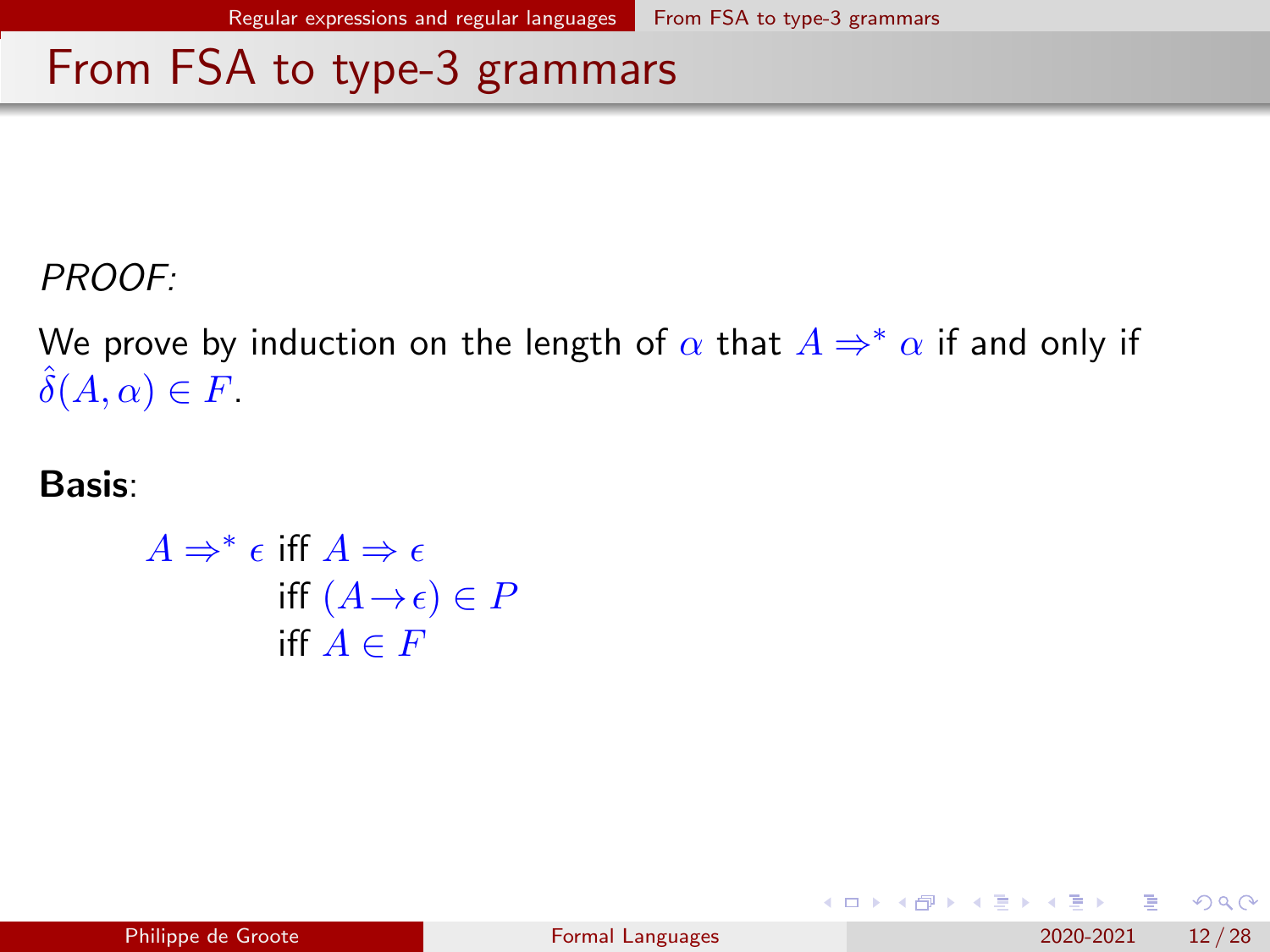PROOF:

We prove by induction on the length of  $\alpha$  that  $A \Rightarrow^* \alpha$  if and only if  $\delta(A,\alpha) \in F$ .

Basis:

$$
A \Rightarrow^* \epsilon \text{ iff } A \Rightarrow \epsilon
$$
  
iff  $(A \rightarrow \epsilon) \in P$   
iff  $A \in F$   
iff  $\hat{\delta}(A, \epsilon) \in F$ 

4 0 8

 $QQ$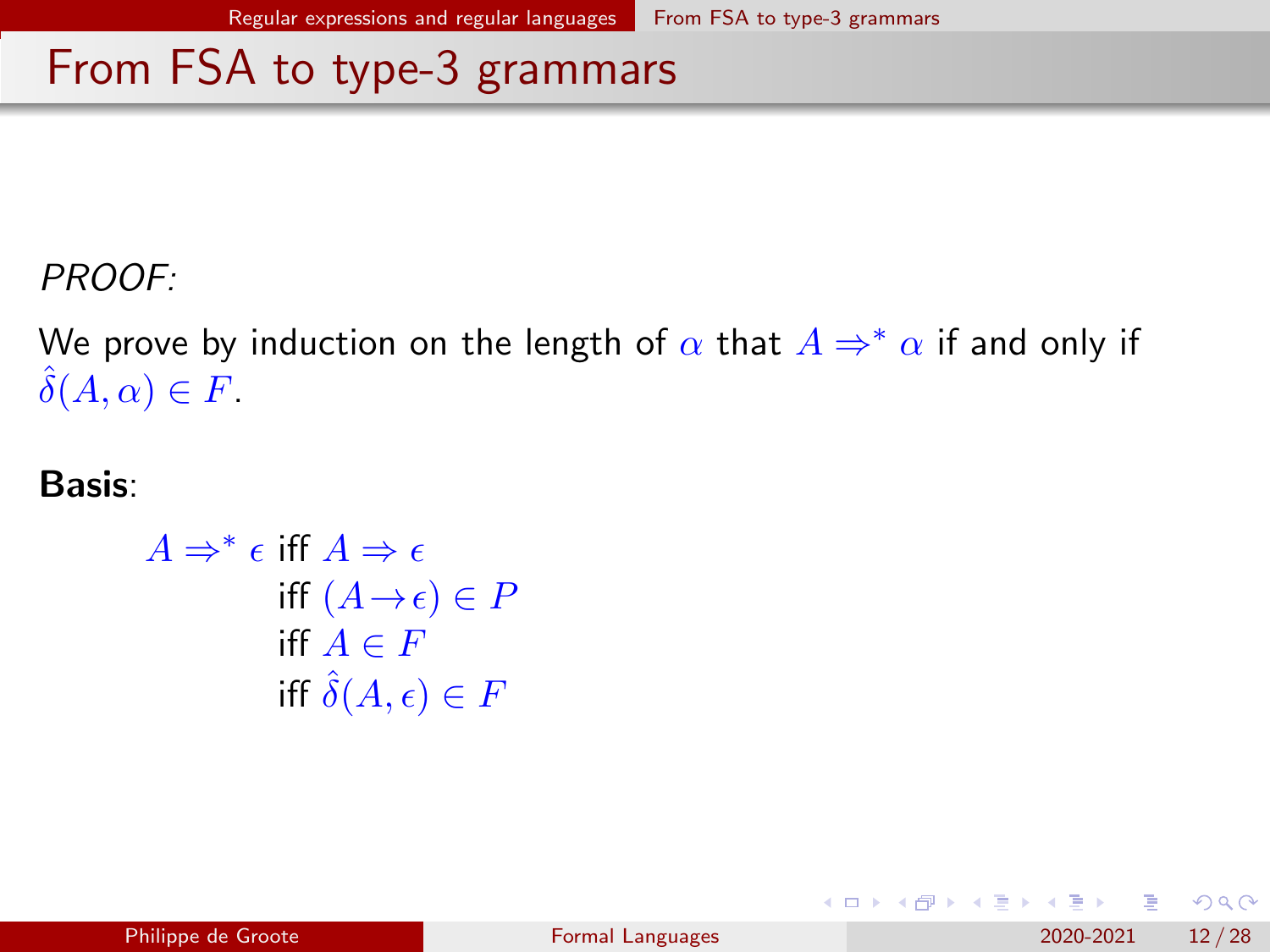Induction:

|  | Philippe de Groote |
|--|--------------------|

**B** 

化重新润滑

**K ロ ▶ K 何 ▶**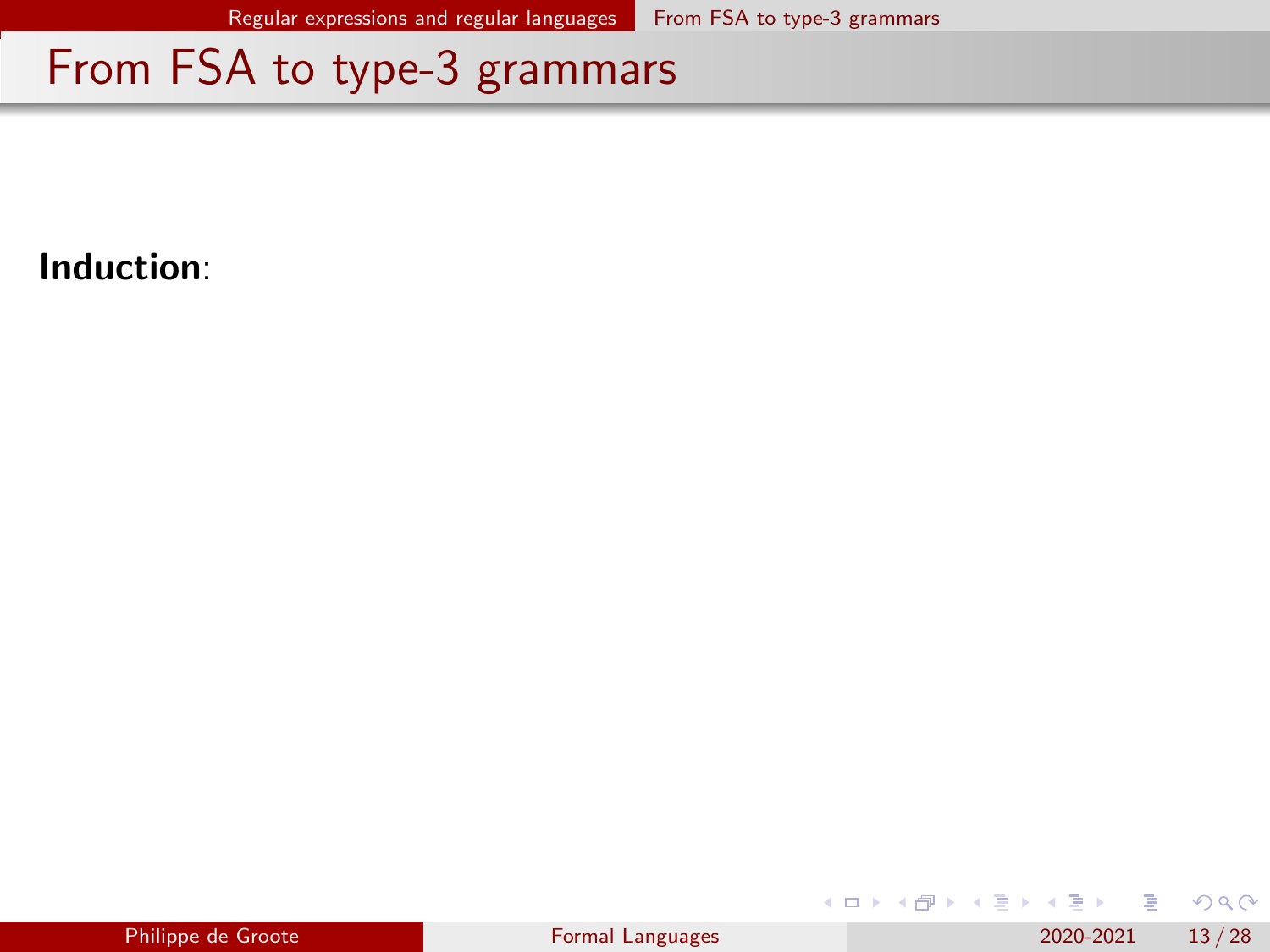#### Induction:

 $A \Rightarrow^* a\alpha'$  iff  $A \Rightarrow aB \Rightarrow^* a\alpha'$ , for some  $(A \rightarrow aB) \in P$ 

|  |  | Philippe de Groote |
|--|--|--------------------|
|  |  |                    |

 $QQ$ 

医毛囊 医牙骨下的

**K ロ ▶ K 何 ▶**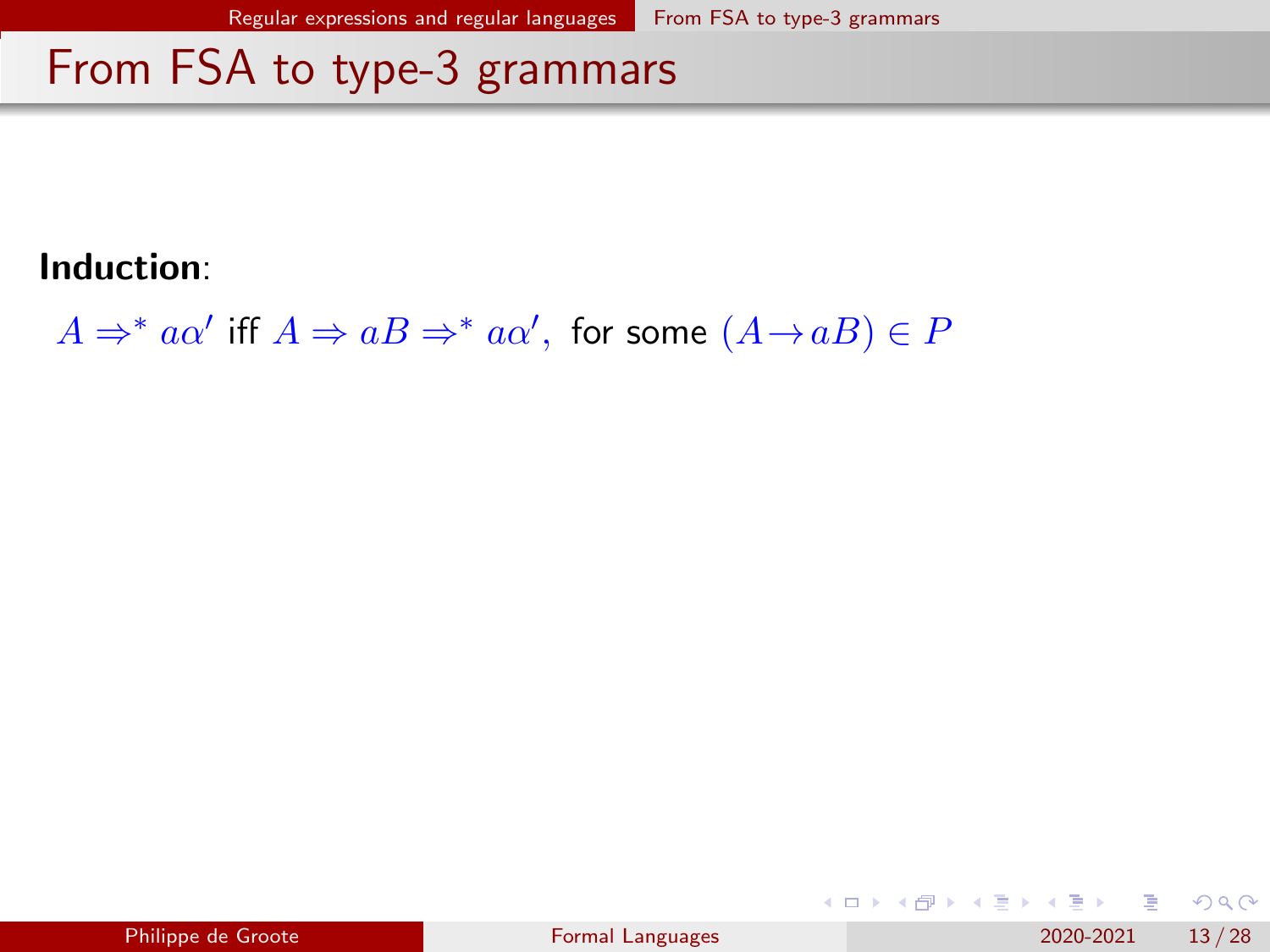#### Induction:

 $A \Rightarrow^* a\alpha'$  iff  $A \Rightarrow aB \Rightarrow^* a\alpha'$ , for some  $(A \rightarrow aB) \in P$ iff  $(A \rightarrow aB) \in P$  and  $B \Rightarrow^* \alpha'$ 

 $\Omega$ 

 $A \Box B$   $A \Box B$   $A \Box B$   $A \Box B$   $A \Box B$   $A$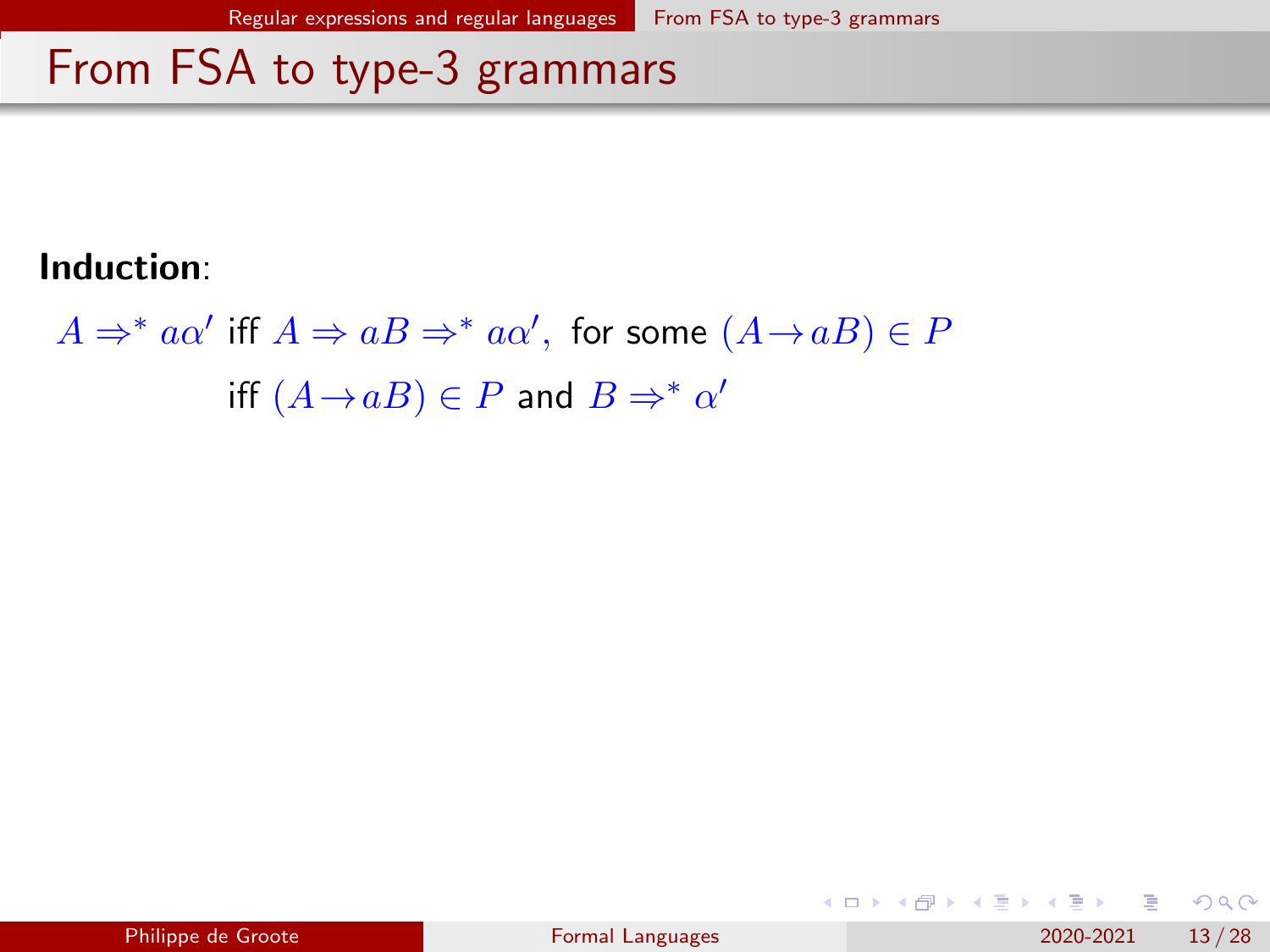#### Induction:

 $A \Rightarrow^* a\alpha'$  iff  $A \Rightarrow aB \Rightarrow^* a\alpha'$ , for some  $(A \rightarrow aB) \in P$ iff  $(A \rightarrow aB) \in P$  and  $B \Rightarrow^* \alpha'$ iff  $\delta(A, a) = B$  and  $B \Rightarrow^* \alpha'$ 

 $QQ$ 

 $A \Box B$   $A \Box B$   $A \Box B$   $A \Box B$   $A \Box B$   $A$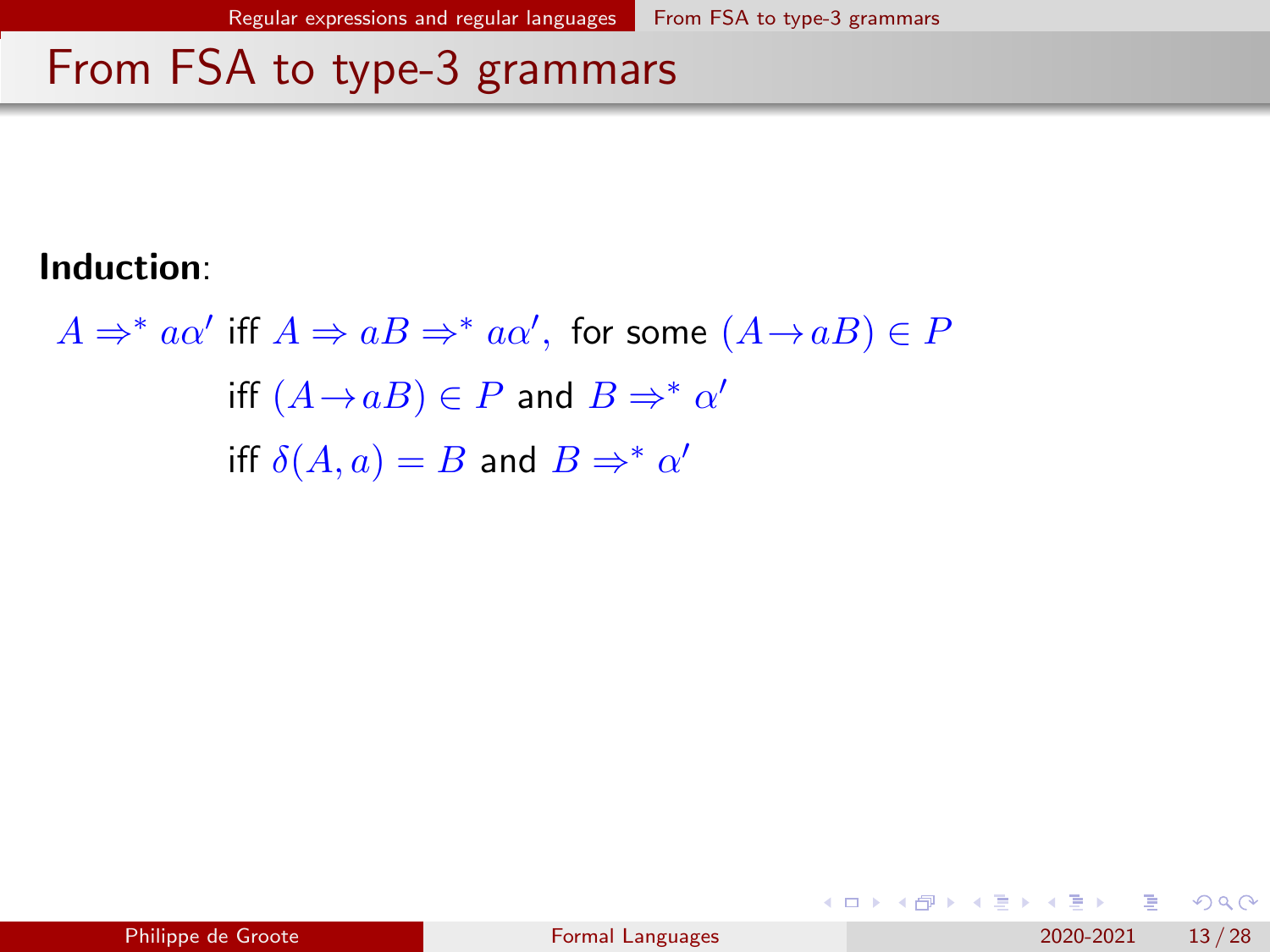#### Induction:

 $A \Rightarrow^* a\alpha'$  iff  $A \Rightarrow aB \Rightarrow^* a\alpha'$ , for some  $(A \rightarrow aB) \in P$ iff  $(A \rightarrow aB) \in P$  and  $B \Rightarrow^* \alpha'$ iff  $\delta(A, a) = B$  and  $B \Rightarrow^* \alpha'$ iff  $\delta(A,a)=B$  and  $\hat{\delta}(B,\alpha')\in F$ by induction hypothesis

 $QQ$ 

- 4 重 8 - 4 重 8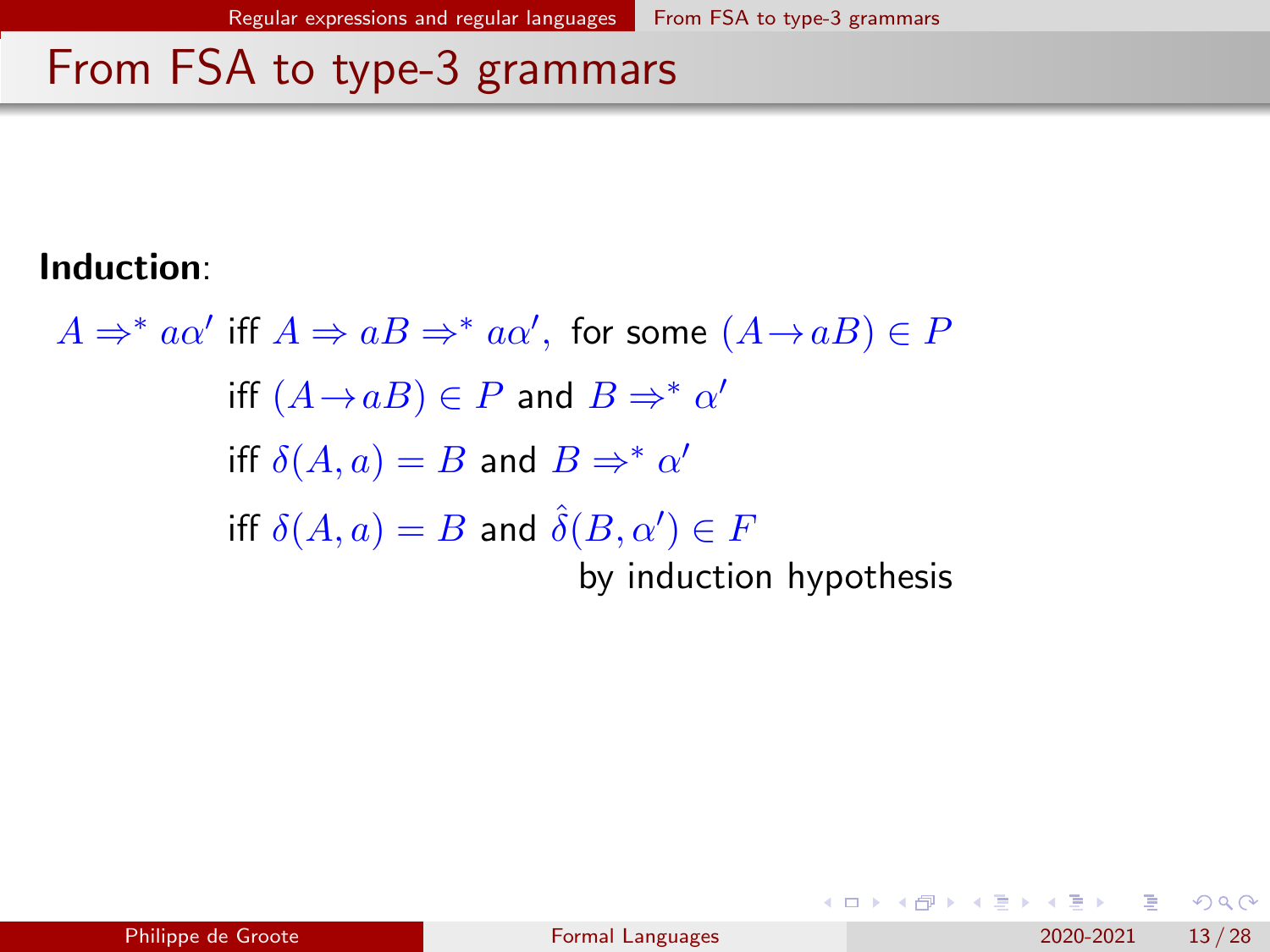#### Induction:

 $A \Rightarrow^* a\alpha'$  iff  $A \Rightarrow aB \Rightarrow^* a\alpha'$ , for some  $(A \rightarrow aB) \in P$ iff  $(A \rightarrow aB) \in P$  and  $B \Rightarrow^* \alpha'$ iff  $\delta(A, a) = B$  and  $B \Rightarrow^* \alpha'$ iff  $\delta(A,a)=B$  and  $\hat{\delta}(B,\alpha')\in F$ by induction hypothesis iff  $\hat{\delta}(\delta(A,a),\alpha') \in F$ 

 $QQQ$ 

イロト イ押ト イヨト イヨト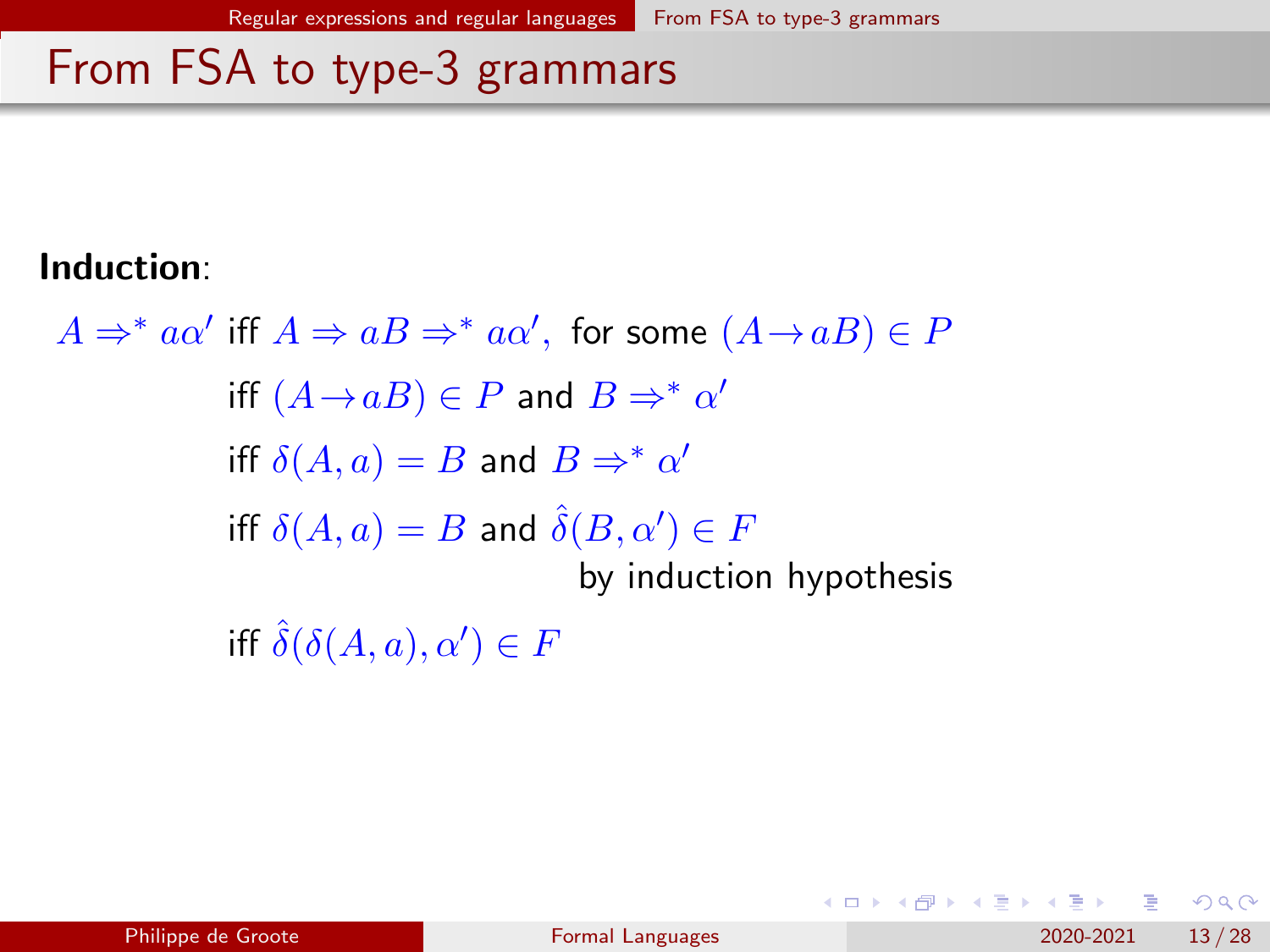#### Induction:

 $A \Rightarrow^* a\alpha'$  iff  $A \Rightarrow aB \Rightarrow^* a\alpha'$ , for some  $(A \rightarrow aB) \in P$ iff  $(A \rightarrow aB) \in P$  and  $B \Rightarrow^* \alpha'$ iff  $\delta(A, a) = B$  and  $B \Rightarrow^* \alpha'$ iff  $\delta(A,a)=B$  and  $\hat{\delta}(B,\alpha')\in F$ by induction hypothesis iff  $\hat{\delta}(\delta(A,a),\alpha') \in F$ iff  $\hat{\delta}(A,a\alpha')\in F$ 

 $QQ$ 

医毛囊 医牙骨下的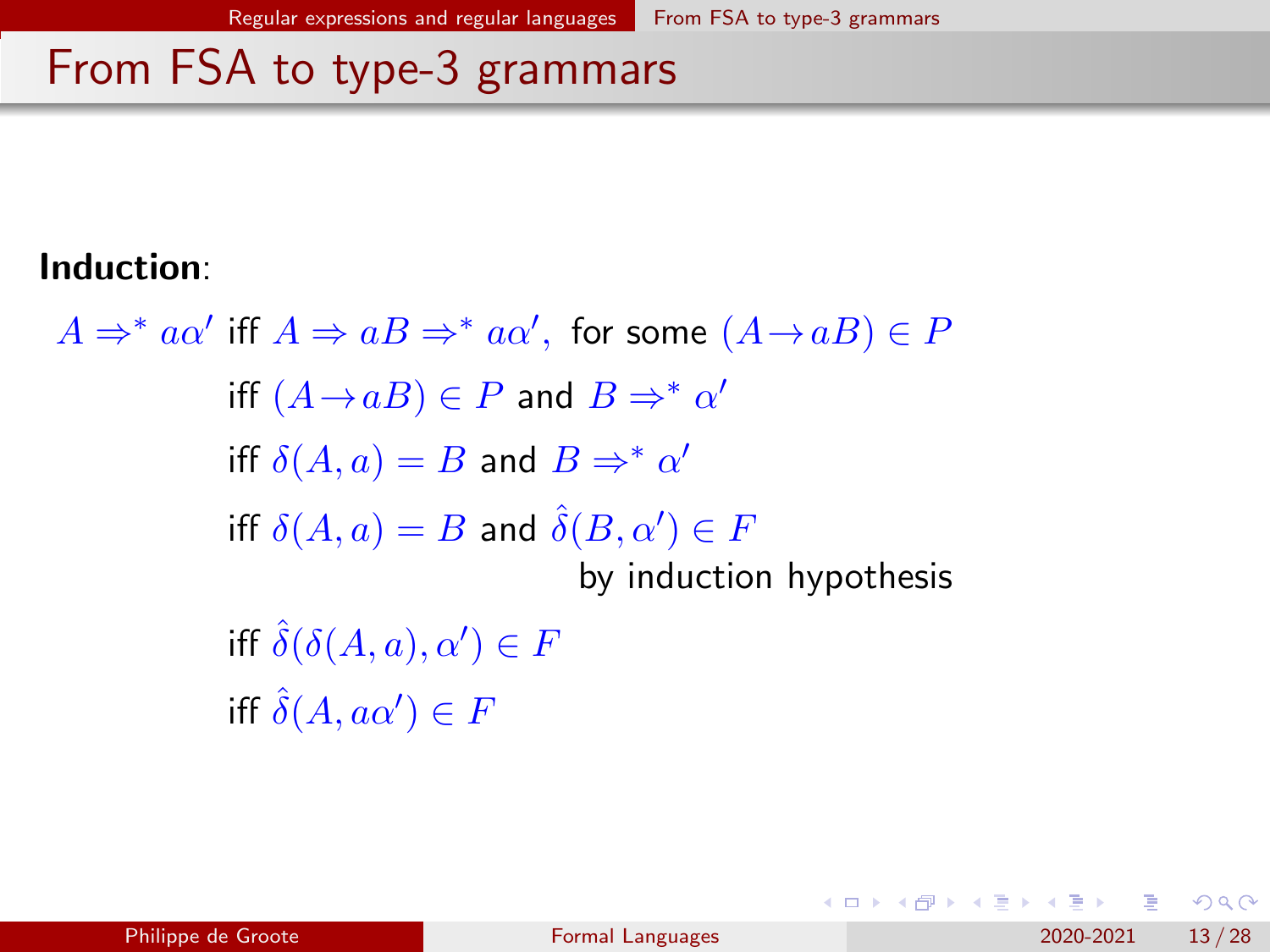<span id="page-32-0"></span>Consider 
$$
\alpha \in \text{rexp}(\Sigma)^*
$$
. One defines  $L(\alpha)$  as follows:  
\n•  $L(\epsilon) = {\epsilon}$   
\n•  $L(e\alpha') = L(e) \cdot L(\alpha')$ 

We consider type-3 grammars whose set of terminal symbols is the set of regular expressions over some alphabet  $\Sigma$ :

 $G = \langle N, \text{resp}(\Sigma), P, S \rangle$ 

 $QQQ$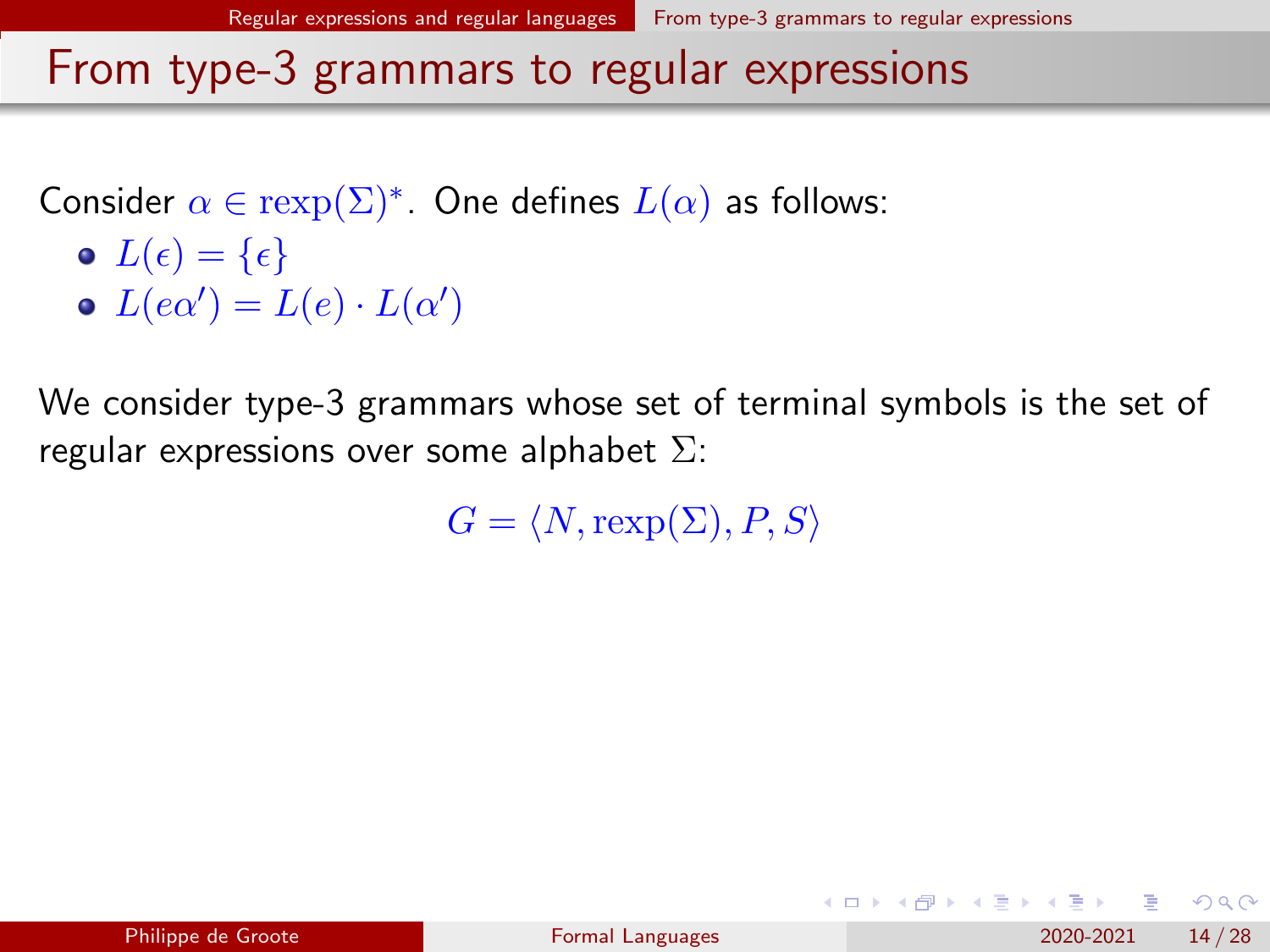Consider 
$$
\alpha \in \text{rexp}(\Sigma)^*
$$
. One defines  $L(\alpha)$  as follows:  
\n•  $L(\epsilon) = {\epsilon}$   
\n•  $L(e\alpha') = L(e) \cdot L(\alpha')$ 

We consider type-3 grammars whose set of terminal symbols is the set of regular expressions over some alphabet  $\Sigma$ :

 $G = \langle N, \text{resp}(\Sigma), P, S \rangle$ 

For such grammars, one may define:

$$
L_E(G) = \bigcup_{e \in L(G)} L(e)
$$

 $QQQ$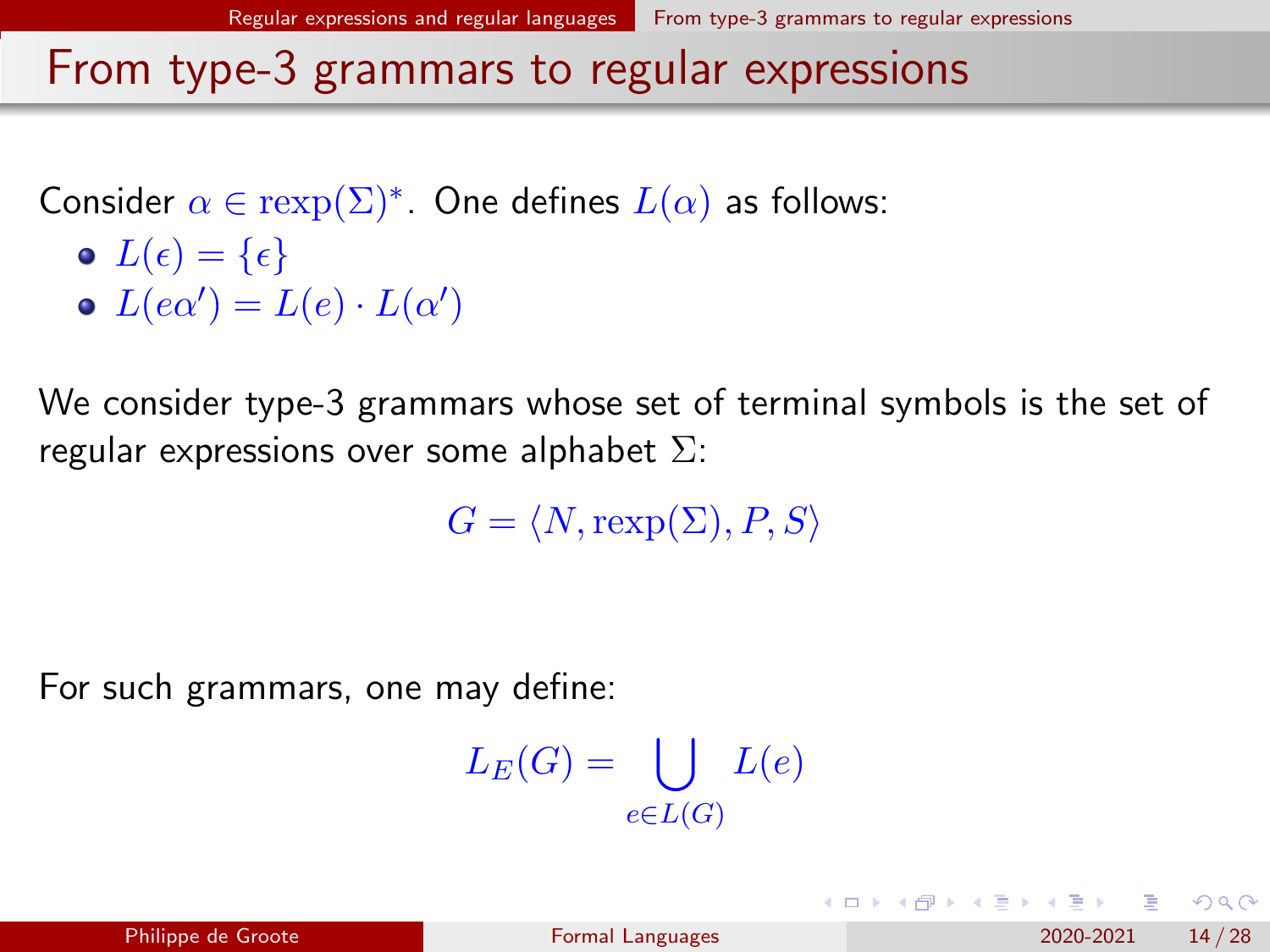Example:

|  | Philippe de Groote |
|--|--------------------|
|  |                    |

4 0 8

지금 되지 못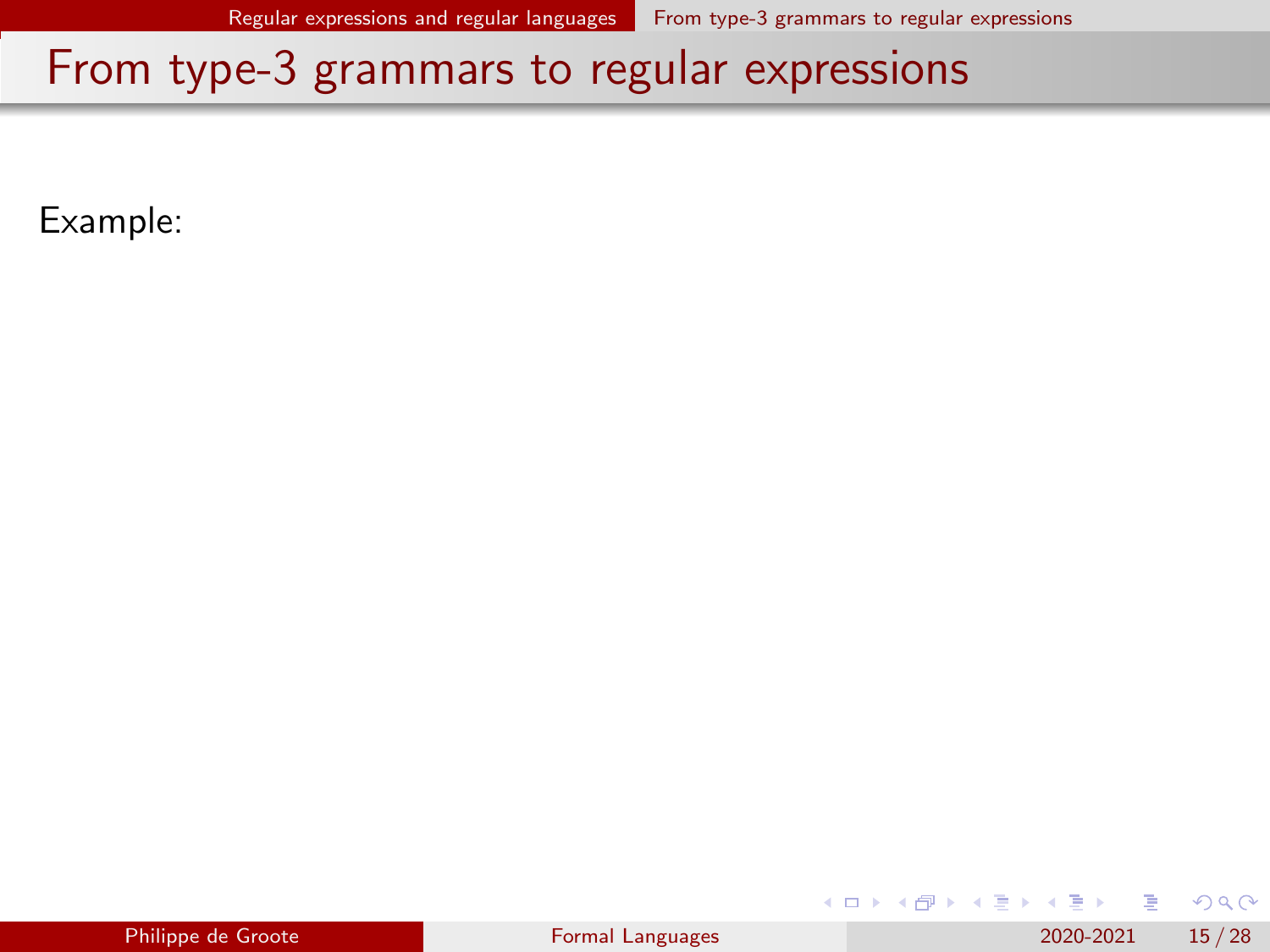Example:

$$
G = \begin{cases} S \to (a+b) S \\ S \to (c \cdot d) \end{cases}
$$

|  | Philippe de Groote |
|--|--------------------|
|  |                    |

4 0 8

지금 되지 못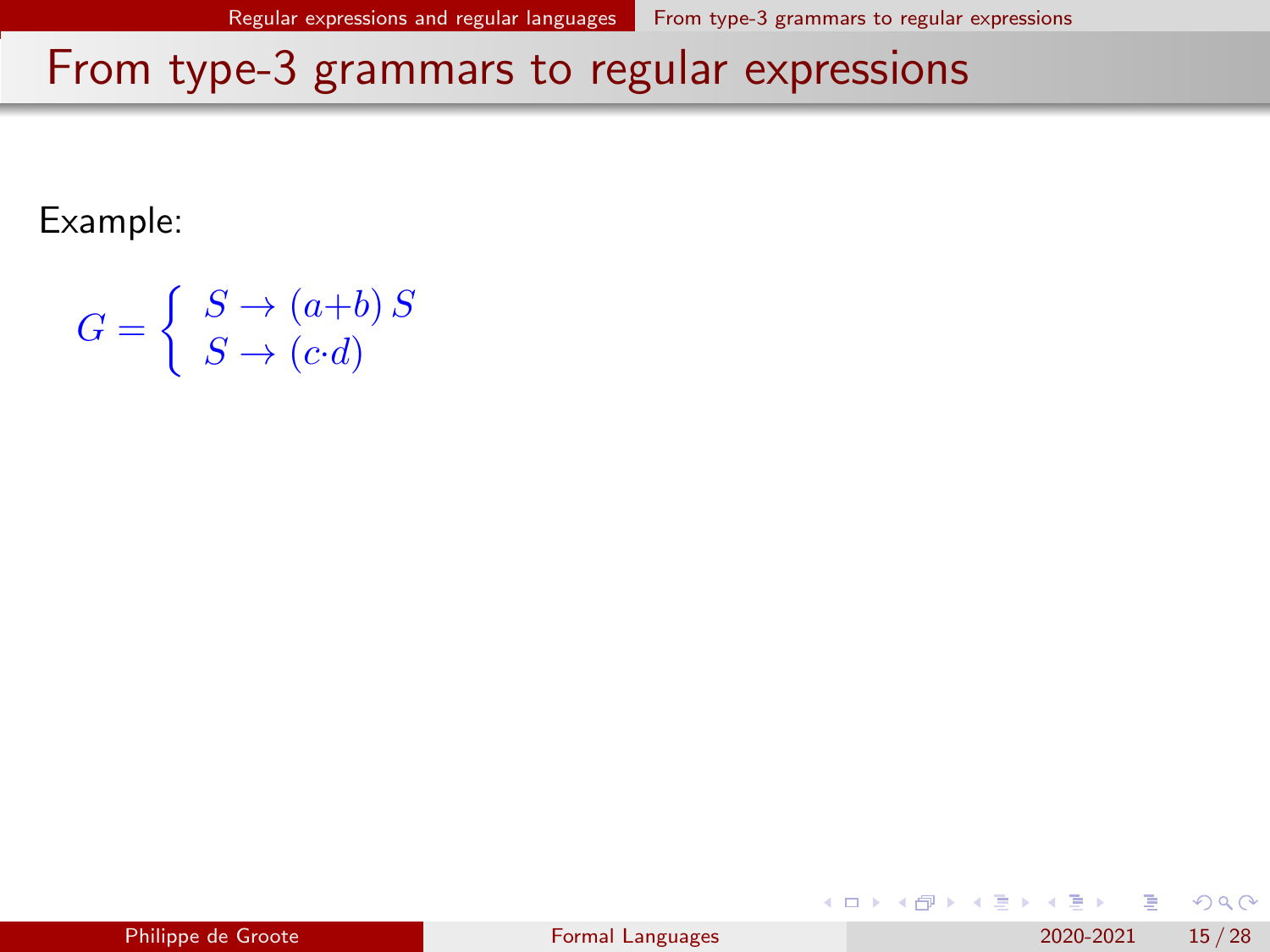Example:

$$
G = \begin{cases} S \to (a+b) S \\ S \to (c \cdot d) \end{cases}
$$

 $L(G) = \{(c \cdot d), (a+b)(c \cdot d), (a+b)(a+b)(c \cdot d), (a+b)(a+b)(a+b)(c \cdot d), \ldots\}$ 

 $QQ$ 

化重新润滑

**← ロ → → ← 何 →**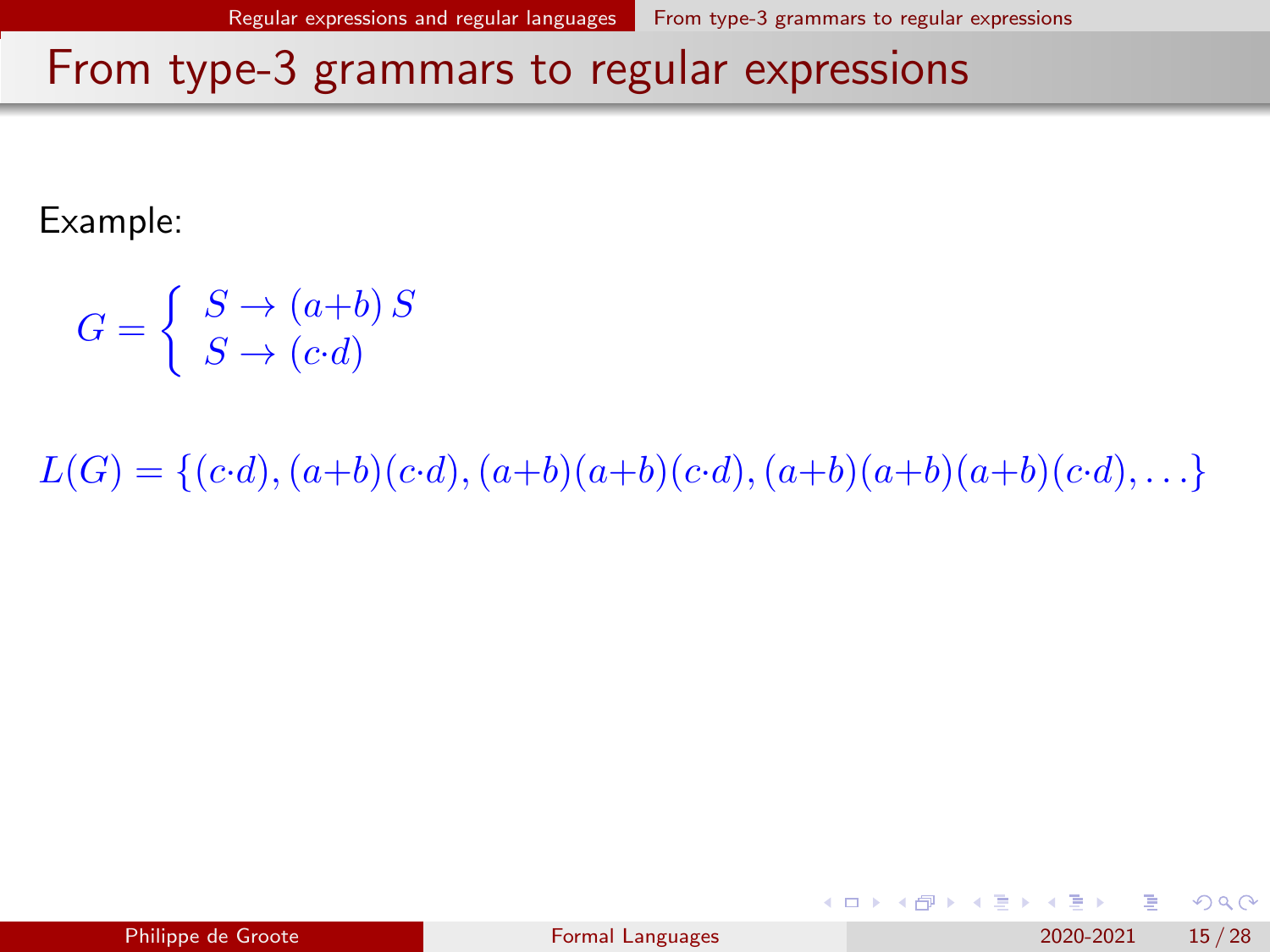Example:

$$
G = \begin{cases} S \to (a+b) S \\ S \to (c \cdot d) \end{cases}
$$

 $L(G) = \{(c \cdot d), (a+b)(c \cdot d), (a+b)(a+b)(c \cdot d), (a+b)(a+b)(a+b)(c \cdot d), \ldots\}$ 

 $L_E(G) = \{cd, acd, bcd, aacd, abcd, bacd, bbcd, aaacd, aabcd, abacd, \ldots\}$ 

 $QQ$ 

イロト イ押 トイヨ トイヨト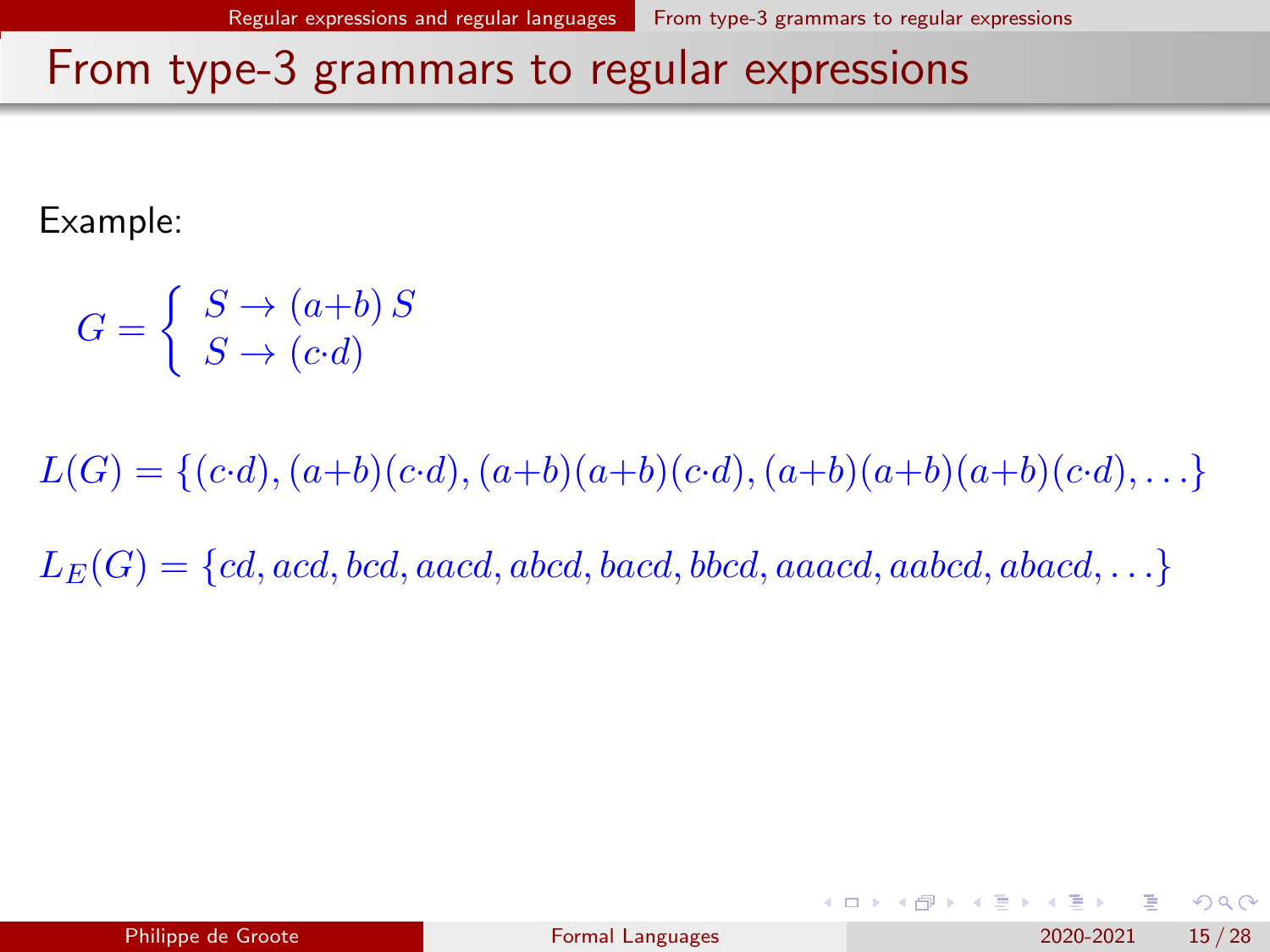Example:

$$
G = \begin{cases} S \to (a+b) S \\ S \to (c \cdot d) \end{cases}
$$

 $L(G) = \{(c \cdot d), (a+b)(c \cdot d), (a+b)(a+b)(c \cdot d), (a+b)(a+b)(a+b)(c \cdot d), \ldots\}$ 

 $L_E(G) = \{cd, acd, bcd, aacd, abcd, bacd, bbcd, aaacd, aabcd, abacd, \ldots\}$ 

Remark:

Since  $\Sigma \subset \text{resp}(\Sigma)$ , every grammar over  $\Sigma$  may be seen as a grammar over rexp( $\Sigma$ ), with  $L_E(G) = L(G)$ .

 $\Omega$ 

K ロ > K dj > K 글 > K 글 > H 글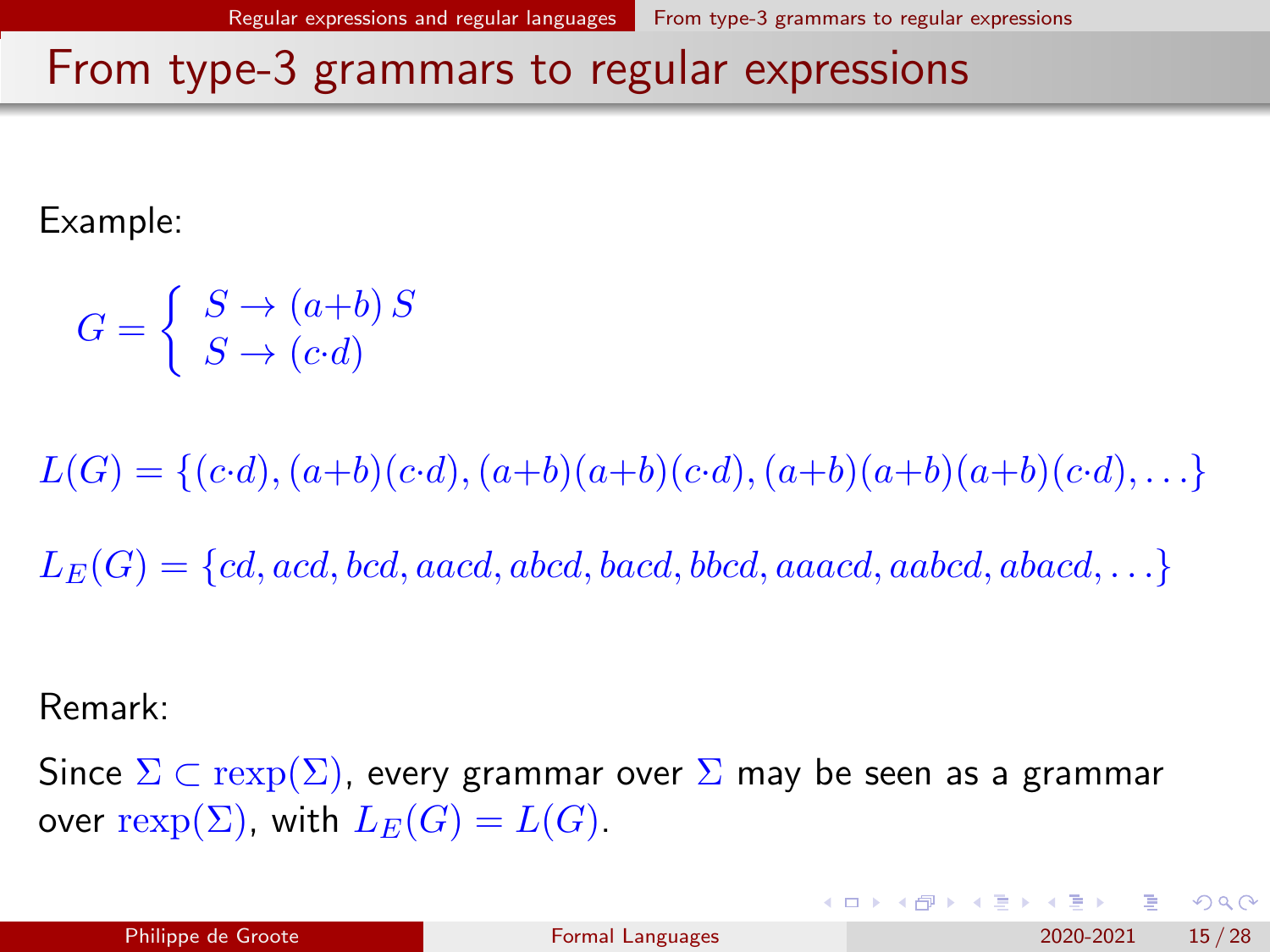### Elimination of non-recursive non-terminal symbols

| Philippe de Groote |  |
|--------------------|--|

 $QQ$ 

지금 되지 못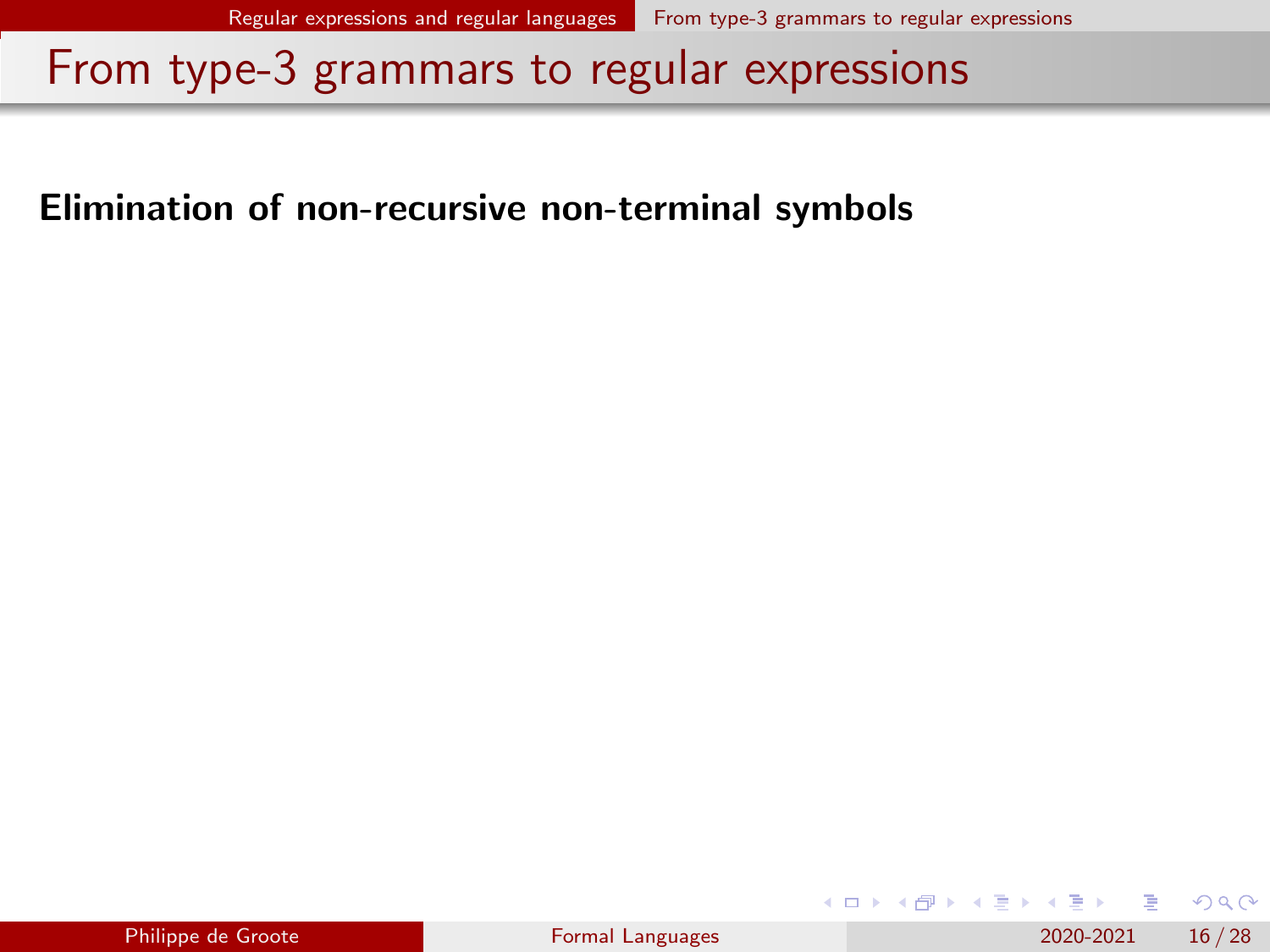#### Elimination of non-recursive non-terminal symbols

Given a type-3 grammar  $G$ , one says that a rule is recursive if it is of the form  $A \rightarrow aA$ . A non-terminal symbol A is said to be recursive in case there is at least one recursive rule whose lefthand side is  $A$ .

 $200$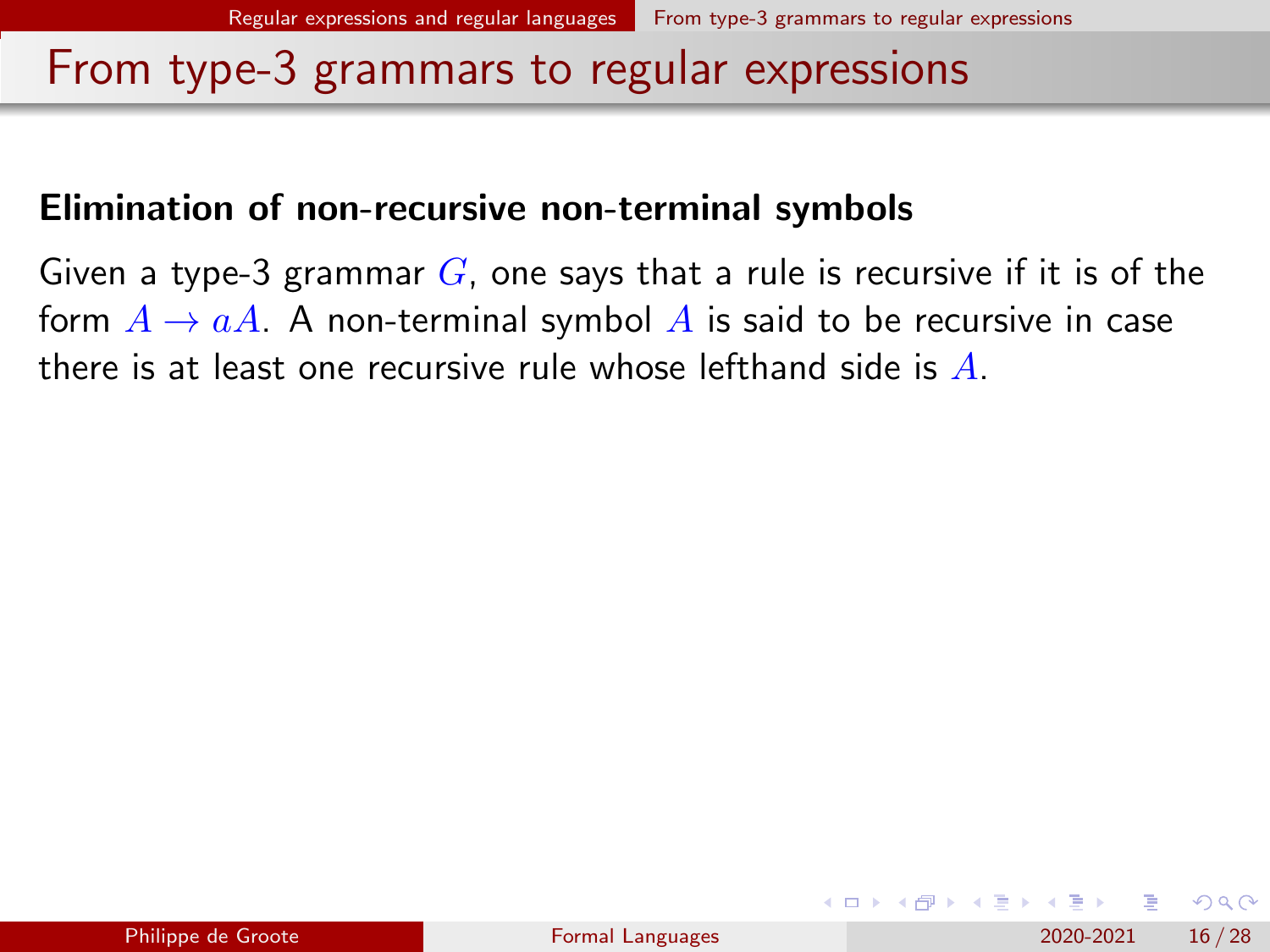### Elimination of non-recursive non-terminal symbols

Given a type-3 grammar  $G$ , one says that a rule is recursive if it is of the form  $A \rightarrow aA$ . A non-terminal symbol A is said to be recursive in case there is at least one recursive rule whose lefthand side is  $A$ .

Let  $G_1 = \langle N_1,\text{rexp}(\Sigma), P_1, S_1 \rangle$  be a type-3 grammar, and let  $A \in N_1$  be a non-recursive non-terminal symbol different from  $S$ .

 $\Omega$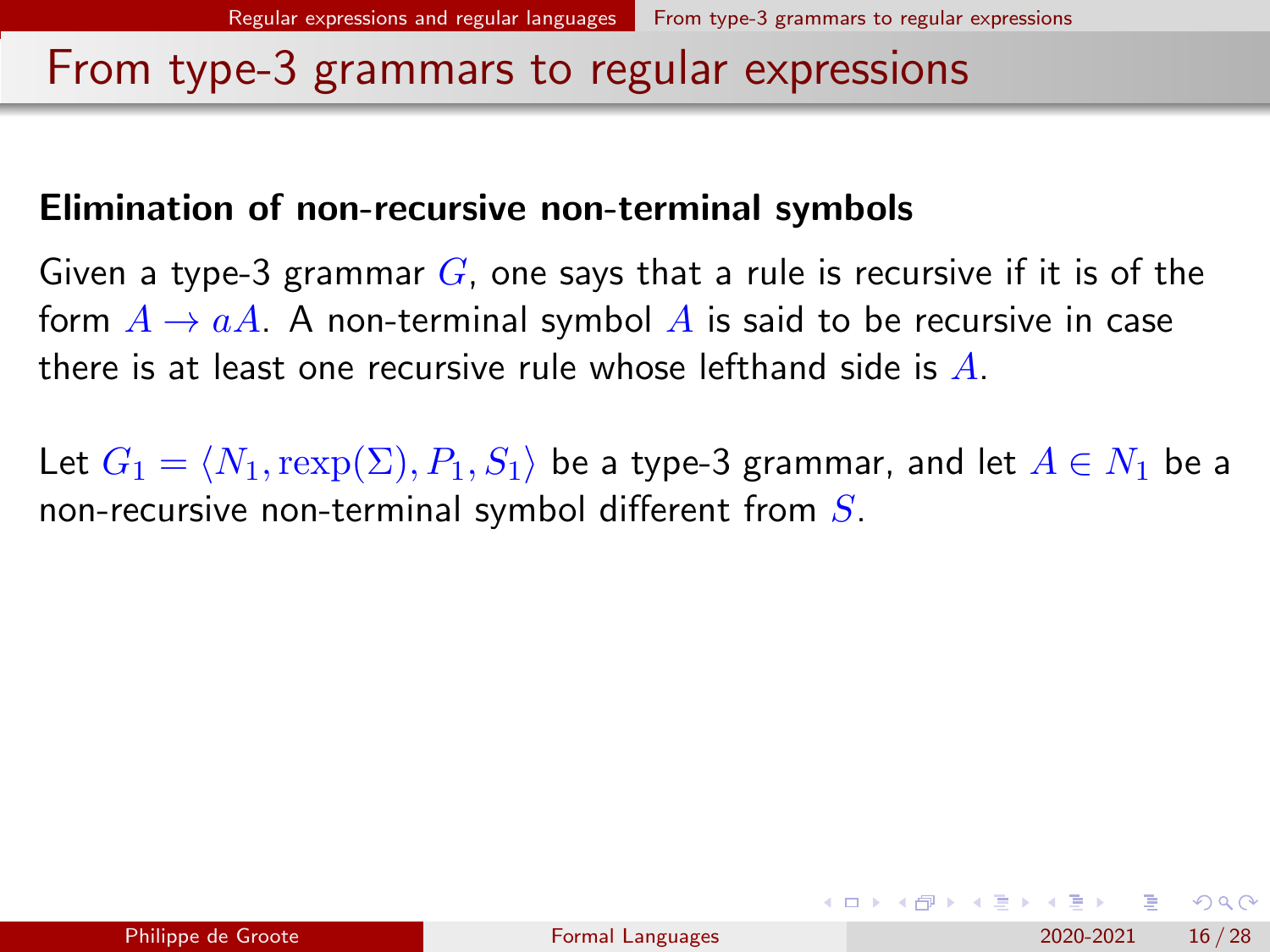### Elimination of non-recursive non-terminal symbols

Given a type-3 grammar  $G$ , one says that a rule is recursive if it is of the form  $A \rightarrow aA$ . A non-terminal symbol A is said to be recursive in case there is at least one recursive rule whose lefthand side is  $A$ .

Let  $G_1 = \langle N_1,\text{rexp}(\Sigma), P_1, S_1 \rangle$  be a type-3 grammar, and let  $A \in N_1$  be a non-recursive non-terminal symbol different from  $S$ .

Let  $P_A = \{A \rightarrow e_0 B_0, \dots, A \rightarrow e_{m-1} B_{m-1}, A \rightarrow f_0, \dots, A \rightarrow f_{n-1}\} \subset P_1$ be the set of all the production rules whose lefthand side is  $A$ .

**KOD KAR KED KED E VAN**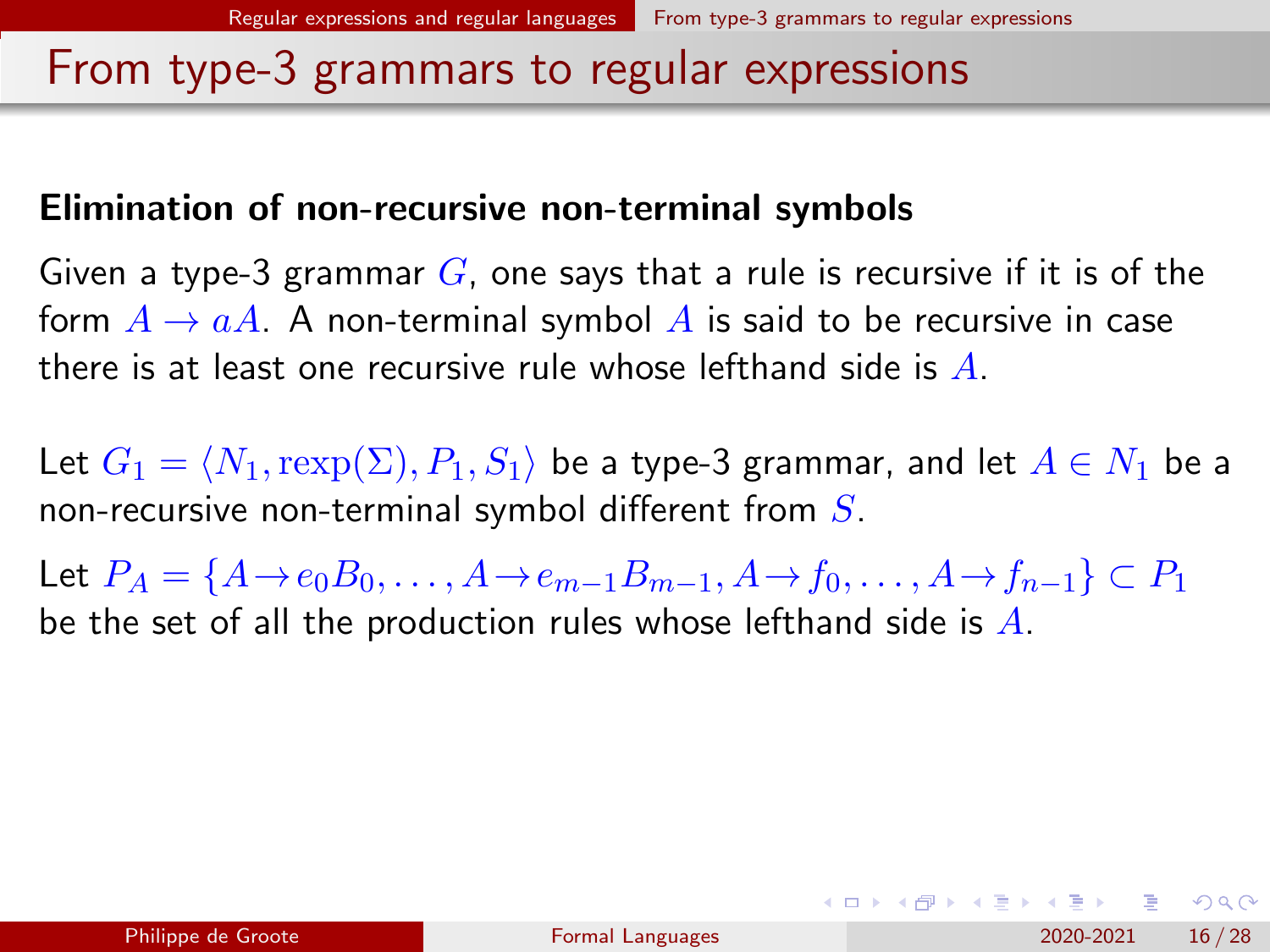### Elimination of non-recursive non-terminal symbols

Given a type-3 grammar  $G$ , one says that a rule is recursive if it is of the form  $A \rightarrow aA$ . A non-terminal symbol A is said to be recursive in case there is at least one recursive rule whose lefthand side is  $A$ .

Let  $G_1 = \langle N_1,\text{rexp}(\Sigma), P_1, S_1 \rangle$  be a type-3 grammar, and let  $A \in N_1$  be a non-recursive non-terminal symbol different from  $S$ .

Let  $P_A = \{A \rightarrow e_0 B_0, \dots, A \rightarrow e_{m-1} B_{m-1}, A \rightarrow f_0, \dots, A \rightarrow f_{n-1}\} \subset P_1$ be the set of all the production rules whose lefthand side is  $A$ .

Let  $Q_A = \{C_0 \rightarrow a_0 A, \ldots, C_{l-1} \rightarrow a_{l-1} A\} \subset P_1$  be the set of all the production rules whose righthand side contains A.

イロト イ母 トイミト イヨト ニヨー りんぴ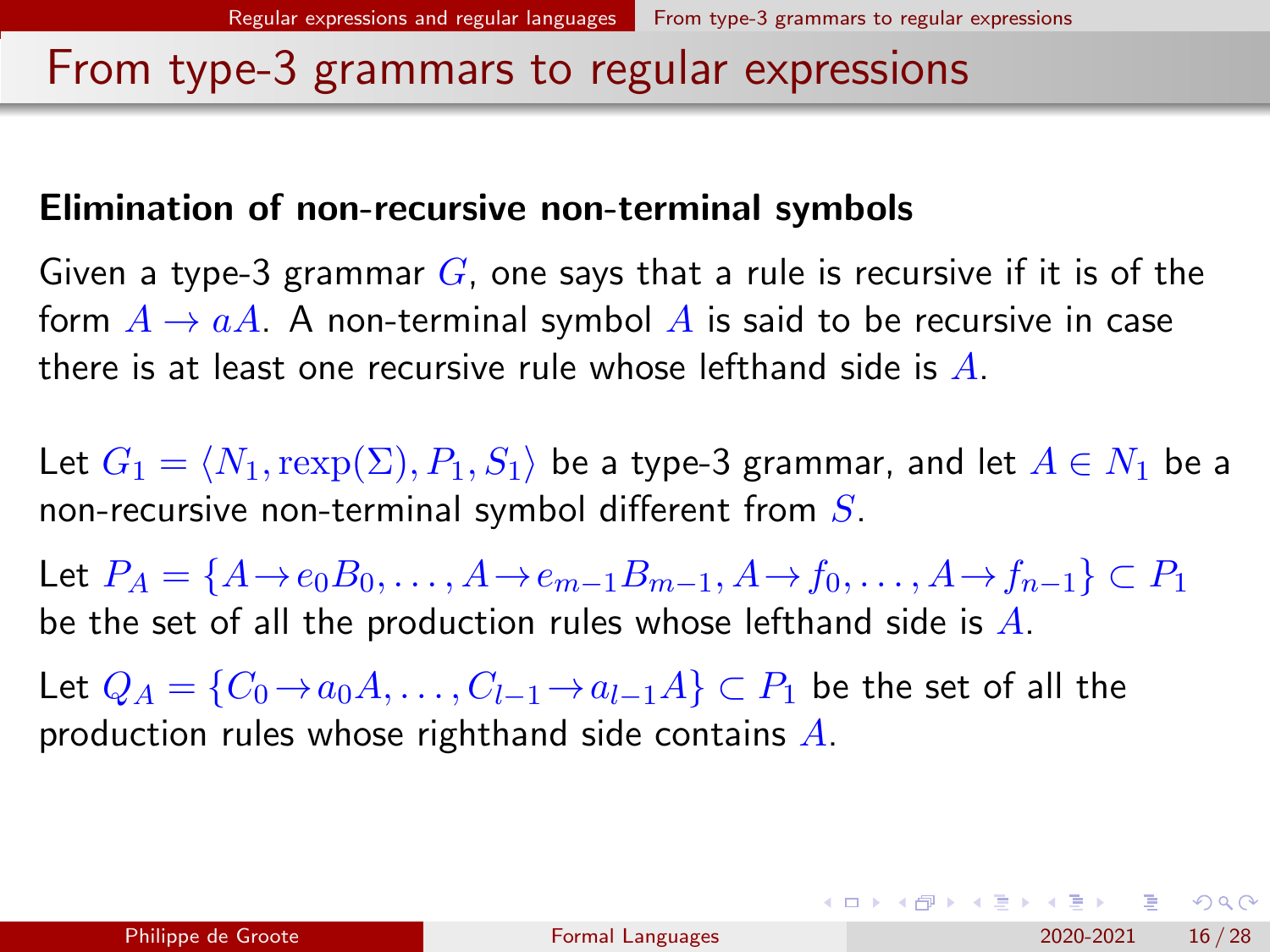### Elimination of non-recursive non-terminal symbols

Given a type-3 grammar  $G$ , one says that a rule is recursive if it is of the form  $A \rightarrow aA$ . A non-terminal symbol A is said to be recursive in case there is at least one recursive rule whose lefthand side is  $A$ .

Let  $G_1 = \langle N_1,\text{rexp}(\Sigma), P_1, S_1 \rangle$  be a type-3 grammar, and let  $A \in N_1$  be a non-recursive non-terminal symbol different from  $S$ .

Let  $P_A = \{A \rightarrow e_0 B_0, \dots, A \rightarrow e_{m-1} B_{m-1}, A \rightarrow f_0, \dots, A \rightarrow f_{n-1}\} \subset P_1$ be the set of all the production rules whose lefthand side is  $A$ .

Let  $Q_A = \{C_0 \rightarrow a_0 A, \ldots, C_{l-1} \rightarrow a_{l-1} A\} \subset P_1$  be the set of all the production rules whose righthand side contains  $A$ .

Define  $R_A=\bigcup_{i\in I}((\bigcup_{j\in m}\{C_i\rightarrow (a_i\cdot e_j)B_j\})\cup (\bigcup_{j\in n}\{C_i\rightarrow (a_i\cdot f_j)\}))$ 

K ロ ▶ K 個 ▶ K 할 ▶ K 할 ▶ ① 할 → ① 익 (2)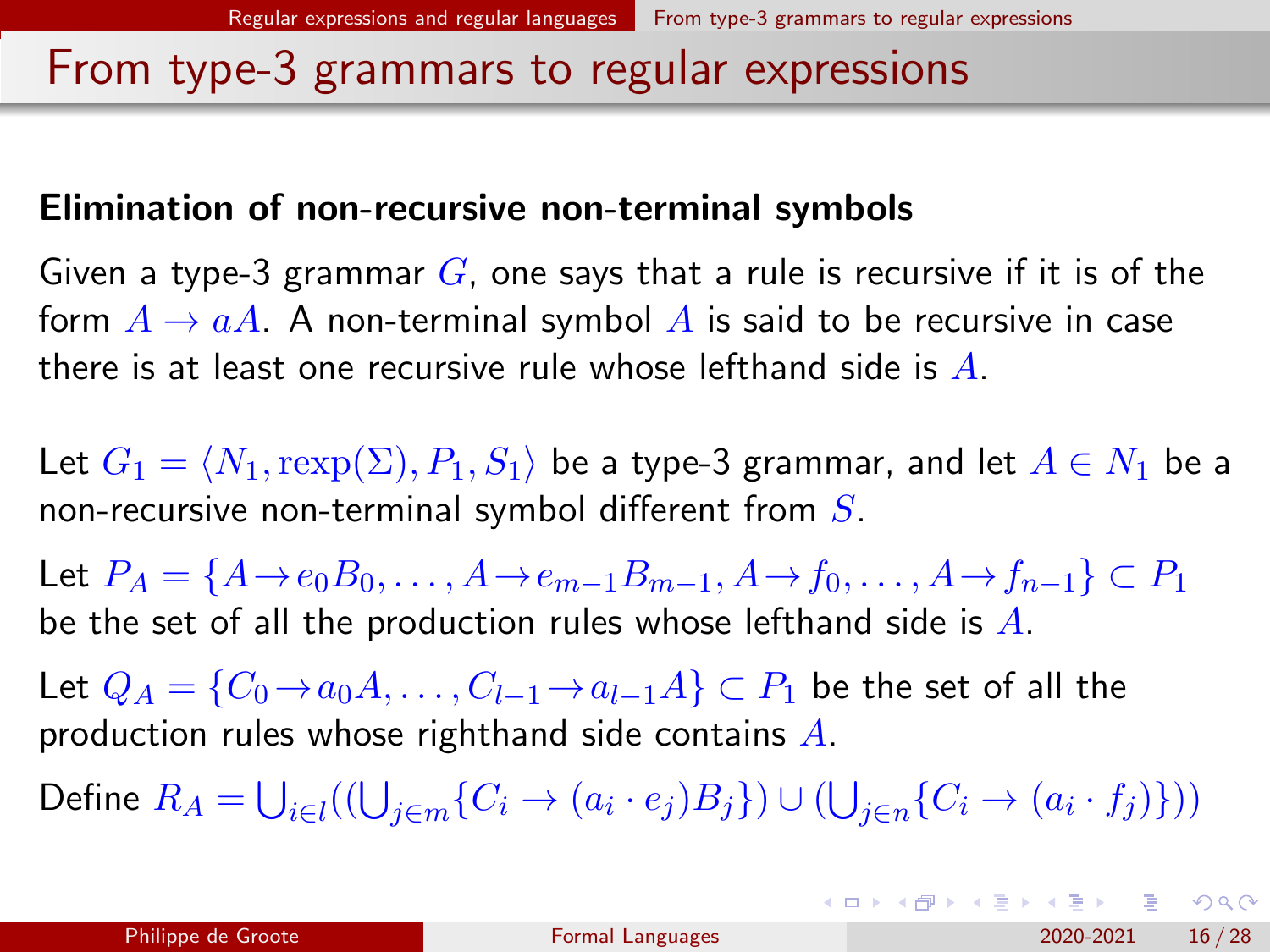One defines a new grammar  $G_2 = \langle N_2, \text{rexp}(\Sigma), P_2, S_2 \rangle$  as follows:

- $N_2 = N_1 \setminus \{A\}$
- $\bullet$   $P_2 = (P \setminus (P_A \cup Q_A)) \cup R_A$
- $S_2 = S_1$

 $\Omega$ 

 $A \sqcap A \rightarrow A \sqcap A \rightarrow A \sqsupseteq A \rightarrow A \sqsupseteq A \rightarrow A \sqsupseteq A$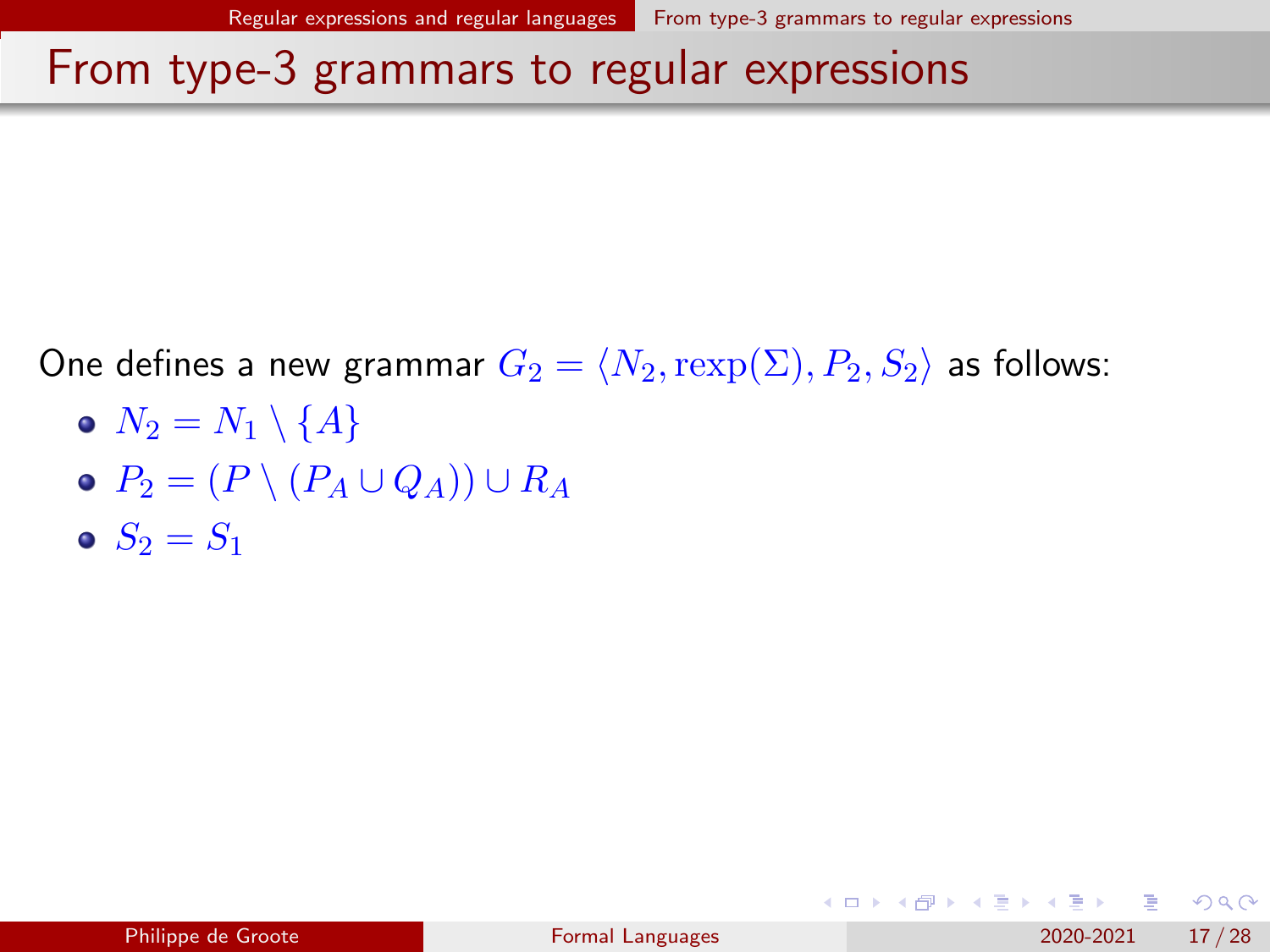One defines a new grammar  $G_2 = \langle N_2, \text{rexp}(\Sigma), P_2, S_2 \rangle$  as follows:

- $\bullet N_2 = N_1 \setminus \{A\}$
- $\bullet$   $P_2 = (P \setminus (P_A \cup Q_A)) \cup R_A$
- $S_2 = S_1$

**Proposition**  $L_E(G_1) = L_E(G_2)$ .

 $\Omega$ 

 $A \sqcap A \rightarrow A \sqcap A \rightarrow A \sqsupseteq A \rightarrow A \sqsupseteq A \rightarrow A \sqsupseteq A$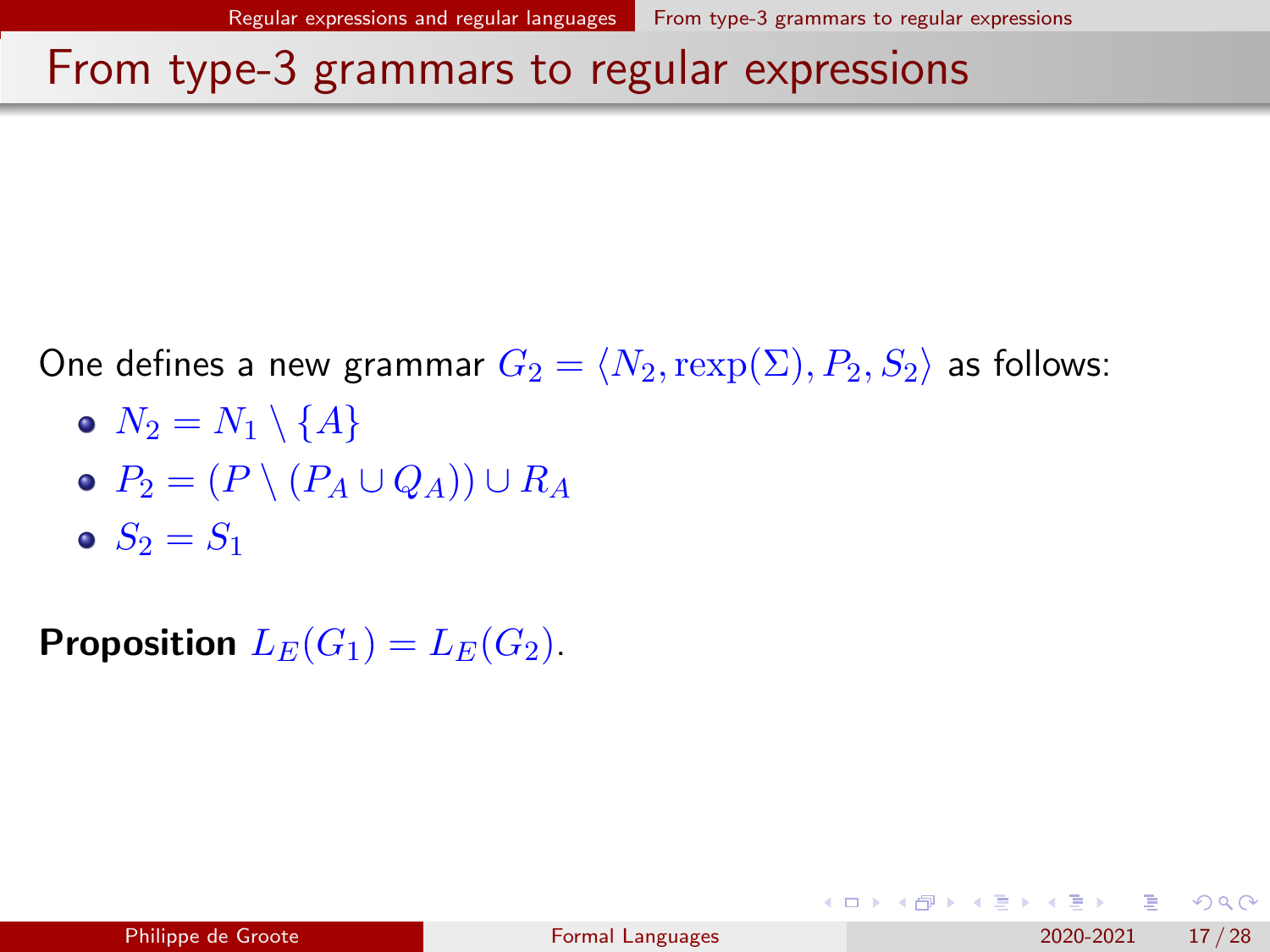PROOF:

|  | Philippe de Groote |  |  |
|--|--------------------|--|--|
|  |                    |  |  |

化重 网络重

**◆ ロ ▶ → 何** 

 $298$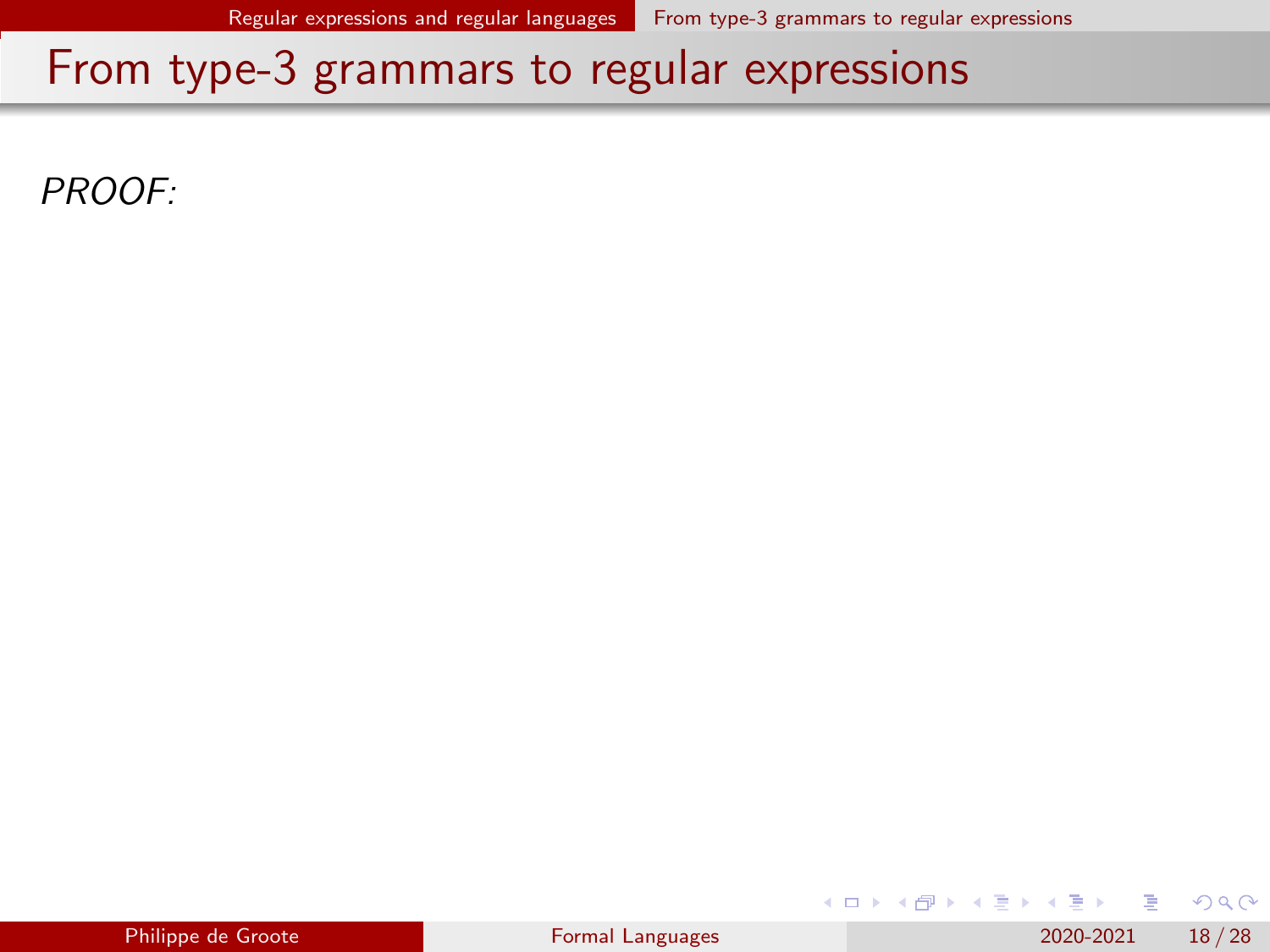PROOF:

We prove that  $L_E(G_1) \subset L_E(G_2)$  and  $L_E(G_2) \subset L_E(G_1)$ .

 $QQ$ 

化重新润滑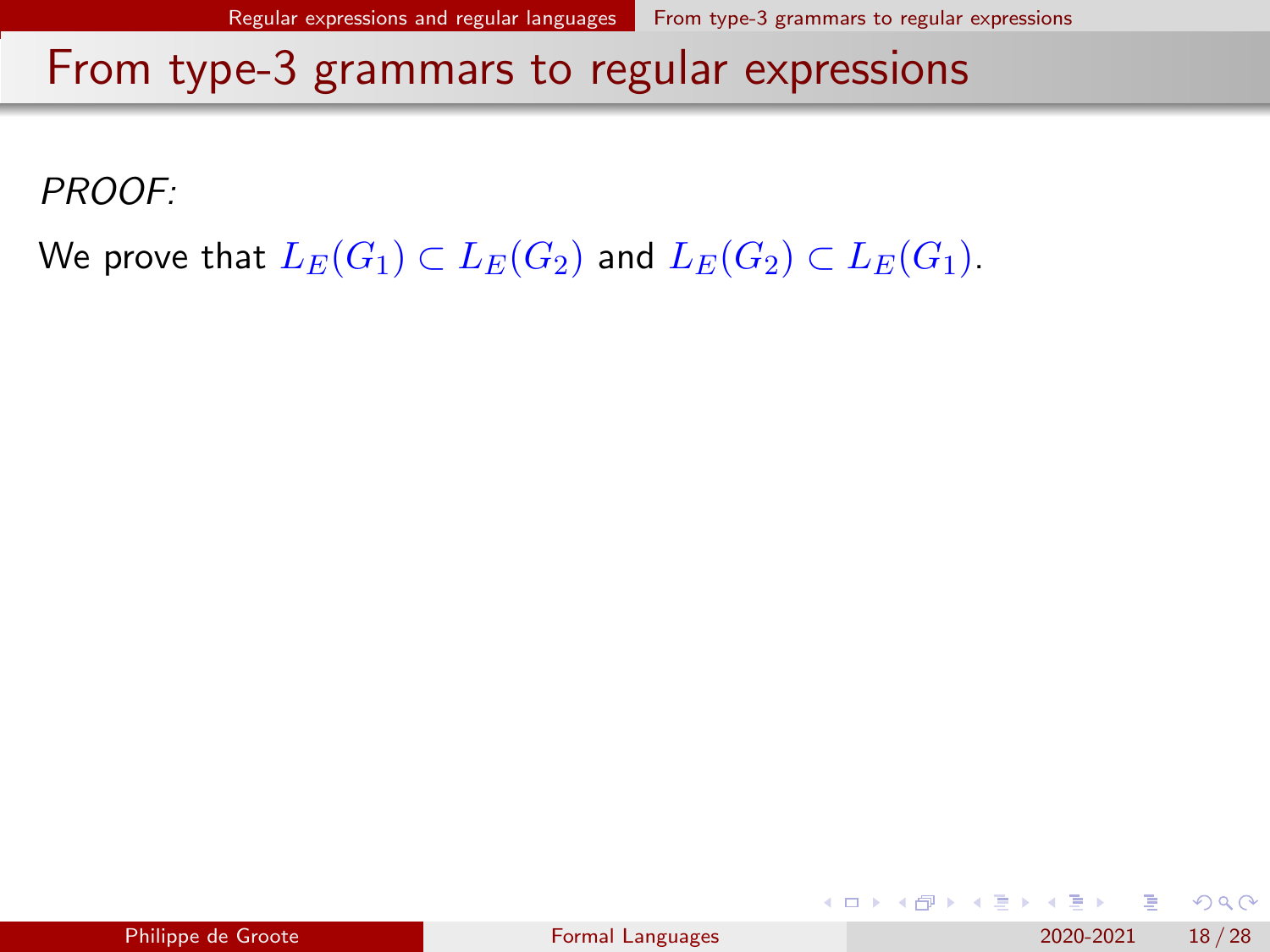PROOF:

We prove that  $L_E(G_1) \subset L_E(G_2)$  and  $L_E(G_2) \subset L_E(G_1)$ .

PART 1:  $L_E(G_1) \subset L_E(G_2)$ 

|  | Philippe de Groote |
|--|--------------------|
|  |                    |

 $QQ$ 

イロト イ押ト イヨト イヨト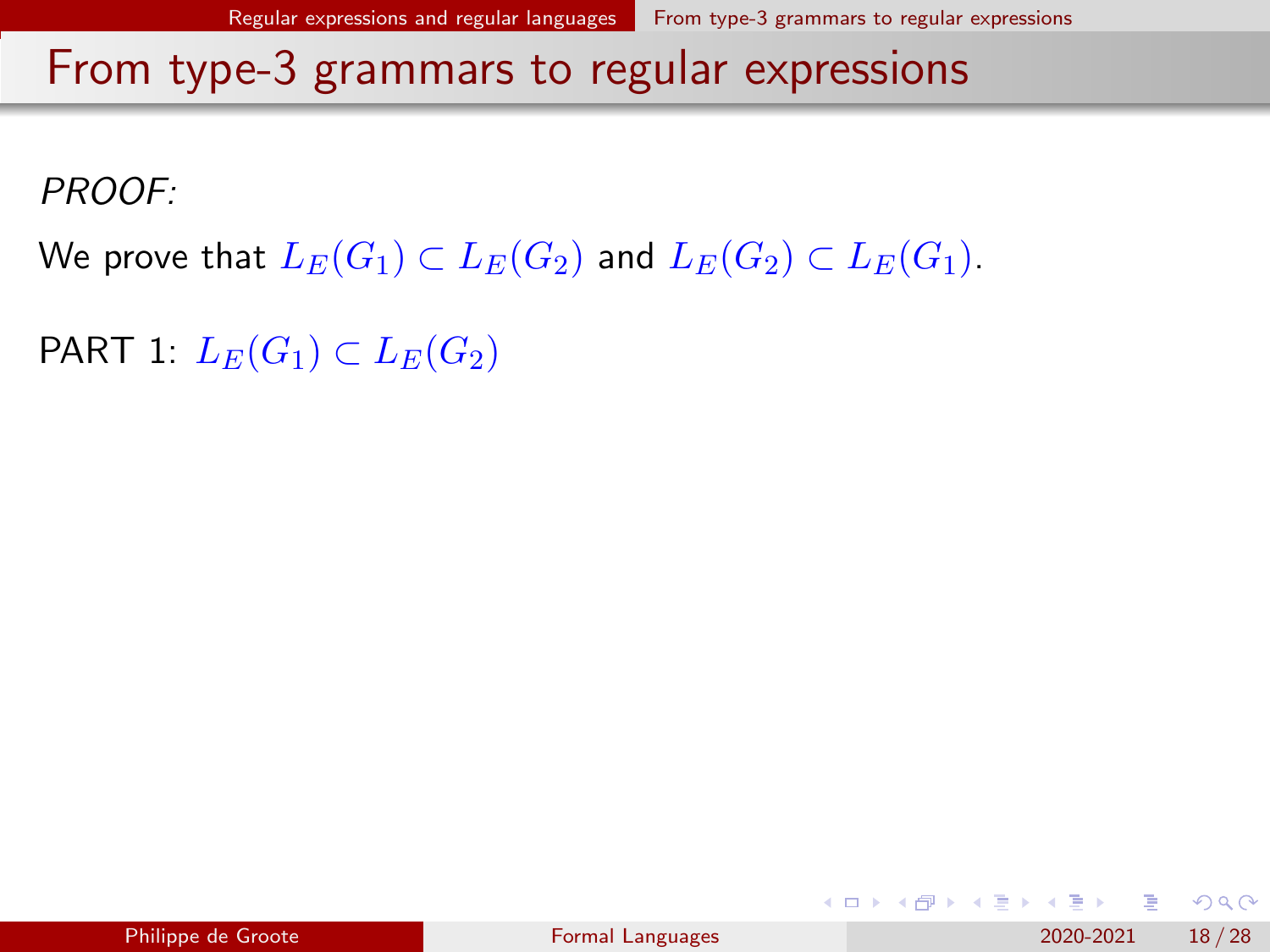PROOF:

We prove that  $L_E(G_1) \subset L_E(G_2)$  and  $L_E(G_2) \subset L_E(G_1)$ .

PART 1:  $L_E(G_1) \subset L_E(G_2)$ 

Let us write  $\Rightarrow_1$  and  $\Rightarrow_2$  for the generation relations of  $G_1$  and  $G_2$ , respectively. We prove that for every  $B \in N_2$  and every  $\alpha_1 \in \text{rexp}(\Sigma)^*$ such that  $B\Rightarrow_1^*\alpha_1$ , there exists  $\alpha_2\in\text{resp}(\Sigma)^*$  such that  $B\Rightarrow_2^*\alpha_2$  and  $L(\alpha_1) = L(\alpha_2)$ . The proof proceed by induction on the number of occurences of rules from  $Q_A$  that appear in the derivation  $B\Rightarrow^*_1\alpha_1.$ 

 $QQ$ 

イロト イ押 トイヨト イヨト ニヨ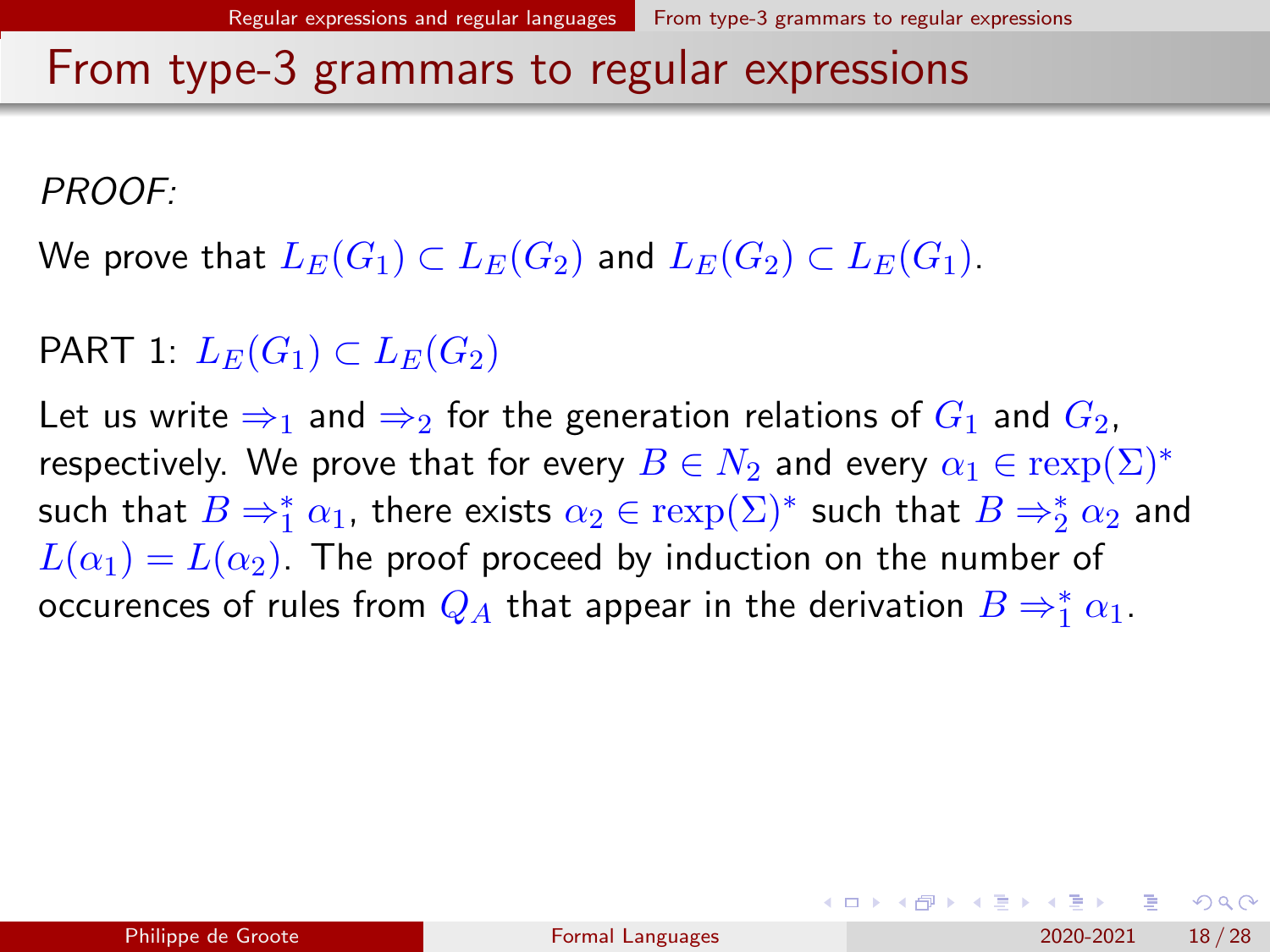PROOF:

We prove that  $L_E(G_1) \subset L_E(G_2)$  and  $L_E(G_2) \subset L_E(G_1)$ .

PART 1:  $L_E(G_1) \subset L_E(G_2)$ 

Let us write  $\Rightarrow_1$  and  $\Rightarrow_2$  for the generation relations of  $G_1$  and  $G_2$ , respectively. We prove that for every  $B \in N_2$  and every  $\alpha_1 \in \text{rexp}(\Sigma)^*$ such that  $B\Rightarrow_1^*\alpha_1$ , there exists  $\alpha_2\in\text{resp}(\Sigma)^*$  such that  $B\Rightarrow_2^*\alpha_2$  and  $L(\alpha_1) = L(\alpha_2)$ . The proof proceed by induction on the number of occurences of rules from  $Q_A$  that appear in the derivation  $B\Rightarrow^*_1\alpha_1.$ Basis:

 $QQ$ 

 $A \sqcap A \rightarrow A \sqcap A \rightarrow A \sqsupseteq A \rightarrow A \sqsupseteq A \rightarrow A \sqsupseteq A$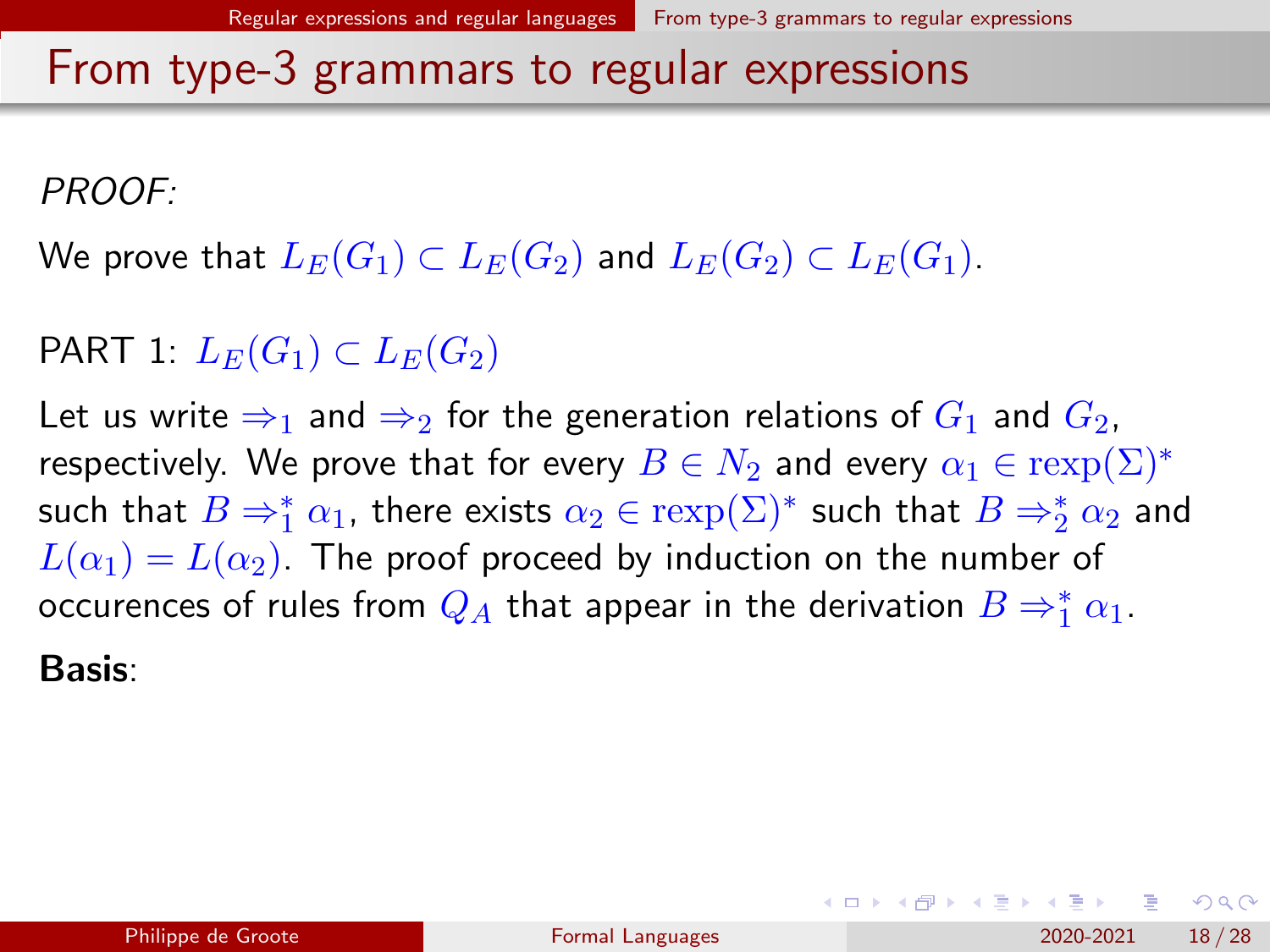<span id="page-52-0"></span>PROOF:

We prove that  $L_E(G_1) \subset L_E(G_2)$  and  $L_E(G_2) \subset L_E(G_1)$ .

PART 1:  $L_E(G_1) \subset L_E(G_2)$ 

Let us write  $\Rightarrow_1$  and  $\Rightarrow_2$  for the generation relations of  $G_1$  and  $G_2$ , respectively. We prove that for every  $B \in N_2$  and every  $\alpha_1 \in \text{rexp}(\Sigma)^*$ such that  $B\Rightarrow_1^*\alpha_1$ , there exists  $\alpha_2\in\text{resp}(\Sigma)^*$  such that  $B\Rightarrow_2^*\alpha_2$  and  $L(\alpha_1) = L(\alpha_2)$ . The proof proceed by induction on the number of occurences of rules from  $Q_A$  that appear in the derivation  $B\Rightarrow^*_1\alpha_1.$ 

#### Basis:

There is no occurence of any rule from  $Q_A$  in the derivation  $B\Rightarrow^*_1\alpha_1.$ Then, there is no occurrence of any rule from  $P_A$  either. Consequently, the derivation  $B\Rightarrow_1^*\alpha_1$  is also a derivation of  $G_2$ , and we take  $\alpha_2=\alpha_1.$ 

 $QQ$ 

イロト 不優 トイ君 トイ君 トッ君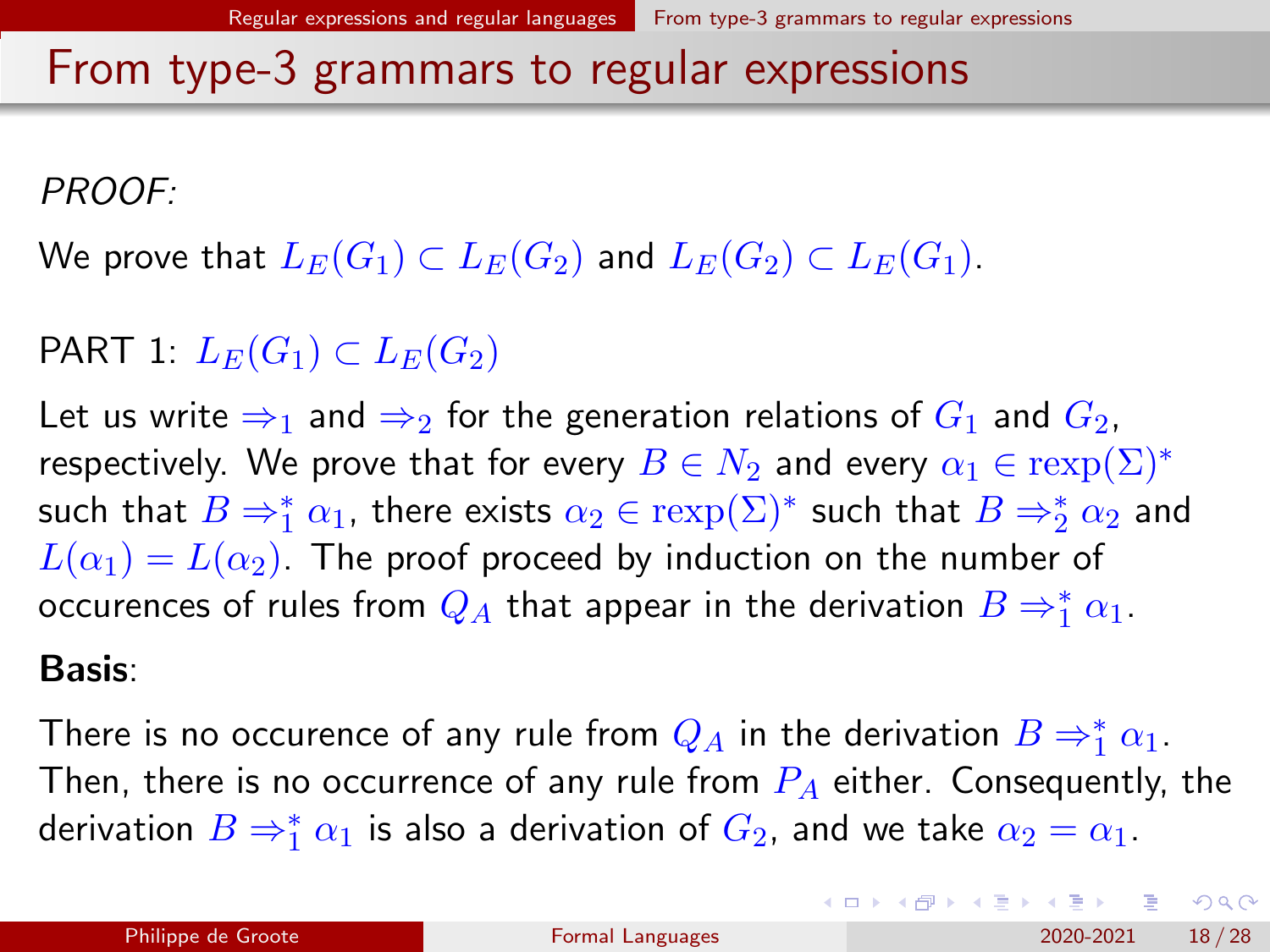<span id="page-53-0"></span>Induction:

|  | Philippe de Groote |  |
|--|--------------------|--|
|  |                    |  |

э

化重 经间重

**◆ ロ ▶ → 何** 

 $QQ$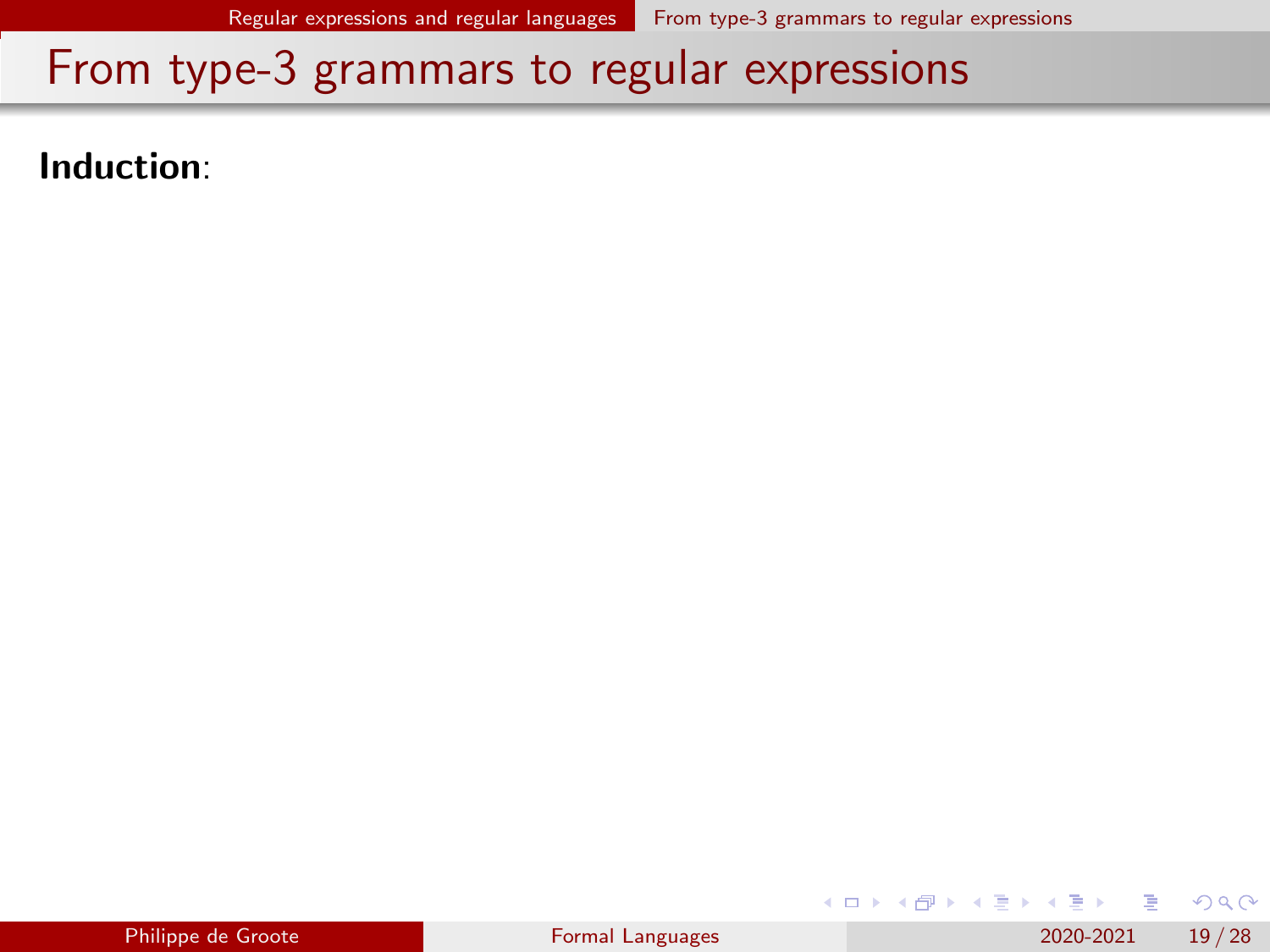### <span id="page-54-0"></span>Induction:

If there is at least one occurence of a rule from  $Q_A$  in the derivation  $B\Rightarrow_1^*\alpha_1$ , it must obey one of the two following forms:

(1) 
$$
B \Rightarrow_1^* \beta C_i \Rightarrow_1 \beta a_i A \Rightarrow_1 \beta a_i e_j B_j \Rightarrow_1^* \beta a_i e_j \gamma_1
$$
  
(2)  $B \Rightarrow_1^* \beta C_i \Rightarrow_1 \beta a_i A \Rightarrow_1 \beta a_i f_j$ 

where the occurrence of  $(C_i \rightarrow a_i A) \in Q_A$  is the leftmost occurrence of a rule from  $Q_A$ . Consequently,  $B\Rightarrow_1^*\beta C_i$  is also a derivation of  $G_2$ .

 $\Omega$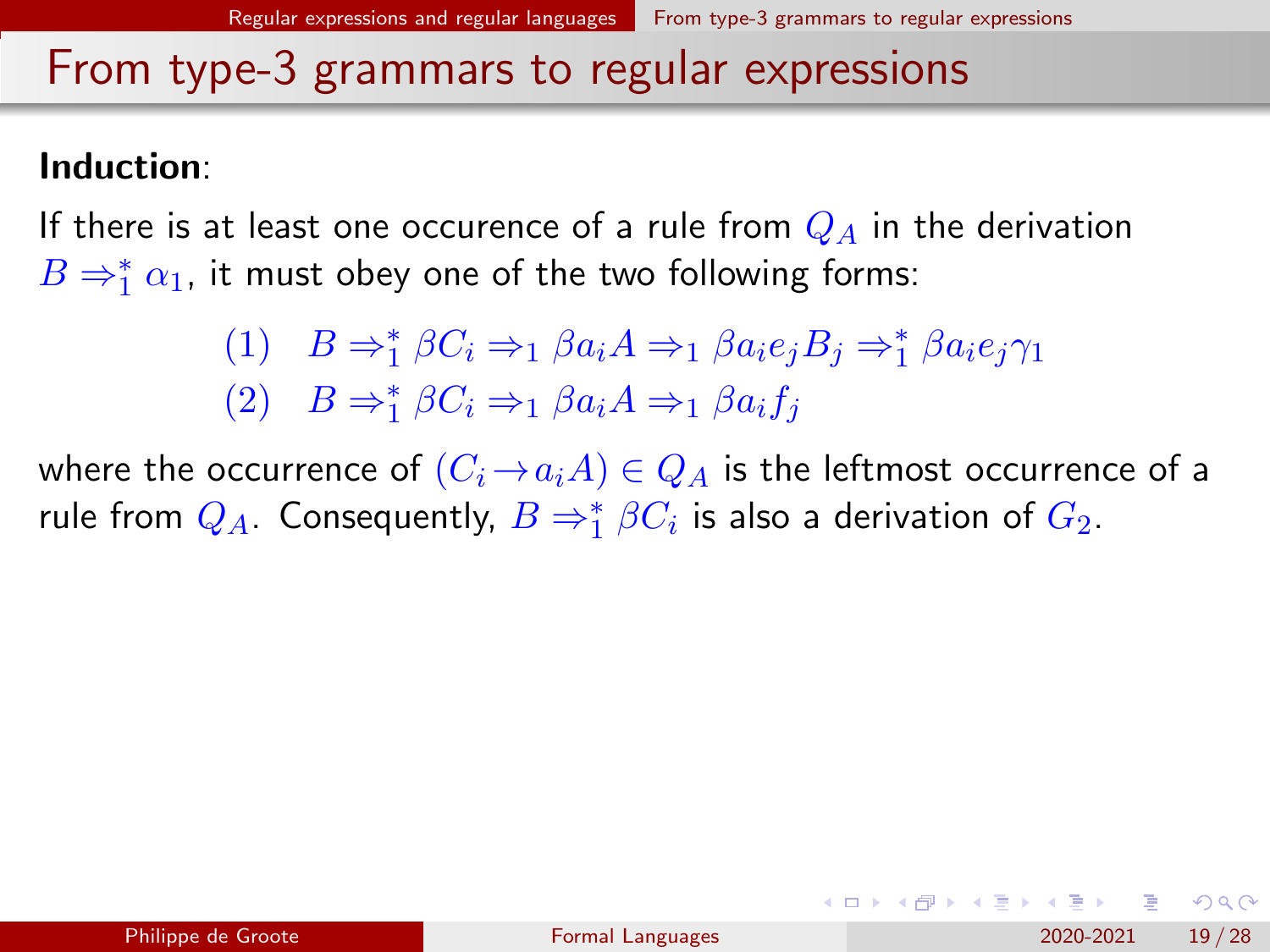### <span id="page-55-0"></span>Induction:

If there is at least one occurence of a rule from  $Q_A$  in the derivation  $B\Rightarrow_1^*\alpha_1$ , it must obey one of the two following forms:

(1) 
$$
B \Rightarrow_1^* \beta C_i \Rightarrow_1 \beta a_i A \Rightarrow_1 \beta a_i e_j B_j \Rightarrow_1^* \beta a_i e_j \gamma_1
$$
  
(2)  $B \Rightarrow_1^* \beta C_i \Rightarrow_1 \beta a_i A \Rightarrow_1 \beta a_i f_j$ 

where the occurrence of  $(C_i \rightarrow a_i A) \in Q_A$  is the leftmost occurrence of a rule from  $Q_A$ . Consequently,  $B\Rightarrow_1^*\beta C_i$  is also a derivation of  $G_2$ . In the first case, we have  $\alpha_1 = \beta a_i e_j \gamma_1$  and  $B_j \Rightarrow_1^* \gamma_1$ . By induction hypothesis, there exists  $\gamma_2\in \operatorname{rexp}(\Sigma)^*$  such that  $B_j\Rightarrow_2^*\gamma_2$  and

 $L(\gamma_1) = L(\gamma_2)$ . Hence:

$$
B \Rightarrow_2^* \beta C_i \Rightarrow_2 \beta (a_i \cdot e_j) B_j \Rightarrow_2^* \beta (a_i \cdot e_j) \gamma_2
$$

Then, we take  $\alpha_2=\beta(a_i\cdot e_j)\gamma_2$ . Indeed  $L(\alpha_1)=L(\beta a_i e_j\gamma_1)=0$  $L(\beta)L(a_i)L(e_j)L(\gamma_1)=L(\beta)L(a_i\cdot e_j)L(\gamma_2)=L(\beta(a_i\cdot e_j)\gamma_2)=L(\alpha_2)$  $L(\beta)L(a_i)L(e_j)L(\gamma_1)=L(\beta)L(a_i\cdot e_j)L(\gamma_2)=L(\beta(a_i\cdot e_j)\gamma_2)=L(\alpha_2)$  $L(\beta)L(a_i)L(e_j)L(\gamma_1)=L(\beta)L(a_i\cdot e_j)L(\gamma_2)=L(\beta(a_i\cdot e_j)\gamma_2)=L(\alpha_2)$  $L(\beta)L(a_i)L(e_j)L(\gamma_1)=L(\beta)L(a_i\cdot e_j)L(\gamma_2)=L(\beta(a_i\cdot e_j)\gamma_2)=L(\alpha_2)$  $L(\beta)L(a_i)L(e_j)L(\gamma_1)=L(\beta)L(a_i\cdot e_j)L(\gamma_2)=L(\beta(a_i\cdot e_j)\gamma_2)=L(\alpha_2)$  $L(\beta)L(a_i)L(e_j)L(\gamma_1)=L(\beta)L(a_i\cdot e_j)L(\gamma_2)=L(\beta(a_i\cdot e_j)\gamma_2)=L(\alpha_2)$  $L(\beta)L(a_i)L(e_j)L(\gamma_1)=L(\beta)L(a_i\cdot e_j)L(\gamma_2)=L(\beta(a_i\cdot e_j)\gamma_2)=L(\alpha_2)$  $L(\beta)L(a_i)L(e_j)L(\gamma_1)=L(\beta)L(a_i\cdot e_j)L(\gamma_2)=L(\beta(a_i\cdot e_j)\gamma_2)=L(\alpha_2)$  $L(\beta)L(a_i)L(e_j)L(\gamma_1)=L(\beta)L(a_i\cdot e_j)L(\gamma_2)=L(\beta(a_i\cdot e_j)\gamma_2)=L(\alpha_2)$  $L(\beta)L(a_i)L(e_j)L(\gamma_1)=L(\beta)L(a_i\cdot e_j)L(\gamma_2)=L(\beta(a_i\cdot e_j)\gamma_2)=L(\alpha_2)$  $L(\beta)L(a_i)L(e_j)L(\gamma_1)=L(\beta)L(a_i\cdot e_j)L(\gamma_2)=L(\beta(a_i\cdot e_j)\gamma_2)=L(\alpha_2)$  $L(\beta)L(a_i)L(e_j)L(\gamma_1)=L(\beta)L(a_i\cdot e_j)L(\gamma_2)=L(\beta(a_i\cdot e_j)\gamma_2)=L(\alpha_2)$  $L(\beta)L(a_i)L(e_j)L(\gamma_1)=L(\beta)L(a_i\cdot e_j)L(\gamma_2)=L(\beta(a_i\cdot e_j)\gamma_2)=L(\alpha_2)$  $L(\beta)L(a_i)L(e_j)L(\gamma_1)=L(\beta)L(a_i\cdot e_j)L(\gamma_2)=L(\beta(a_i\cdot e_j)\gamma_2)=L(\alpha_2)$  $L(\beta)L(a_i)L(e_j)L(\gamma_1)=L(\beta)L(a_i\cdot e_j)L(\gamma_2)=L(\beta(a_i\cdot e_j)\gamma_2)=L(\alpha_2)$  $L(\beta)L(a_i)L(e_j)L(\gamma_1)=L(\beta)L(a_i\cdot e_j)L(\gamma_2)=L(\beta(a_i\cdot e_j)\gamma_2)=L(\alpha_2)$  $L(\beta)L(a_i)L(e_j)L(\gamma_1)=L(\beta)L(a_i\cdot e_j)L(\gamma_2)=L(\beta(a_i\cdot e_j)\gamma_2)=L(\alpha_2)$  $\Omega$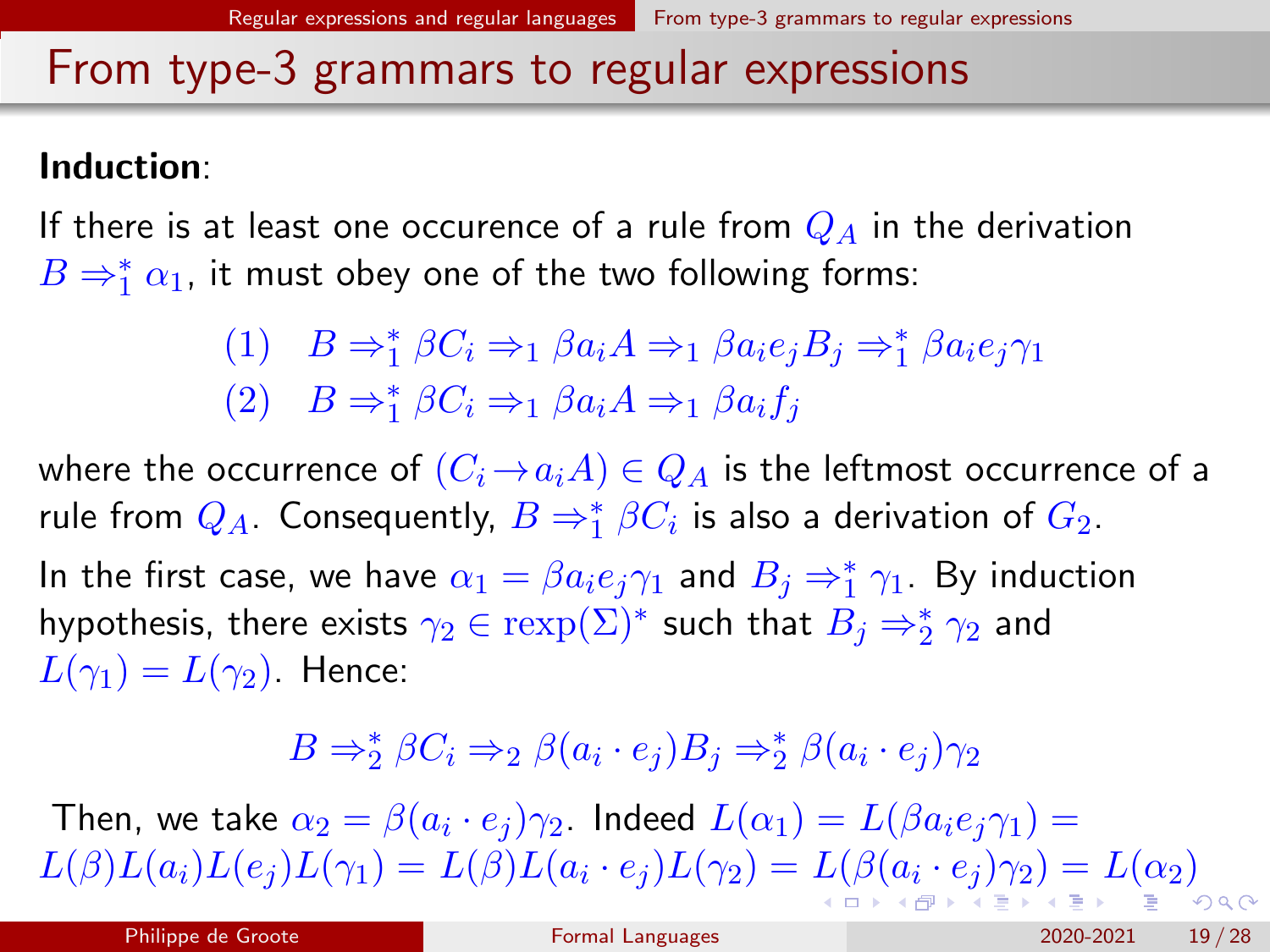<span id="page-56-0"></span>In the second case, we have  $\alpha_1=\beta a_i f_j.$  Then, we take  $\alpha_2=\beta (a_i\cdot f_j)$ Indeed, we have that

 $B \Rightarrow_{2}^{*} \beta C_{i} \Rightarrow_{2} \beta (a_{i} \cdot f_{j})$ 

and that  $L(\beta a_i f_j) = L(\beta (a_i \cdot f_j)).$ 

 $\Omega$ 

イロト イ部 トイモ トイモト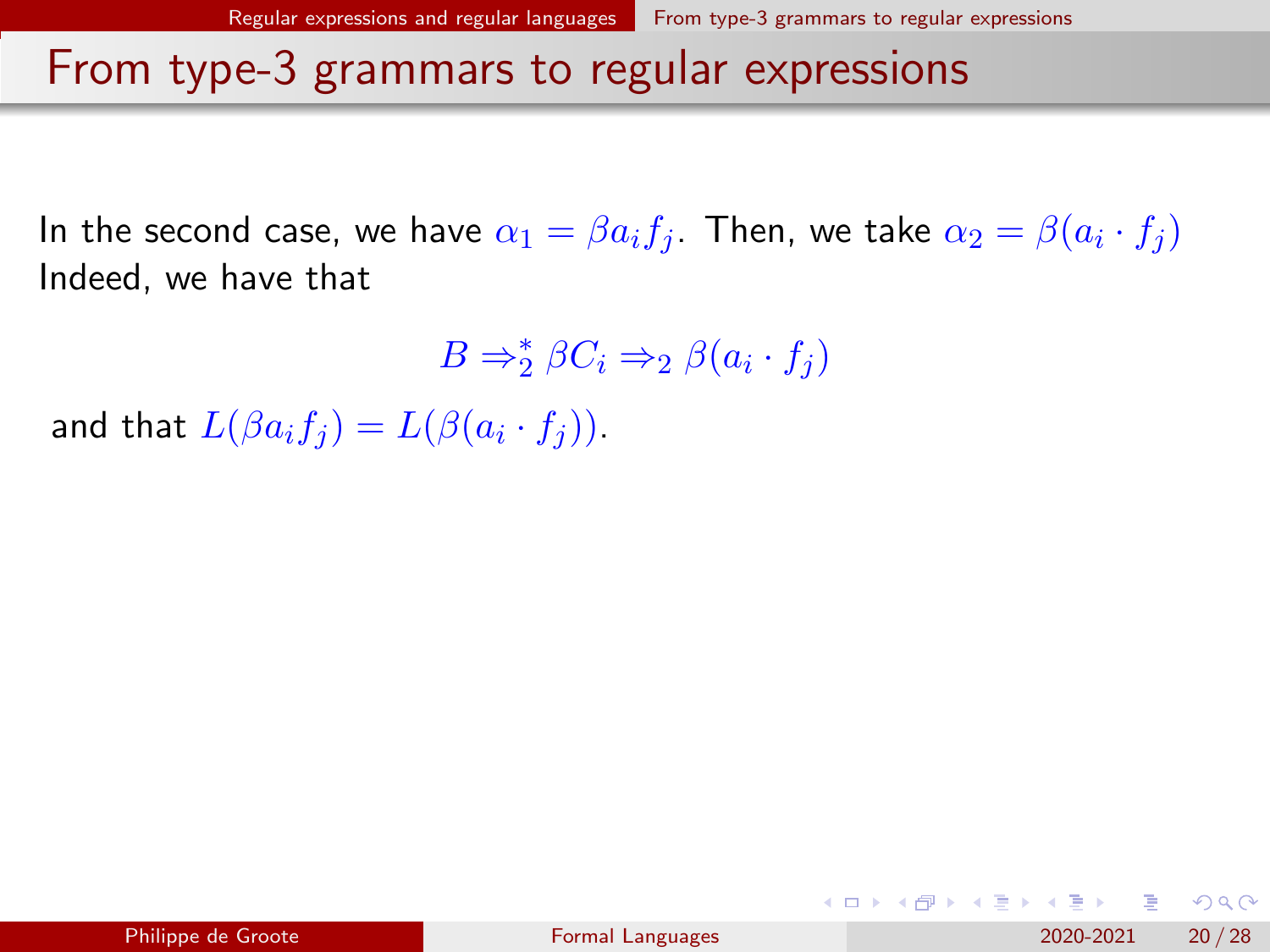In the second case, we have  $\alpha_1=\beta a_i f_j.$  Then, we take  $\alpha_2=\beta (a_i\cdot f_j)$ Indeed, we have that

 $B \Rightarrow_{2}^{*} \beta C_{i} \Rightarrow_{2} \beta (a_{i} \cdot f_{j})$ 

and that  $L(\beta a_i f_j) = L(\beta (a_i \cdot f_j)).$ 

PART 2:  $L_E(G_2) \subset L_E(G_1)$ 

 $\Omega$ 

 $A \Box B$   $A \Box B$   $A \Box B$   $A \Box B$   $A \Box B$   $A$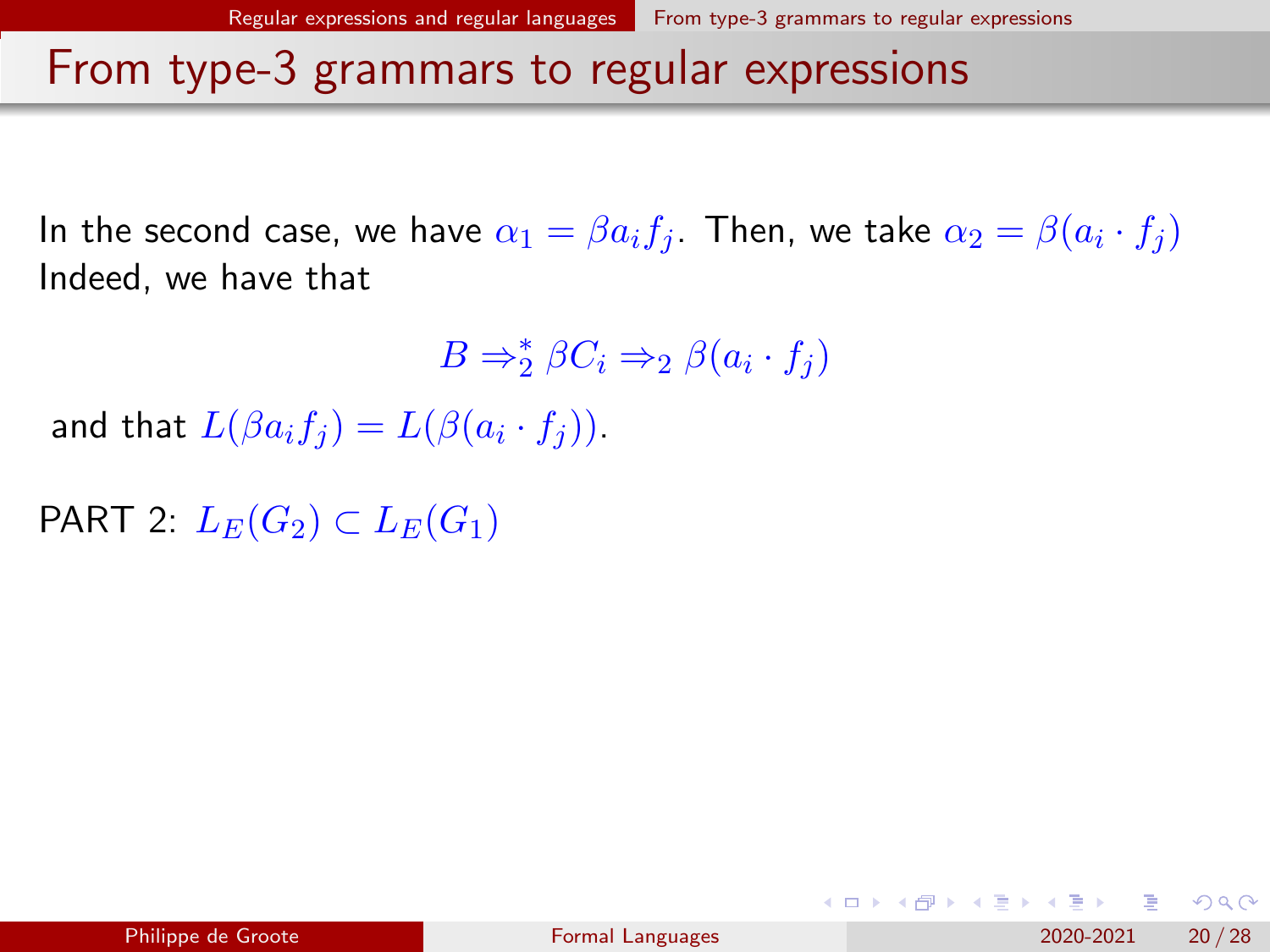In the second case, we have  $\alpha_1=\beta a_i f_j.$  Then, we take  $\alpha_2=\beta (a_i\cdot f_j)$ Indeed, we have that

$$
B \Rightarrow_2^* \beta C_i \Rightarrow_2 \beta (a_i \cdot f_j)
$$

and that  $L(\beta a_i f_j) = L(\beta (a_i \cdot f_j)).$ 

### PART 2:  $L_E(G_2) \subset L_E(G_1)$

We prove that for every  $B\in N_2$  and every  $\alpha_2\in \operatorname{rexp}(\Sigma)^*$  such that  $B\Rightarrow_2^* \alpha_2$ , there exists  $\alpha_1\in \operatorname{rexp}(\Sigma)^*$  such that  $B\Rightarrow_1^* \alpha_1$  and  $L(\alpha_2) = L(\alpha_1)$ . The proof, which proceed by induction on the number of occurences of rules from  $R_A$  that appear in the derivation  $B\Rightarrow_2^*\alpha_2$ , is similar to the proof of Part 1.

 $\Omega$ 

イロト イ団 トイ ヨト イヨト 一番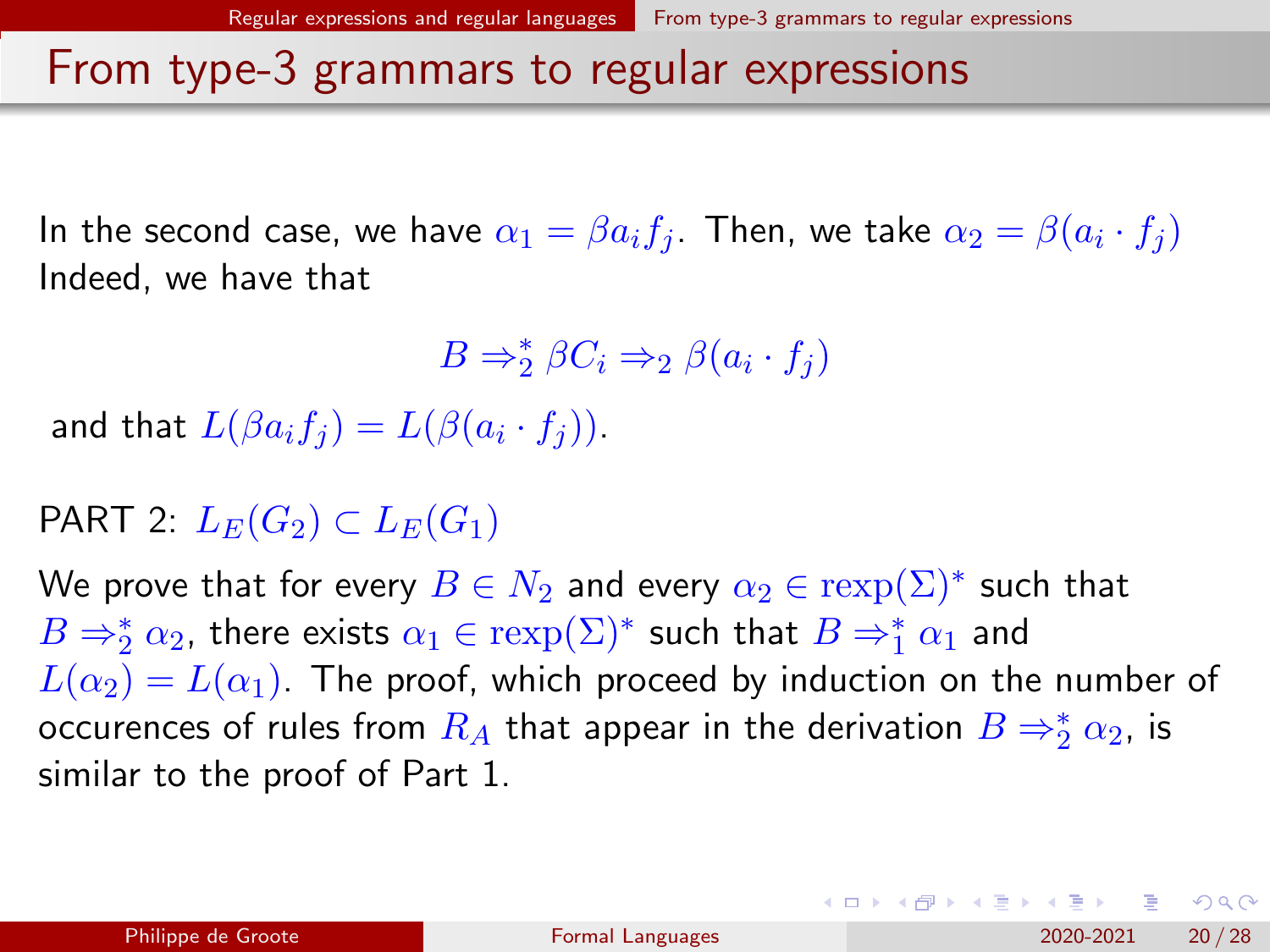Elimination of recursive rules

| Philippe de Groote |  |  |
|--------------------|--|--|

4 0 8

 $QQ$ 

지금 되지 못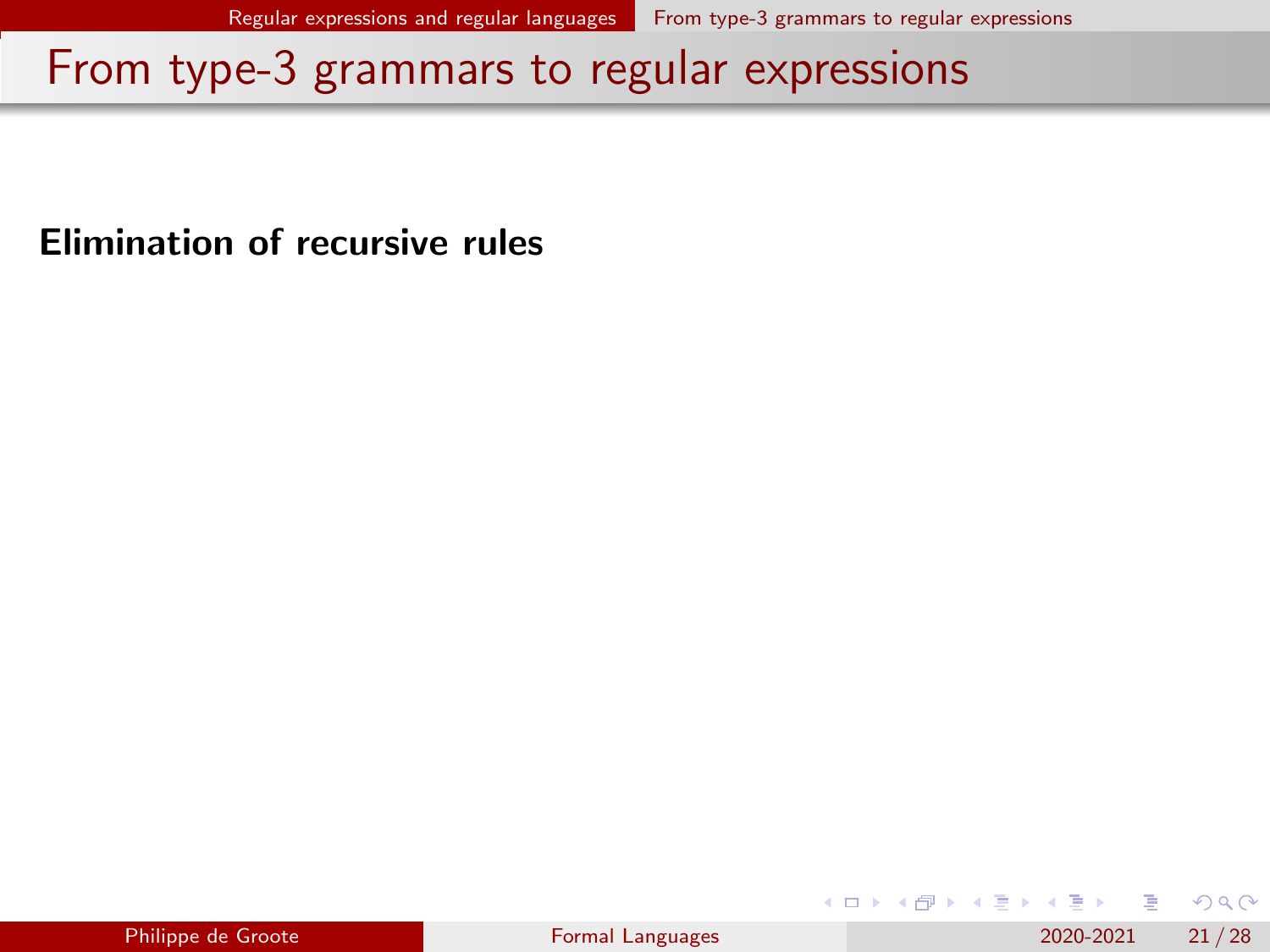### Elimination of recursive rules

Let  $G_1 = \langle N_1, \text{rexp}(\Sigma), P_1, S_1 \rangle$  be a type-3 grammar, and let  $A \in N_1$  be a recursive non-terminal symbol different from  $S$ .

 $QQ$ 

イロト イ押ト イヨト イヨト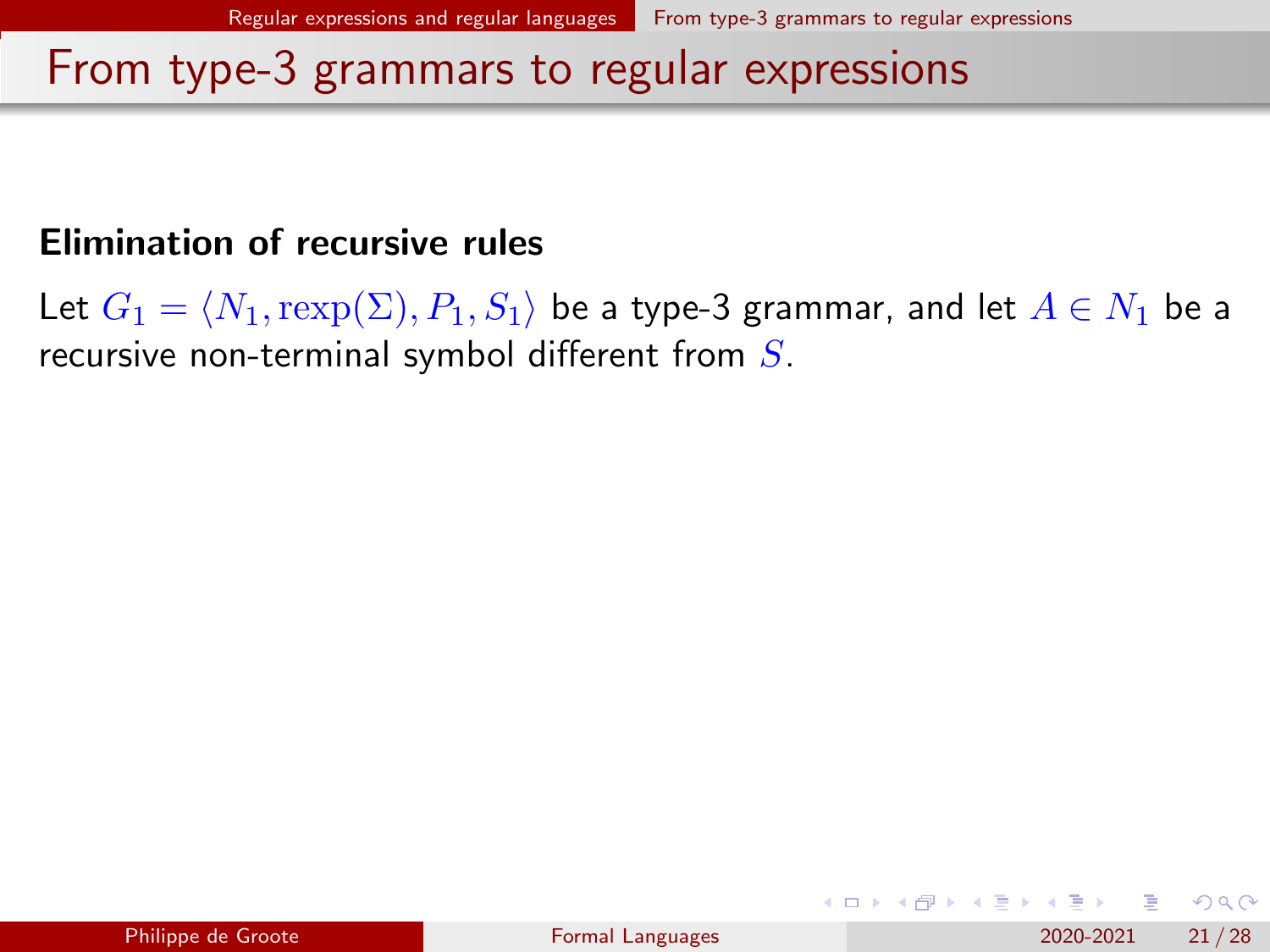### Elimination of recursive rules

Let  $G_1 = \langle N_1,\text{rexp}(\Sigma), P_1, S_1 \rangle$  be a type-3 grammar, and let  $A \in N_1$  be a recursive non-terminal symbol different from  $S$ .

Let  $P_A = \{A \rightarrow e_0 B_0, \dots, A \rightarrow e_{l-1} B_{l-1}, A \rightarrow f_0, \dots, A \rightarrow f_{m-1}\} \subset P_1$  be the set of all the non-recursive production rules whose lefthand side is  $A$ .

 $\Omega$ 

イロト イ押 トイヨト イヨト ニヨ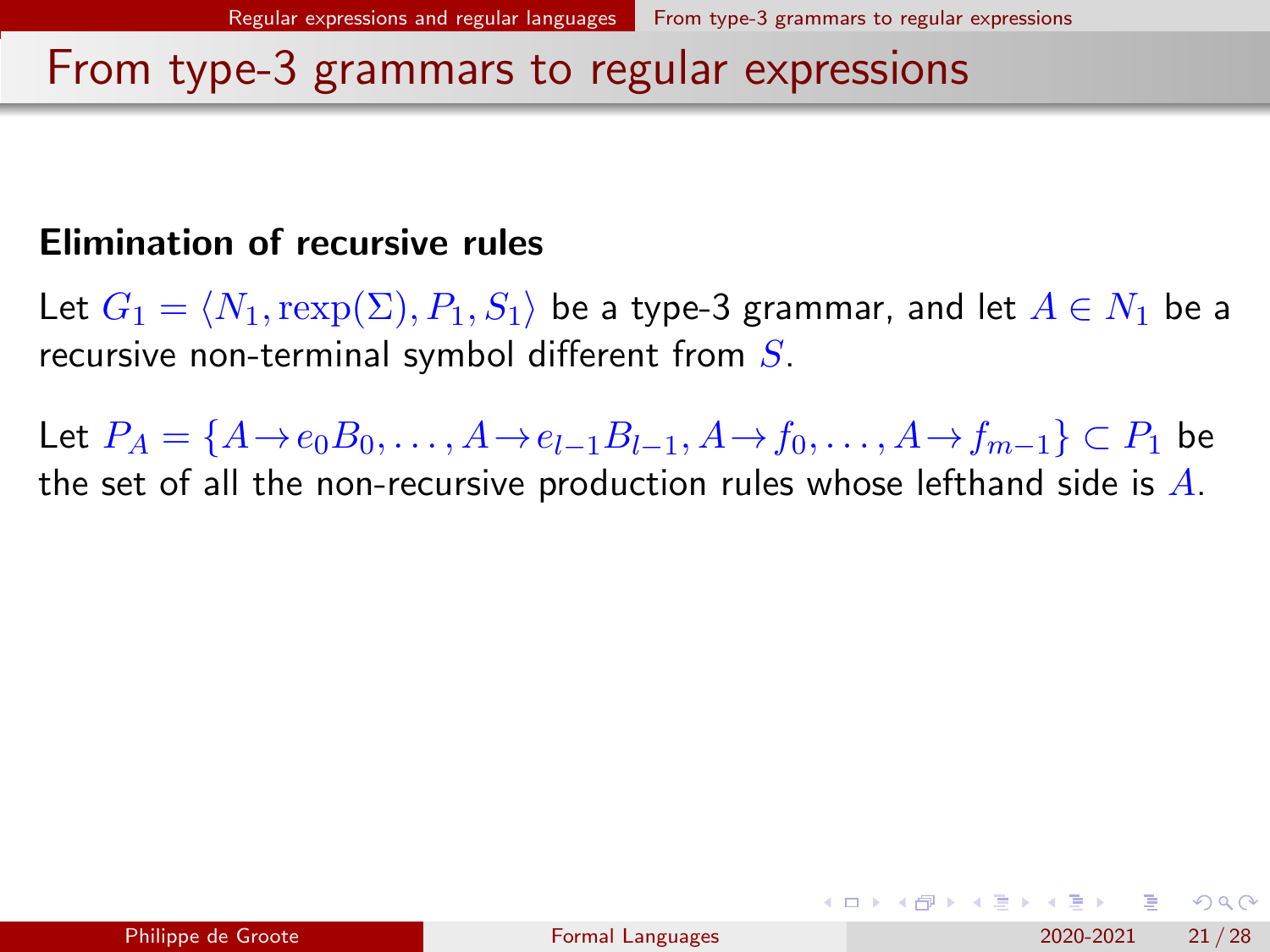### Elimination of recursive rules

Let  $G_1 = \langle N_1,\text{rexp}(\Sigma), P_1, S_1 \rangle$  be a type-3 grammar, and let  $A \in N_1$  be a recursive non-terminal symbol different from  $S$ .

Let  $P_A = \{A \rightarrow e_0B_0, \ldots, A \rightarrow e_{l-1}B_{l-1}, A \rightarrow f_0, \ldots, A \rightarrow f_{m-1}\} \subset P_1$  be the set of all the non-recursive production rules whose lefthand side is  $A$ .

Let  $Q_A = \{A \rightarrow q_0A, \ldots, A \rightarrow q_{n-1}A\} \subset P_1$  be the set of all the recursive production rules whose lefthand side is  $A$ .

イロト イ母 トイミト イヨト ニヨー りんぴ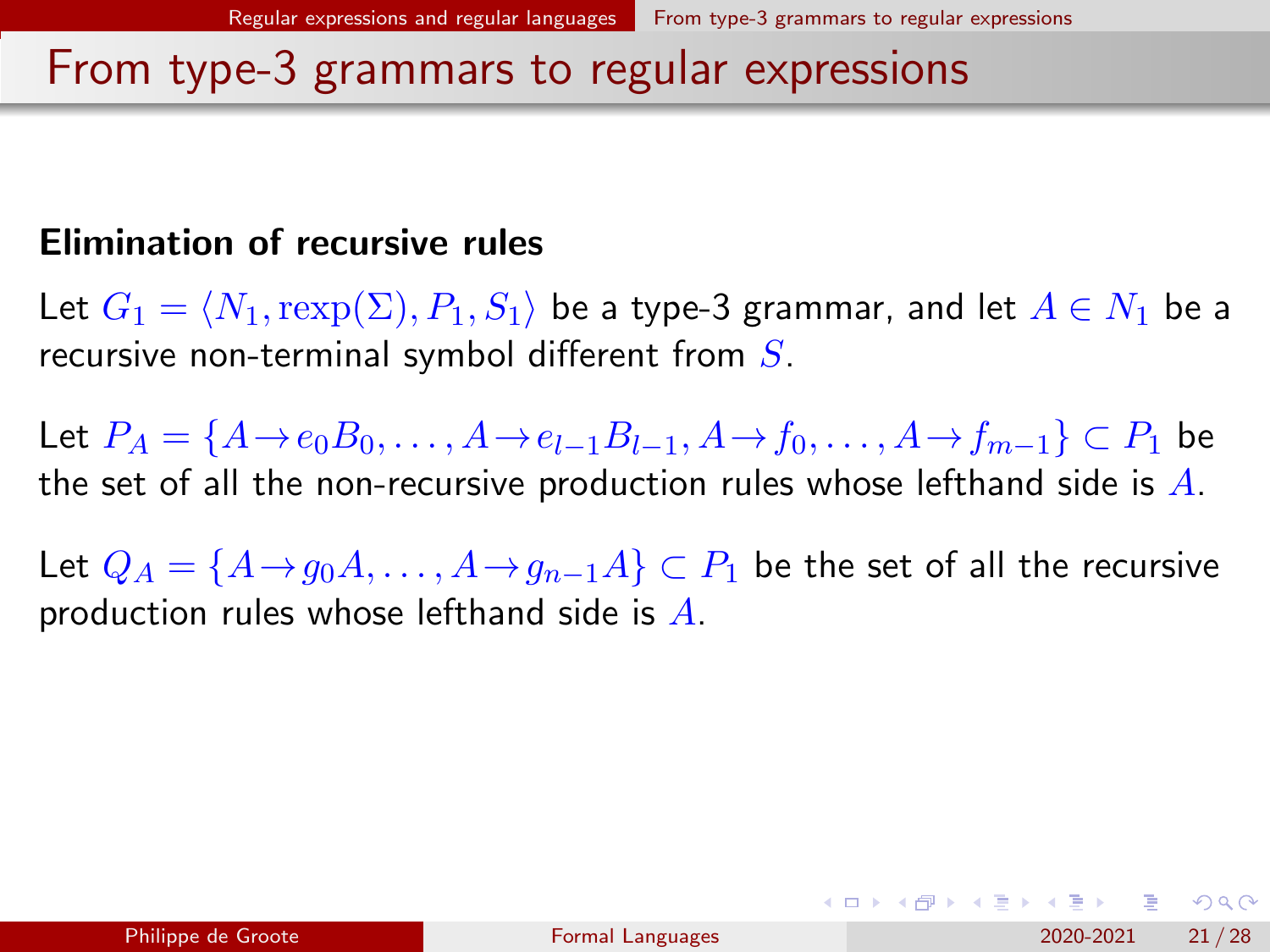### Elimination of recursive rules

Let  $G_1 = \langle N_1,\text{rexp}(\Sigma), P_1, S_1 \rangle$  be a type-3 grammar, and let  $A \in N_1$  be a recursive non-terminal symbol different from  $S$ .

Let  $P_A = \{A \rightarrow e_0B_0, \ldots, A \rightarrow e_{l-1}B_{l-1}, A \rightarrow f_0, \ldots, A \rightarrow f_{m-1}\} \subset P_1$  be the set of all the non-recursive production rules whose lefthand side is  $A$ .

Let  $Q_A = \{A \rightarrow q_0A, \ldots, A \rightarrow q_{n-1}A\} \subset P_1$  be the set of all the recursive production rules whose lefthand side is  $A$ .

Define 
$$
R_A = (\bigcup_{i \in l} \{A \to ((g_0 + \cdots + g_{n-1})^* \cdot e_i)B_i\}) \cup
$$
  

$$
(\bigcup_{i \in m} \{A \to ((g_0 + \cdots + g_{n-1})^* \cdot f_i)\})
$$

イロト イ母 トイミト イヨト ニヨー りんぴ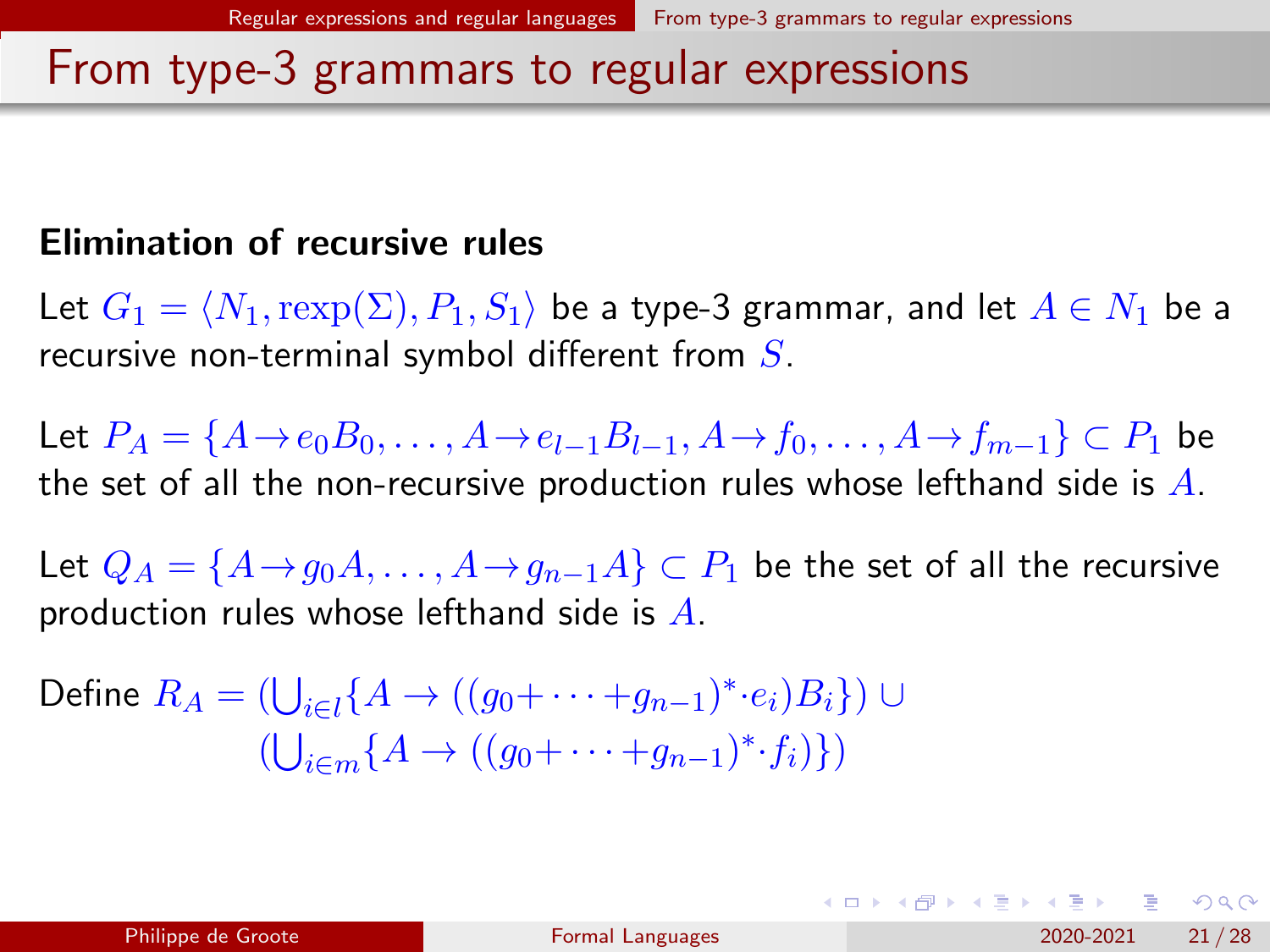One defines a new grammar  $G_2 = \langle N_2, \text{rexp}(\Sigma), P_2, S_2 \rangle$  as follows:

- $N_2 = N_1$
- $\bullet$   $P_2 = (P \setminus (P_A \cup Q_A)) \cup R_A$
- $S_2 = S_1$

 $\Omega$ 

 $A \sqcap A \rightarrow A \sqcap A \rightarrow A \sqsupseteq A \rightarrow A \sqsupseteq A \rightarrow A \sqsupseteq A$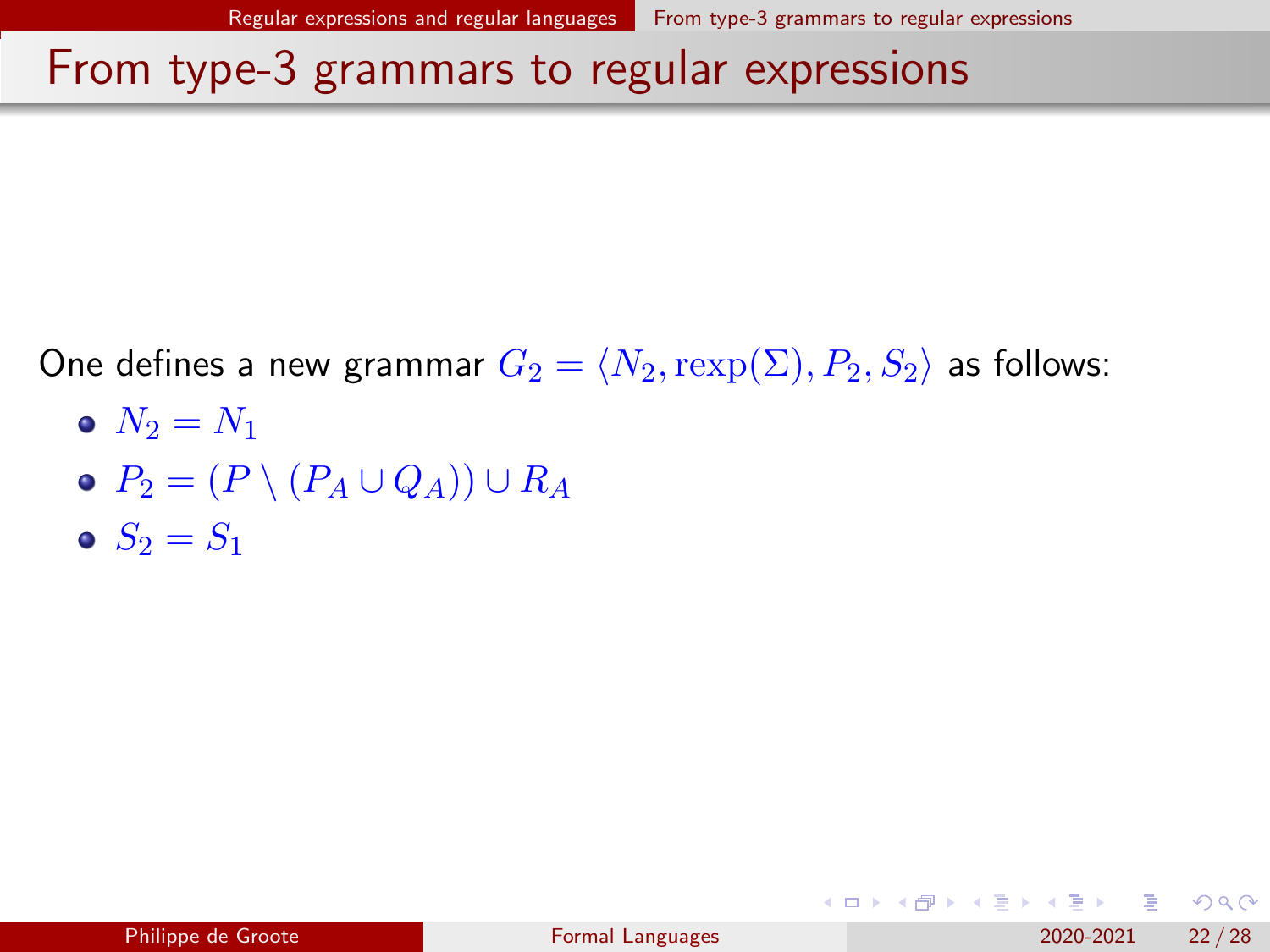One defines a new grammar  $G_2 = \langle N_2, \text{rexp}(\Sigma), P_2, S_2 \rangle$  as follows:

- $N_2 = N_1$
- $\bullet$   $P_2 = (P \setminus (P_A \cup Q_A)) \cup R_A$
- $S_2 = S_1$

**Proposition**  $L_E(G_1) = L_E(G_2)$ .

 $\Omega$ 

 $A \sqcap A \rightarrow A \sqcap A \rightarrow A \sqsupseteq A \rightarrow A \sqsupseteq A \rightarrow A \sqsupseteq A$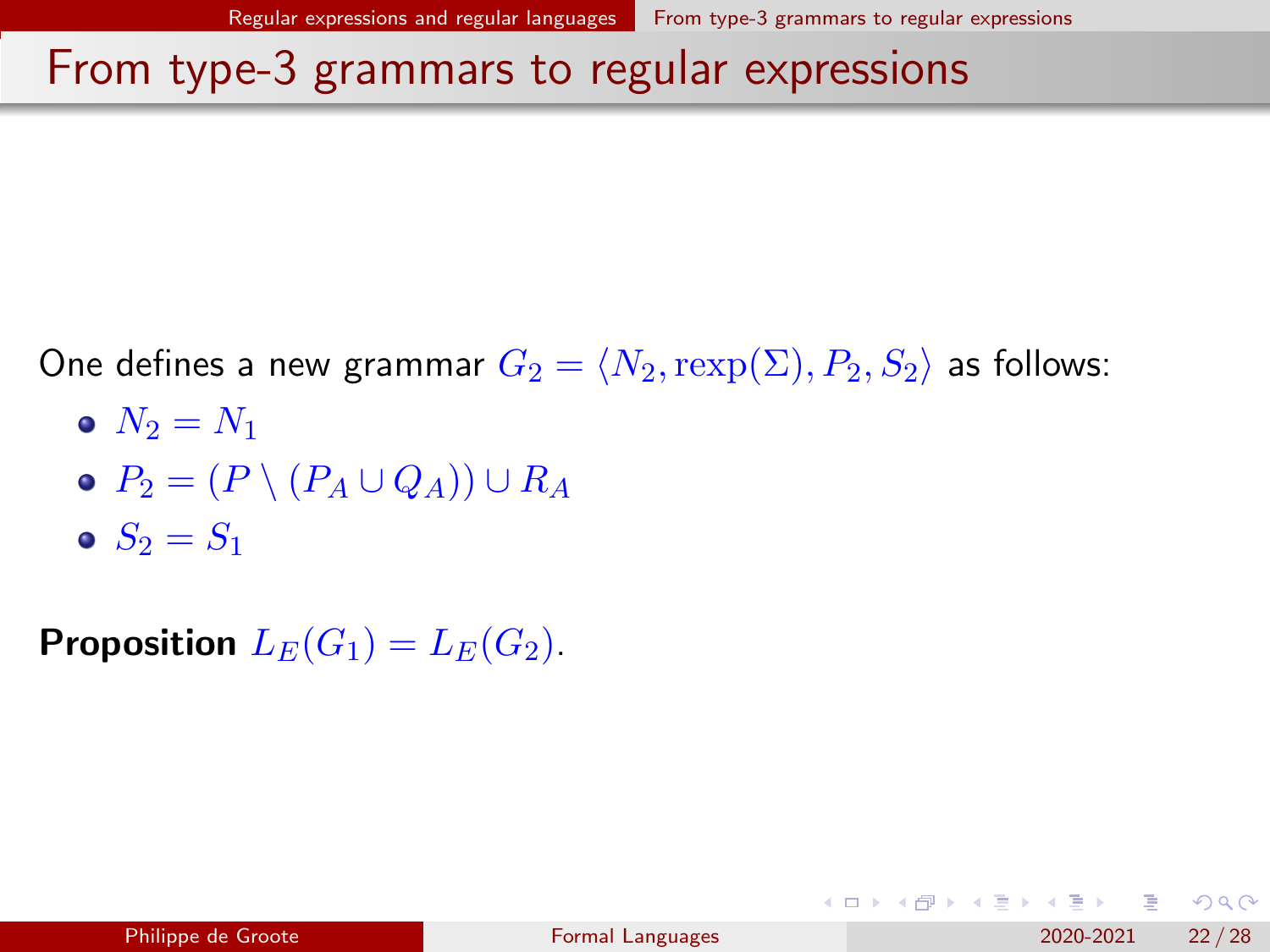PROOF:

|  | Philippe de Groote |  |
|--|--------------------|--|

4 0 8

化重 经间重

 $299$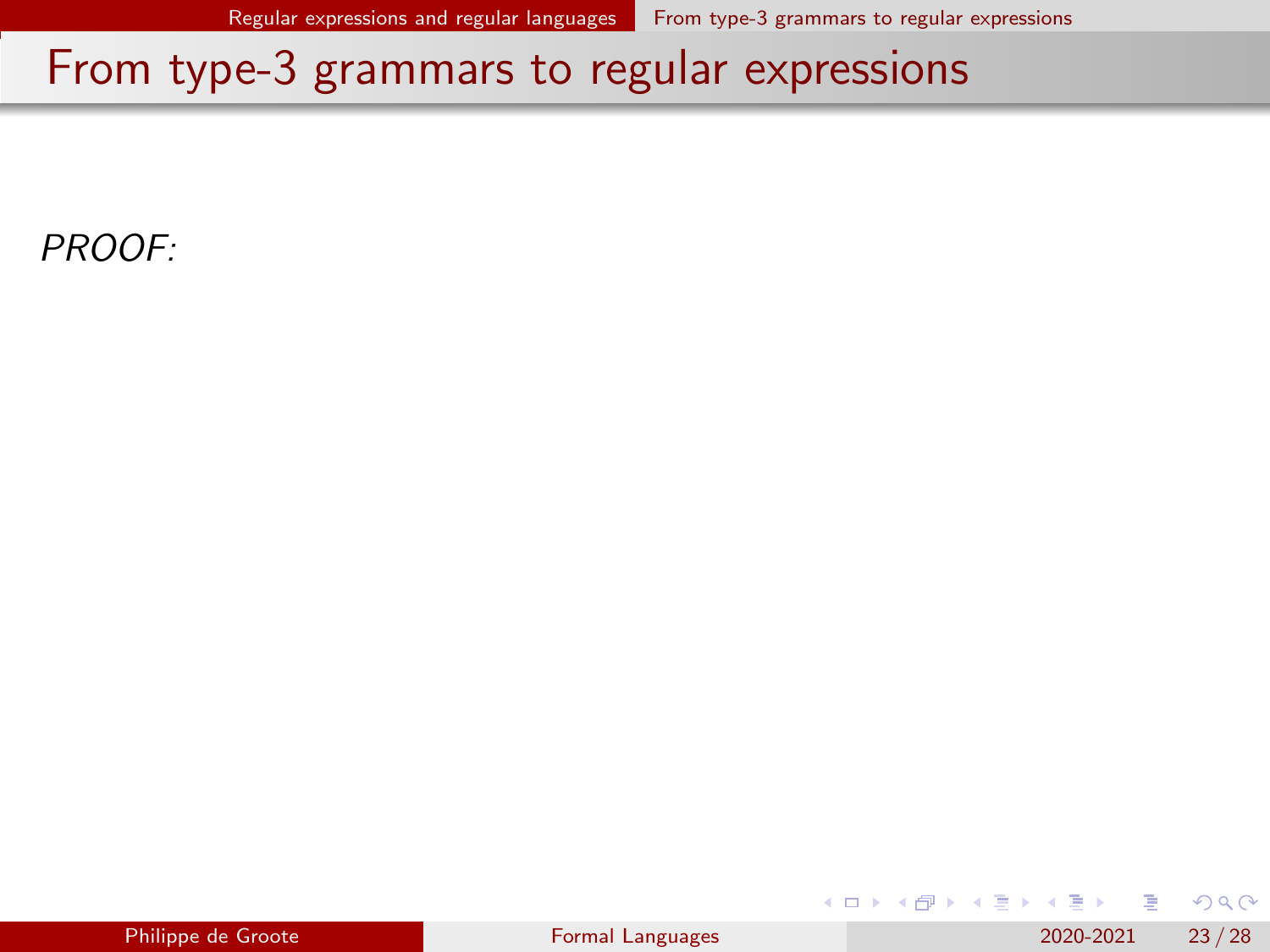PROOF:

PART 1:  $L_E(G_1) \subset L_E(G_2)$ 

|  | Philippe de Groote |
|--|--------------------|

化重 经间重

4 D F

 $QQ$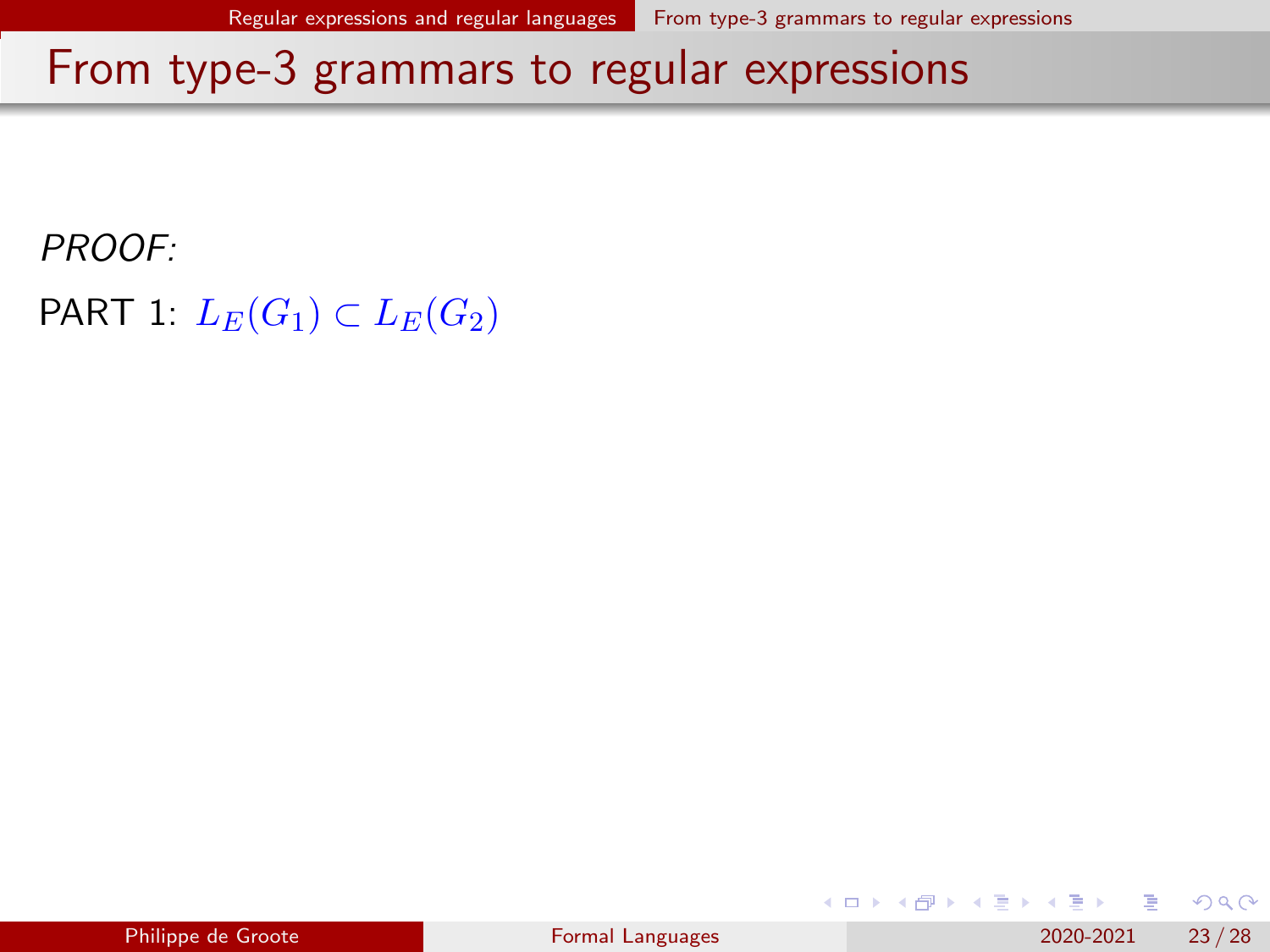PROOF:

PART 1:  $L_E(G_1) \subset L_E(G_2)$ 

We prove that for every  $B\in N_1$  and every  $\alpha_1\in \operatorname{resp}(\Sigma)^*$  such that  $B\Rightarrow_1^*\alpha_1$ , there exists  $\alpha_2\in\text{resp}(\Sigma)^*$  such that  $B\Rightarrow_2^*\alpha_2$  and  $L(\alpha_1) \subset L(\alpha_2)$ . The proof proceed by induction on the number of occurences of rules from  $P_A$  that appear in the derivation  $B\Rightarrow^*_1\alpha_1.$ 

 $\Omega$ 

イロト イ押ト イヨト イヨト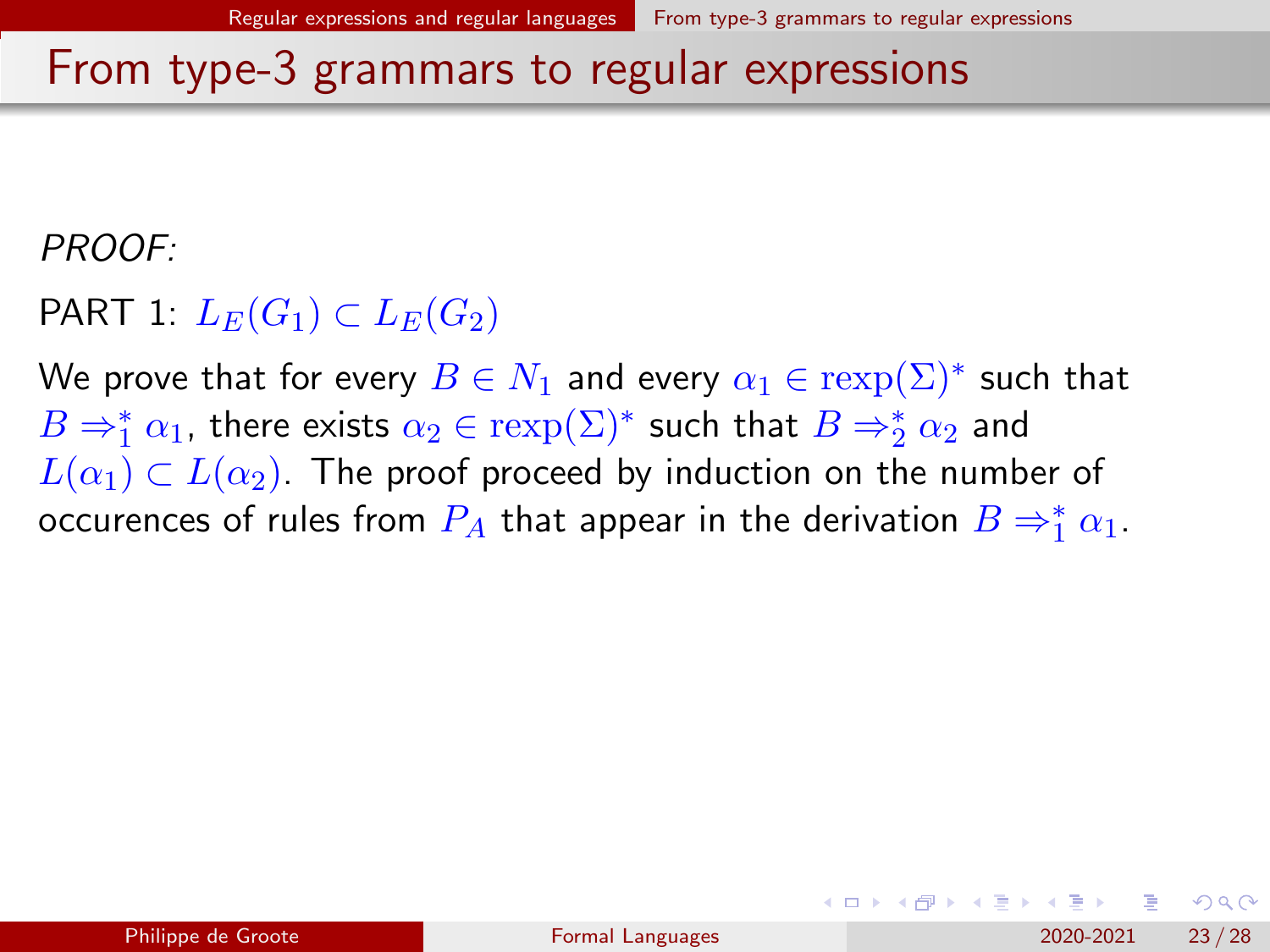PROOF:

PART 1:  $L_E(G_1) \subset L_E(G_2)$ 

We prove that for every  $B\in N_1$  and every  $\alpha_1\in \operatorname{resp}(\Sigma)^*$  such that  $B\Rightarrow_1^*\alpha_1$ , there exists  $\alpha_2\in\text{resp}(\Sigma)^*$  such that  $B\Rightarrow_2^*\alpha_2$  and  $L(\alpha_1) \subset L(\alpha_2)$ . The proof proceed by induction on the number of occurences of rules from  $P_A$  that appear in the derivation  $B\Rightarrow^*_1\alpha_1.$ 

Basis:

 $\Omega$ 

イロト イ押ト イヨト イヨト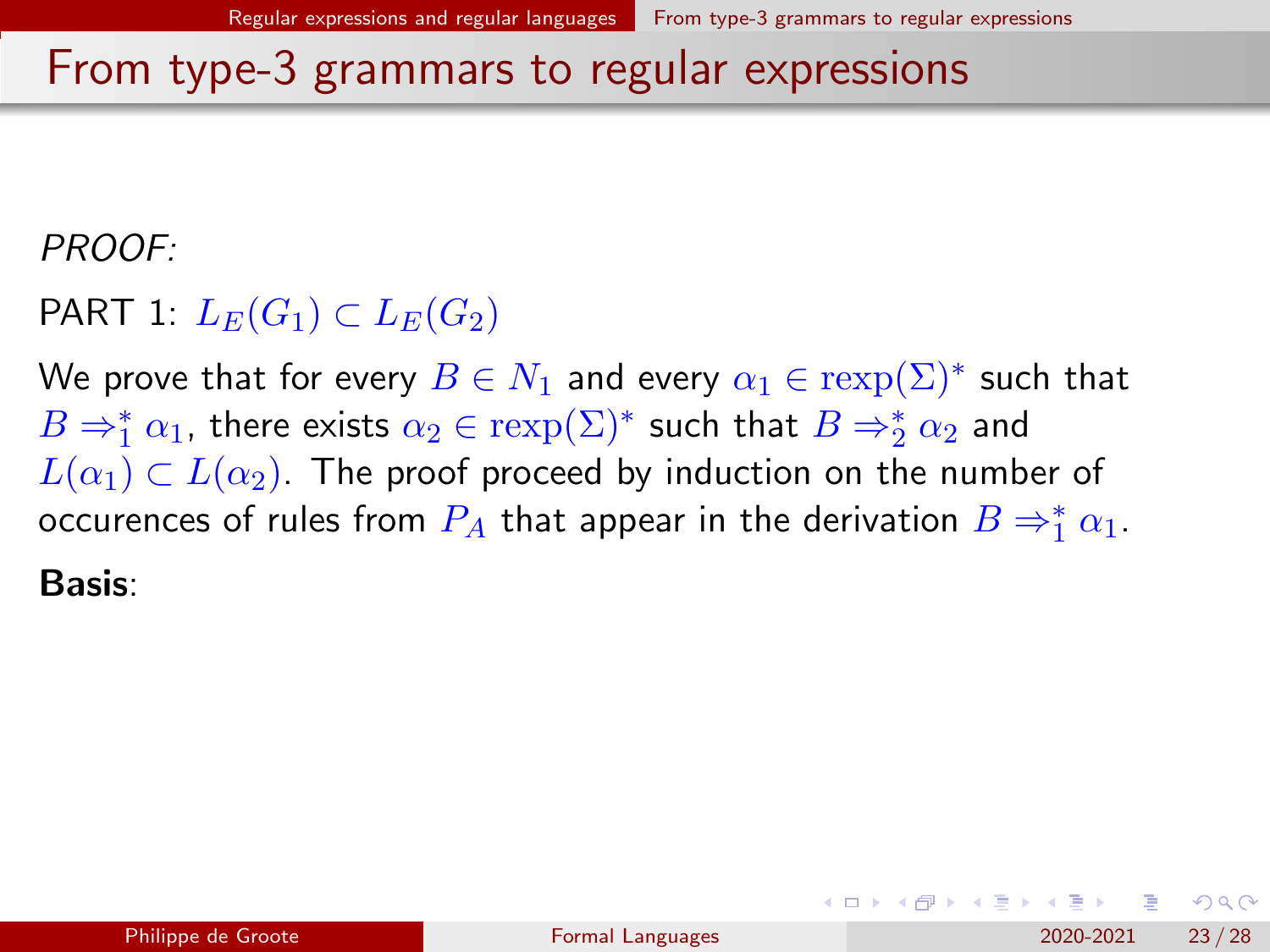PROOF:

PART 1:  $L_E(G_1) \subset L_E(G_2)$ 

We prove that for every  $B\in N_1$  and every  $\alpha_1\in \operatorname{resp}(\Sigma)^*$  such that  $B\Rightarrow_1^*\alpha_1$ , there exists  $\alpha_2\in\text{resp}(\Sigma)^*$  such that  $B\Rightarrow_2^*\alpha_2$  and  $L(\alpha_1) \subset L(\alpha_2)$ . The proof proceed by induction on the number of occurences of rules from  $P_A$  that appear in the derivation  $B\Rightarrow^*_1\alpha_1.$ 

#### Basis:

There is no occurence of any rule from  $P_A$  in the derivation  $B\Rightarrow^*_1\alpha_1.$ Then, there is no occurrence of any rule from  $Q_A$  either. Consequently, the derivation  $B\Rightarrow_1^*\alpha_1$  is also a derivation of  $G_2$ , and we take  $\alpha_2=\alpha_1.$ 

 $\Omega$ 

K ロ > K dj > K 글 > K 글 > H 글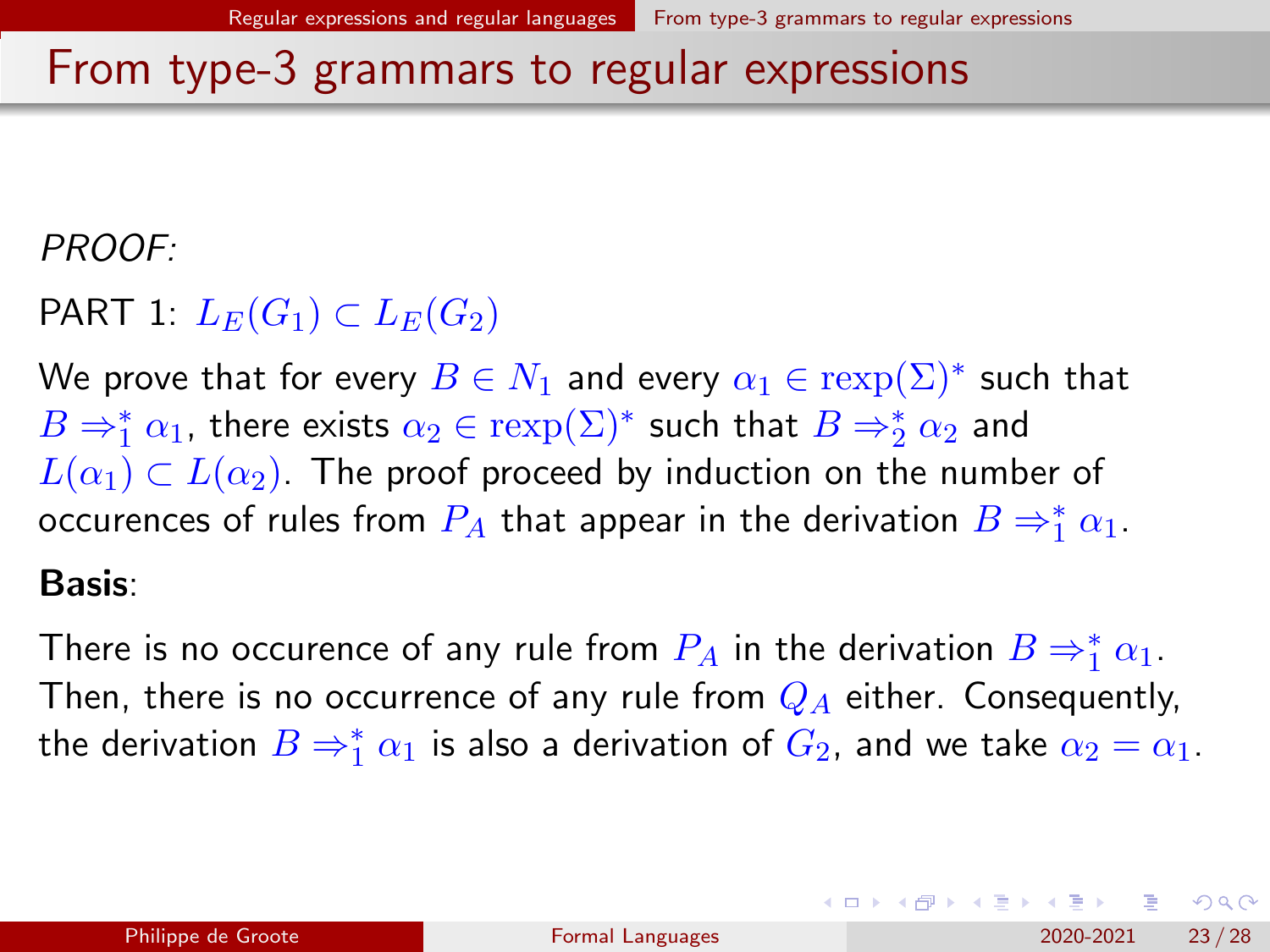Induction:

| Philippe de Groote |  |  |
|--------------------|--|--|

4 0 8

э

化重 经间重

 $QQ$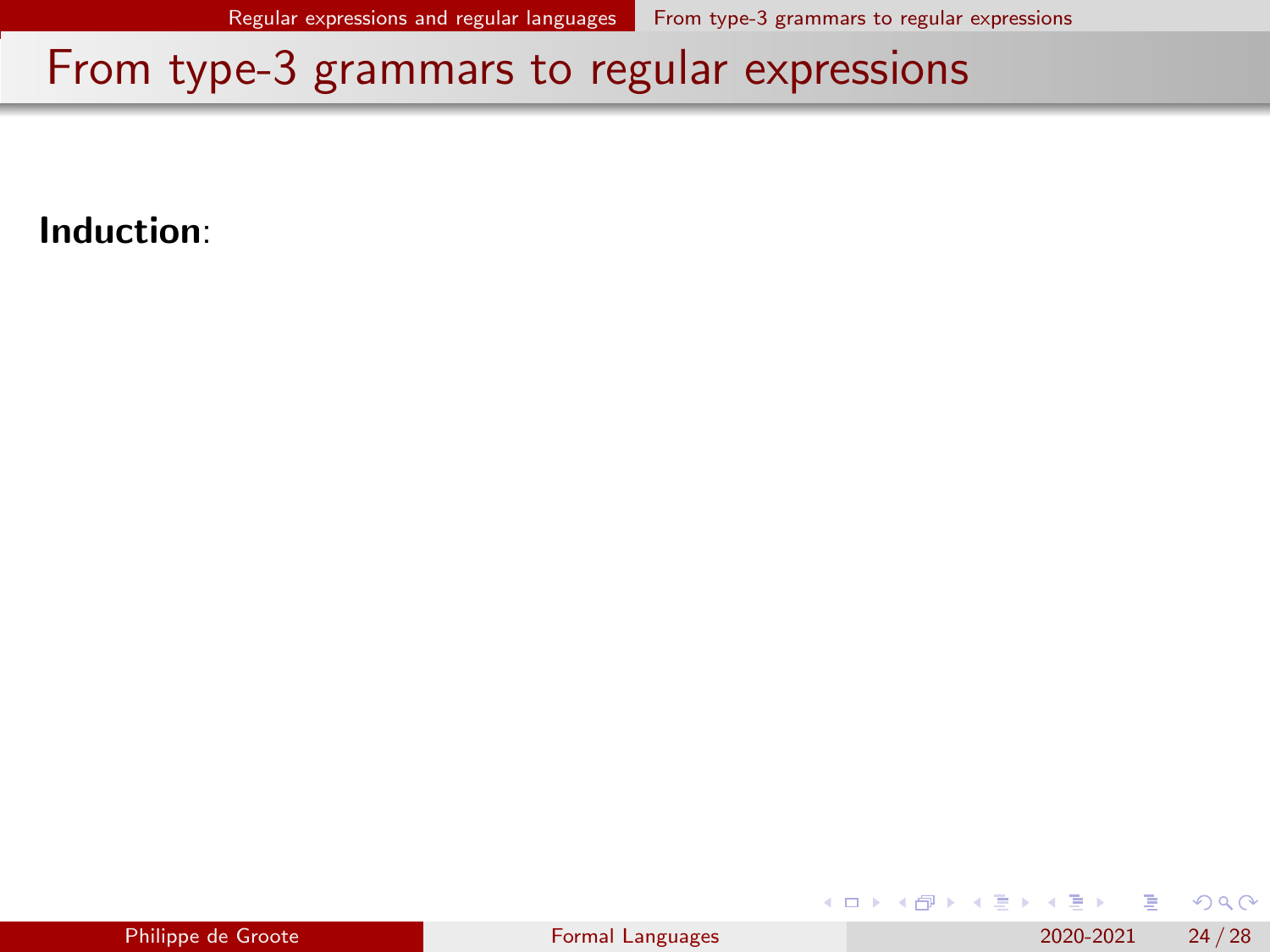#### Induction:

If there is at least one occurence of a rule from  $P_A$  in the derivation  $B\Rightarrow_1^*\alpha_1$ , it must obey one of the two following forms:

$$
\begin{array}{ll}\n(1) & B \Rightarrow_1^* \beta A \Rightarrow_1 \beta g_{i_0} A \Rightarrow_1 \dots \Rightarrow_1 \beta g_{i_0} \dots g_{i_{k-1}} A \\
& \Rightarrow_1 \beta g_{i_0} \dots g_{i_{k-1}} e_i B_i \Rightarrow_1 \beta g_{i_0} \dots g_{i_{k-1}} e_i \gamma_1 \\
(2) & B \Rightarrow_1^* \beta A \Rightarrow_1 \beta g_{i_0} A \Rightarrow_1 \dots \Rightarrow_1 \beta g_{i_0} \dots g_{i_{k-1}} A \\
& \Rightarrow_1 \beta g_{i_0} \dots g_{i_{k-1}} f_i\n\end{array}
$$

where the occurrence of  $(A \rightarrow e_iB_i) \in P_A$  (respectively,  $(A \rightarrow f_i) \in P_A$ ) is the leftmost occurrence of a rule from  $P_A$ , and the occurrence of  $(A \rightarrow q_{i0}A) \in Q_A$  is the leftmost occurrence of a rule from  $Q_A$ . Consequently,  $B \Rightarrow_1^* \beta A$  is also a derivation of  $G_2$ .

 $\Omega$ 

 $A \equiv \begin{pmatrix} 1 & 0 & 0 \\ 0 & 1 & 0 \\ 0 & 0 & 0 \end{pmatrix} \in A \Rightarrow A \equiv \begin{pmatrix} 1 & 0 & 0 \\ 0 & 1 & 0 \\ 0 & 0 & 0 \end{pmatrix} \in A$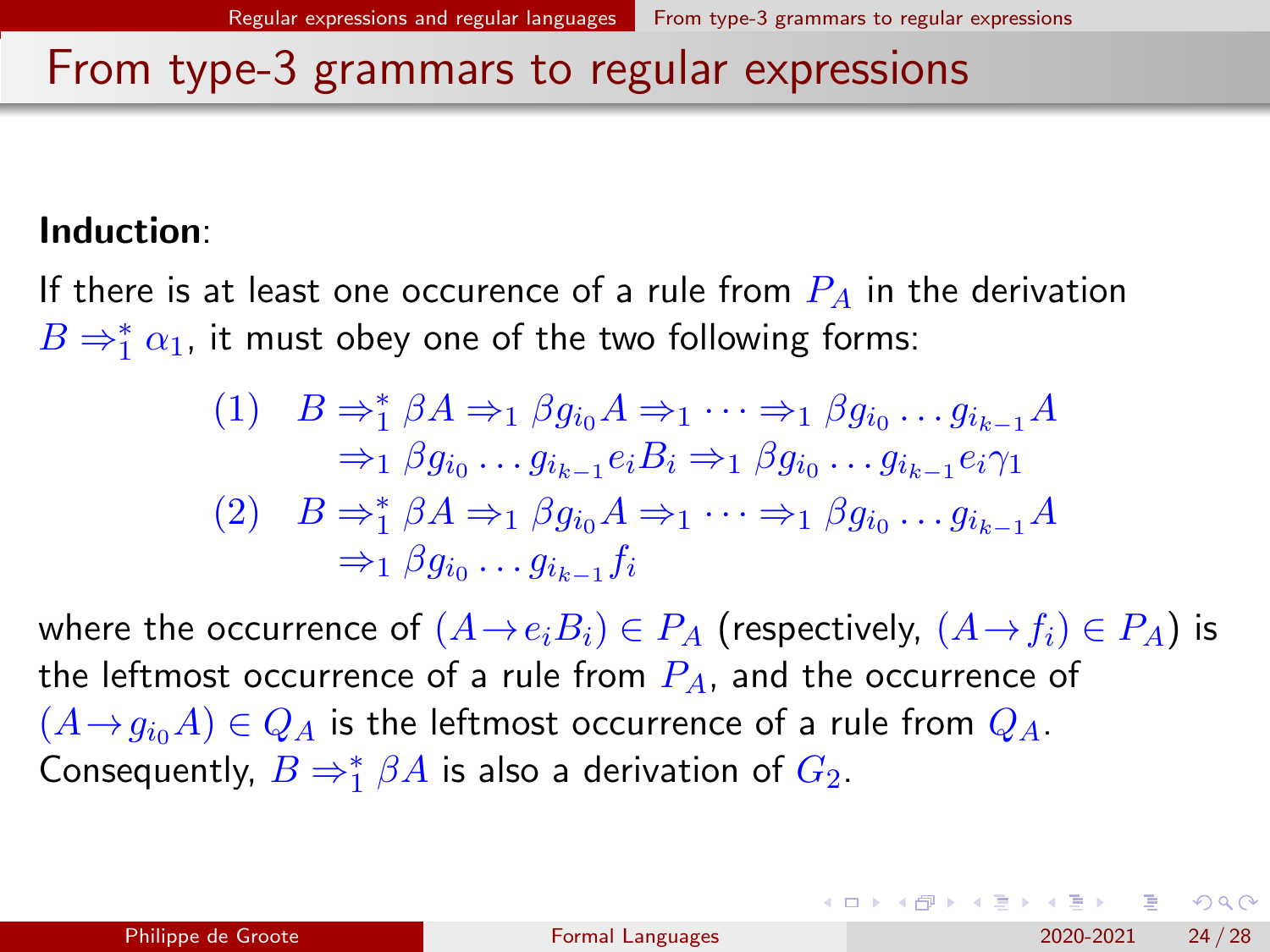In the first case, we have  $\alpha_1=\beta g_{i_0}\ldots g_{i_{k-1}}e_i\gamma_1$  and  $B_i\Rightarrow_1^*\gamma_1$ . By induction hypothesis, there exists  $\gamma_2\in \operatorname{resp}(\Sigma)^*$  such that  $B_i\Rightarrow_2^*\gamma_2$  and  $L(\gamma_1) \subset L(\gamma_2)$ . Hence:

 $B \Rightarrow_2^* \beta A \Rightarrow_2 \beta((g_0 + \cdots + g_{n-1})^* \cdot e_i)B_i \Rightarrow_2 \beta((g_0 + \cdots + g_{n-1})^* \cdot e_i)\gamma_2$ 

Then, we take

$$
\alpha_2 = \beta((g_0 + \dots + g_{n-1})^* \cdot e_i)\gamma_2
$$

Indeed

 $L(\alpha_1) \subset L(\alpha_2)$ 

because

 $L(g_{i_0}\ldots g_{i_{k-1}})\subset L((g_0+\cdots+g_{n-1})^*)$  and  $L(\alpha_1)\subset L(\alpha_2)$ 

 $QQQ$ 

KID KA KA SA KE KI E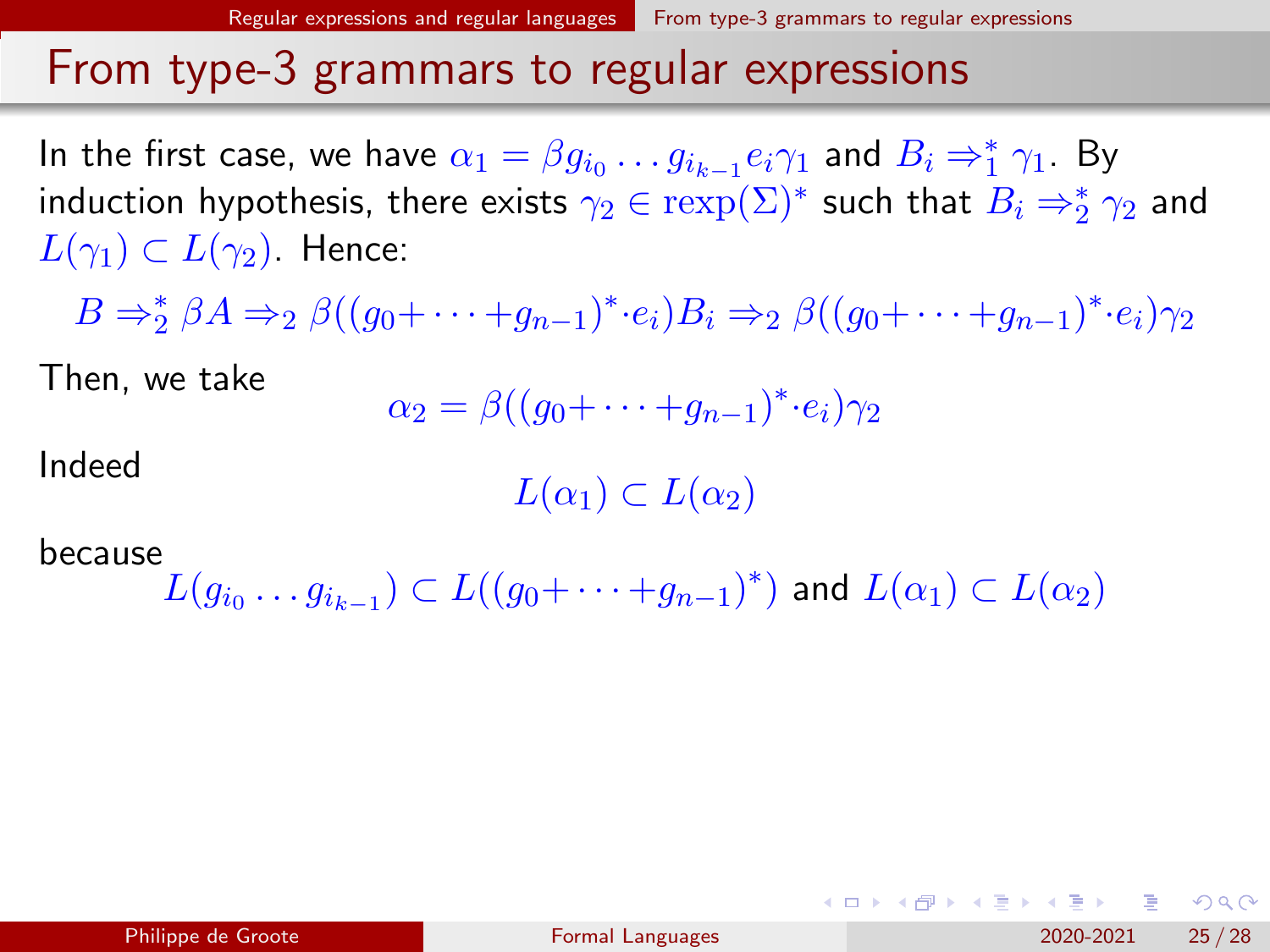In the first case, we have  $\alpha_1=\beta g_{i_0}\ldots g_{i_{k-1}}e_i\gamma_1$  and  $B_i\Rightarrow_1^*\gamma_1$ . By induction hypothesis, there exists  $\gamma_2\in \operatorname{resp}(\Sigma)^*$  such that  $B_i\Rightarrow_2^*\gamma_2$  and  $L(\gamma_1) \subset L(\gamma_2)$ . Hence:

 $B \Rightarrow_2^* \beta A \Rightarrow_2 \beta((g_0 + \cdots + g_{n-1})^* \cdot e_i)B_i \Rightarrow_2 \beta((g_0 + \cdots + g_{n-1})^* \cdot e_i)\gamma_2$ 

Then, we take

$$
\alpha_2 = \beta((g_0 + \dots + g_{n-1})^* \cdot e_i)\gamma_2
$$

Indeed

 $L(\alpha_1) \subset L(\alpha_2)$ 

because

$$
L(g_{i_0}\ldots g_{i_{k-1}})\subset L((g_0+\cdots+g_{n-1})^*)\text{ and }L(\alpha_1)\subset L(\alpha_2)
$$

Similarly, in the second case, we have

$$
B \Rightarrow_{2}^{*} \beta A \Rightarrow_{2} \beta((g_{0} + \cdots + g_{n-1})^{*} \cdot f_{i})
$$

And, we take

$$
\alpha_2 = \beta((g_0 + \dots + g_{n-1})^* \cdot f_i)
$$

 $\Omega$ 

KID KA KA SA KE KI E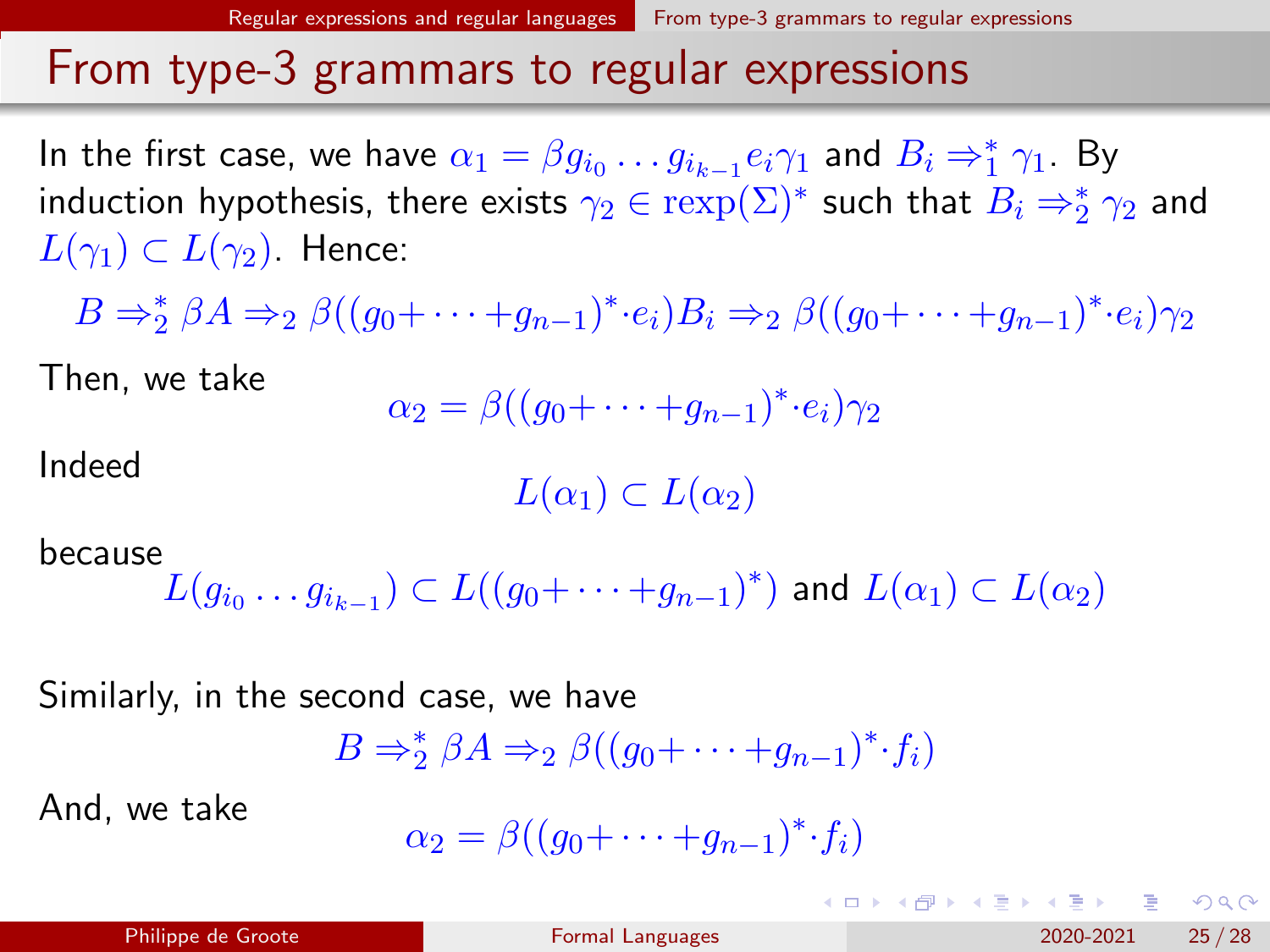PART 2:  $L_E(G_2) \subset L_E(G_1)$ 

| Philippe de Groote |  |  |
|--------------------|--|--|

지금 되지 못

4 D F

 $QQ$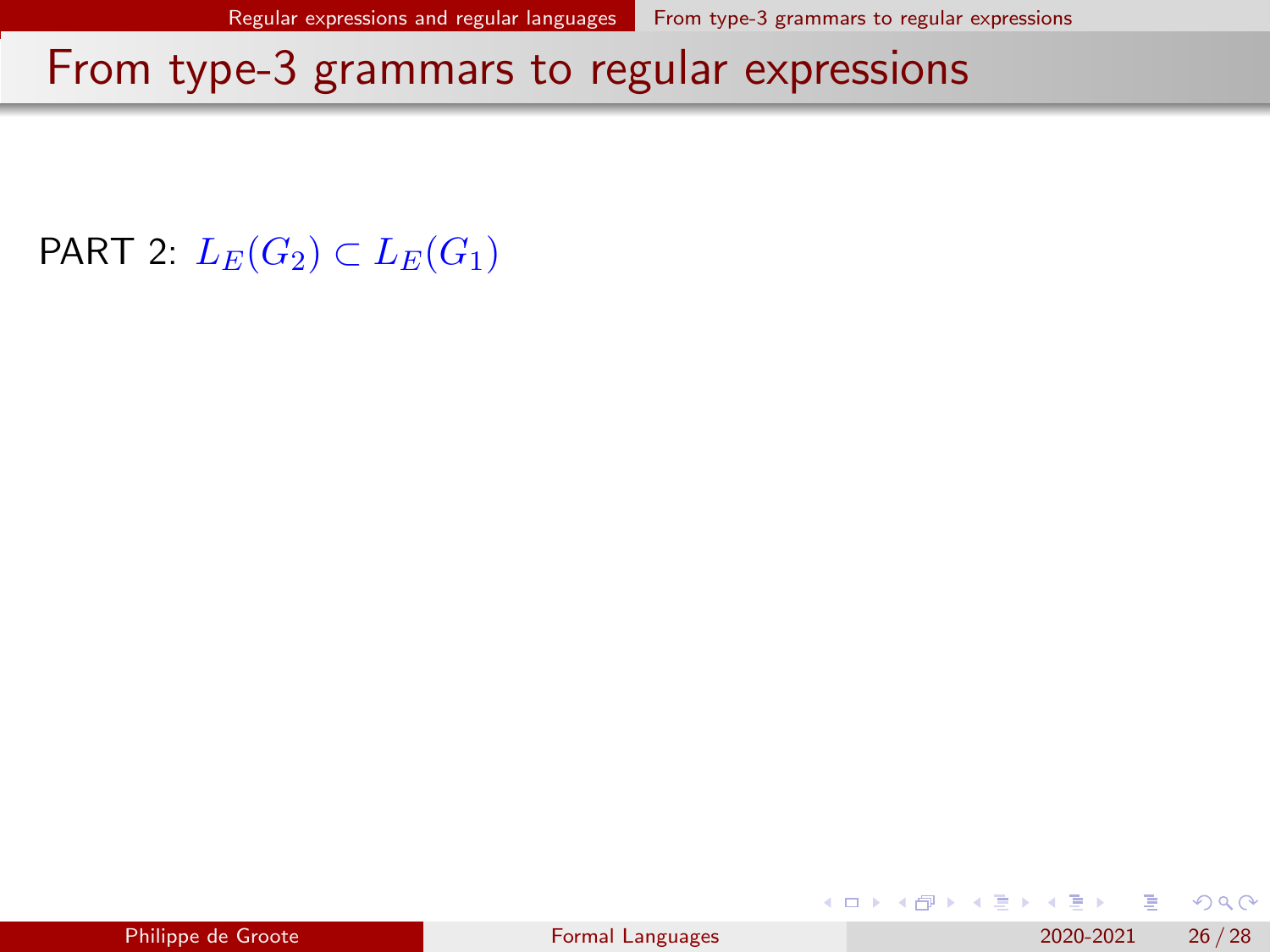### PART 2:  $L_E(G_2) \subset L_E(G_1)$

We prove that for every  $B\in N_2$ , every  $\alpha_2\in \operatorname{rexp}(\Sigma)^*$  such that  $B\Rightarrow_2^*\alpha_2$ , and every  $\omega\in L(\alpha_2)$ , there exists  $\alpha_1\in\text{resp}(\Sigma)^*$  such that  $B\Rightarrow_1^*\alpha_1$  and  $\omega\in L(\alpha_1).$  The proof proceed by induction on the number of occurences of rules from  $R_A$  that appear in the derivation  $B\Rightarrow_2^*\alpha_2.$ 

 $200$ 

イロト イ押ト イヨト イヨト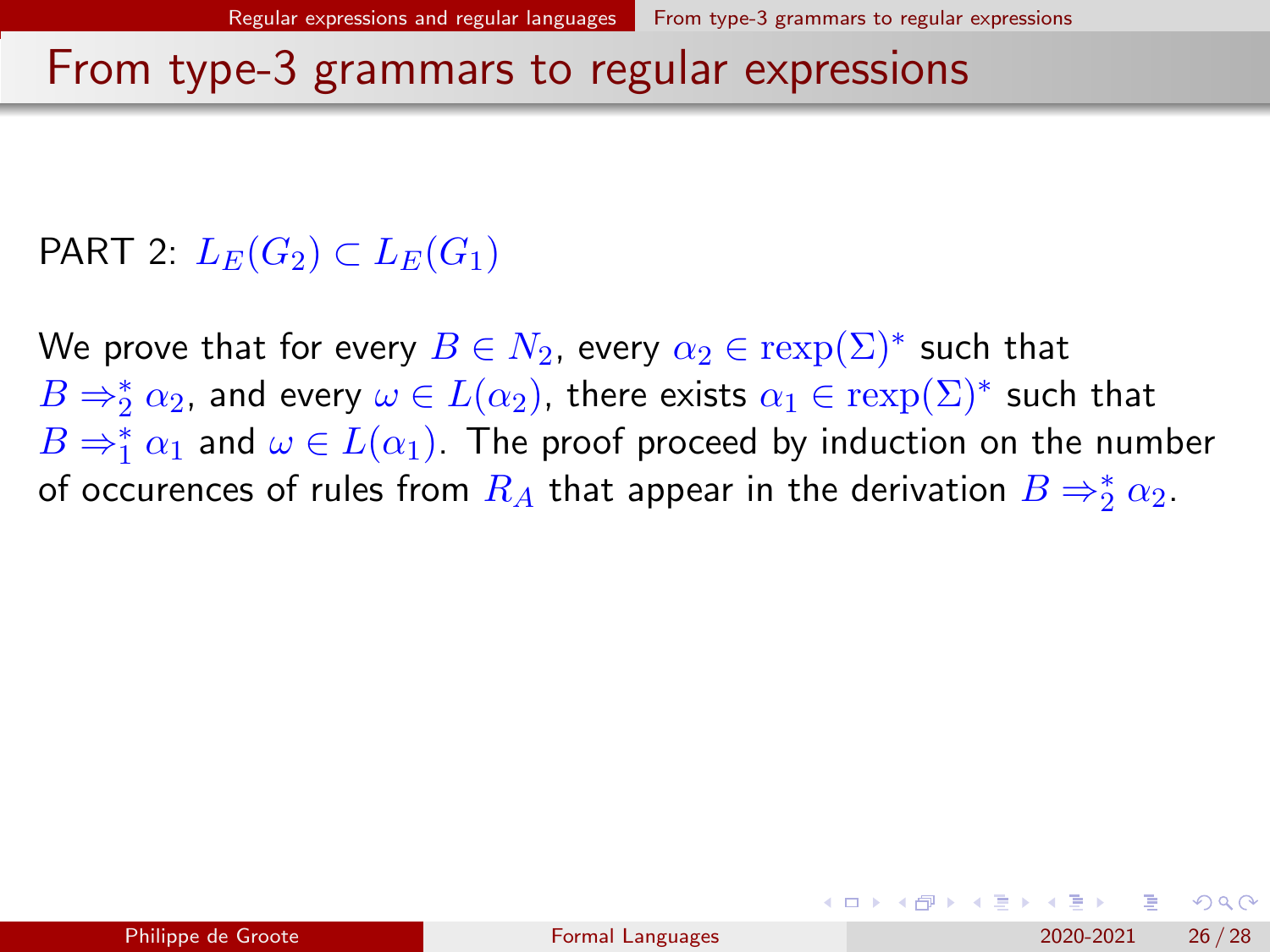### PART 2:  $L_E(G_2) \subset L_E(G_1)$

We prove that for every  $B\in N_2$ , every  $\alpha_2\in \operatorname{rexp}(\Sigma)^*$  such that  $B\Rightarrow_2^*\alpha_2$ , and every  $\omega\in L(\alpha_2)$ , there exists  $\alpha_1\in\text{resp}(\Sigma)^*$  such that  $B\Rightarrow_1^*\alpha_1$  and  $\omega\in L(\alpha_1).$  The proof proceed by induction on the number of occurences of rules from  $R_A$  that appear in the derivation  $B\Rightarrow_2^*\alpha_2.$ 

Basis:

 $200$ 

イロト イ押ト イヨト イヨト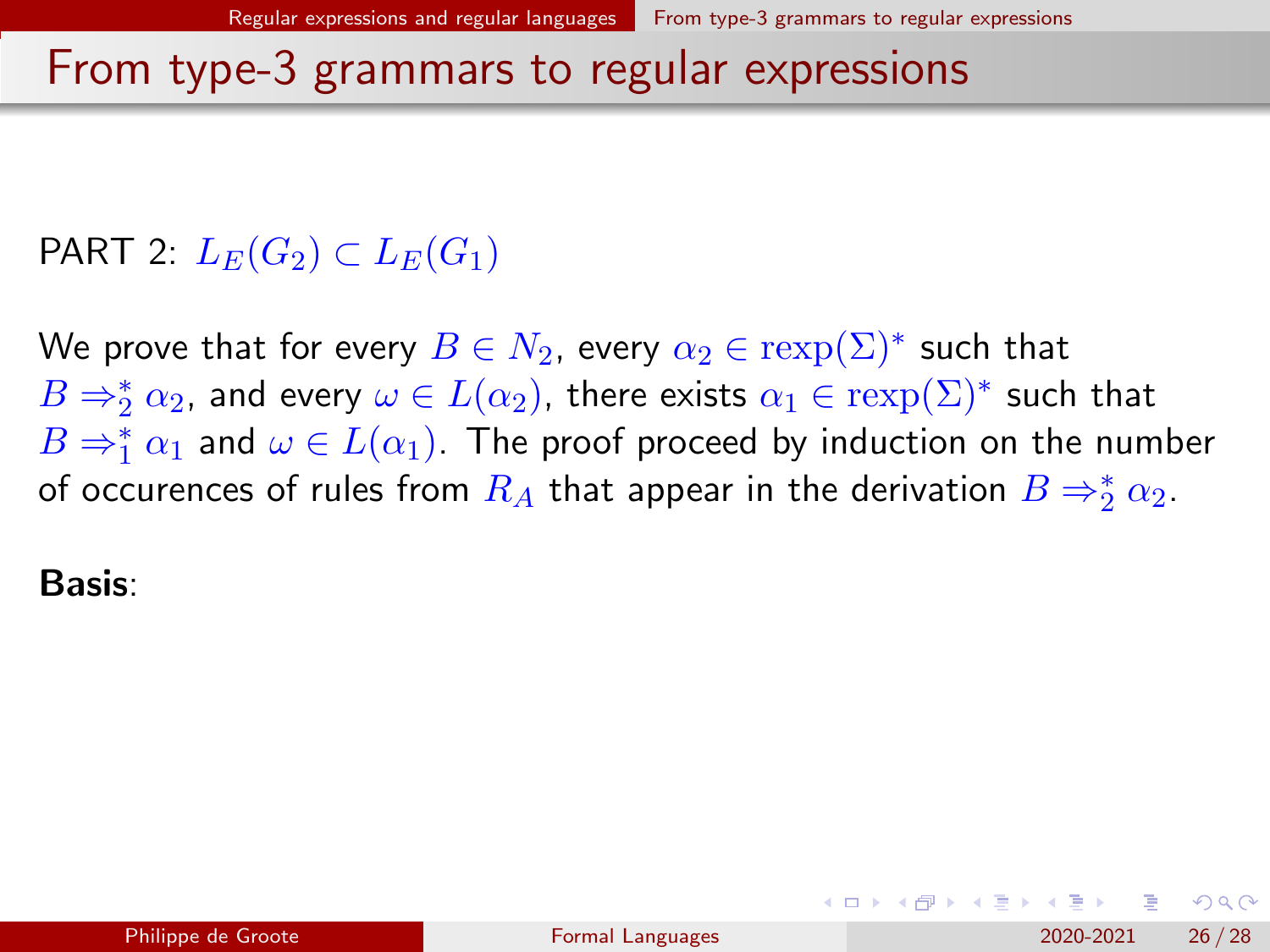### PART 2:  $L_E(G_2) \subset L_E(G_1)$

We prove that for every  $B\in N_2$ , every  $\alpha_2\in \operatorname{rexp}(\Sigma)^*$  such that  $B\Rightarrow_2^*\alpha_2$ , and every  $\omega\in L(\alpha_2)$ , there exists  $\alpha_1\in\text{resp}(\Sigma)^*$  such that  $B\Rightarrow_1^*\alpha_1$  and  $\omega\in L(\alpha_1).$  The proof proceed by induction on the number of occurences of rules from  $R_A$  that appear in the derivation  $B\Rightarrow_2^*\alpha_2.$ 

#### Basis:

There is no occurence of any rule from  $R_A$  in the derivation  $B\Rightarrow_2^*\alpha_2.$ Consequently, the derivation  $B\Rightarrow_2^*\alpha_2$  is also a derivation of  $G_1$ , and we take  $\alpha_1 = \alpha_2$ .

 $QQQ$ 

K ロ > K dj > K 글 > K 글 > H 글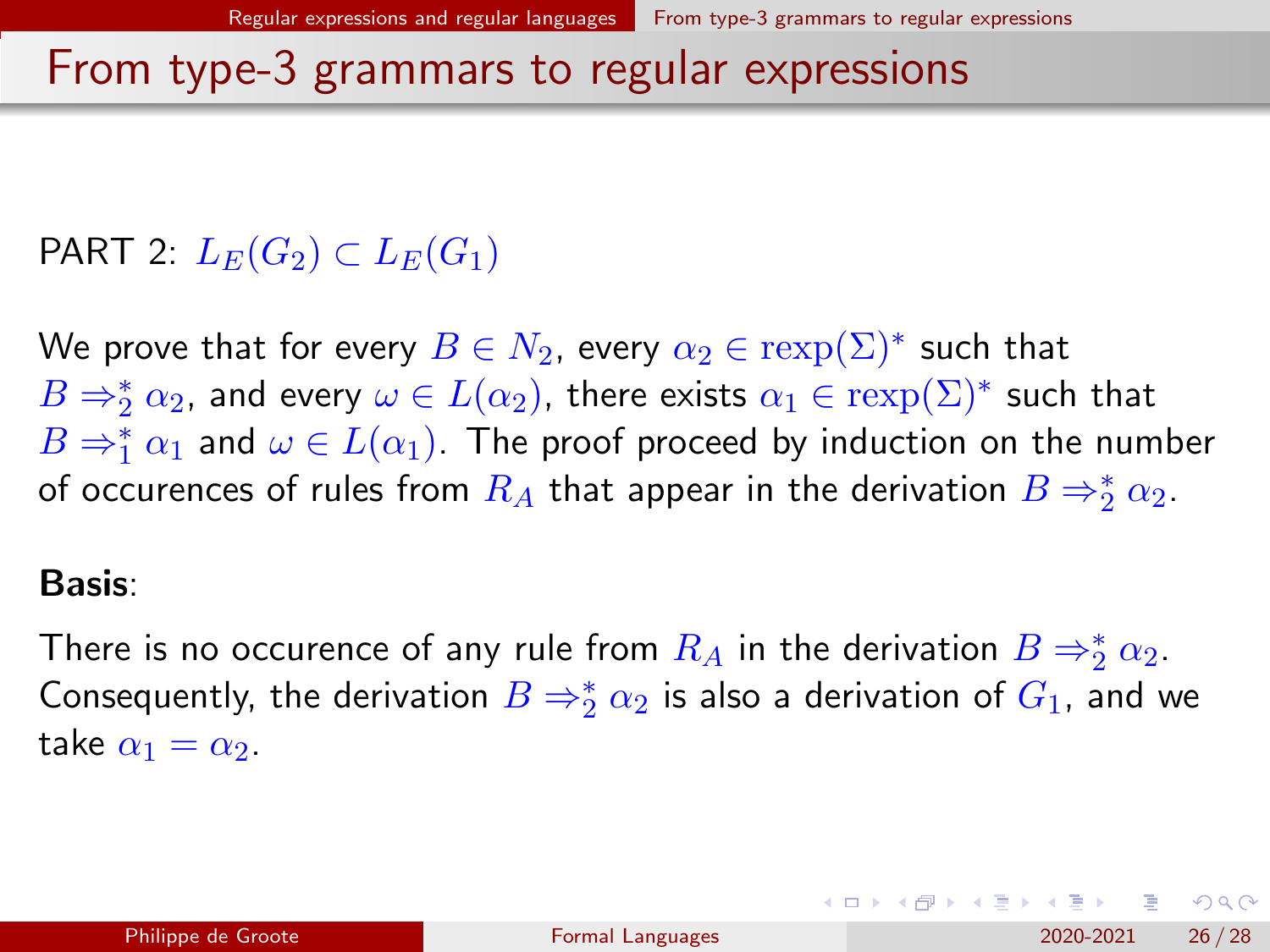Induction:

|  | Philippe de Groote |
|--|--------------------|

4 0 8

化重 经间重

 $QQ$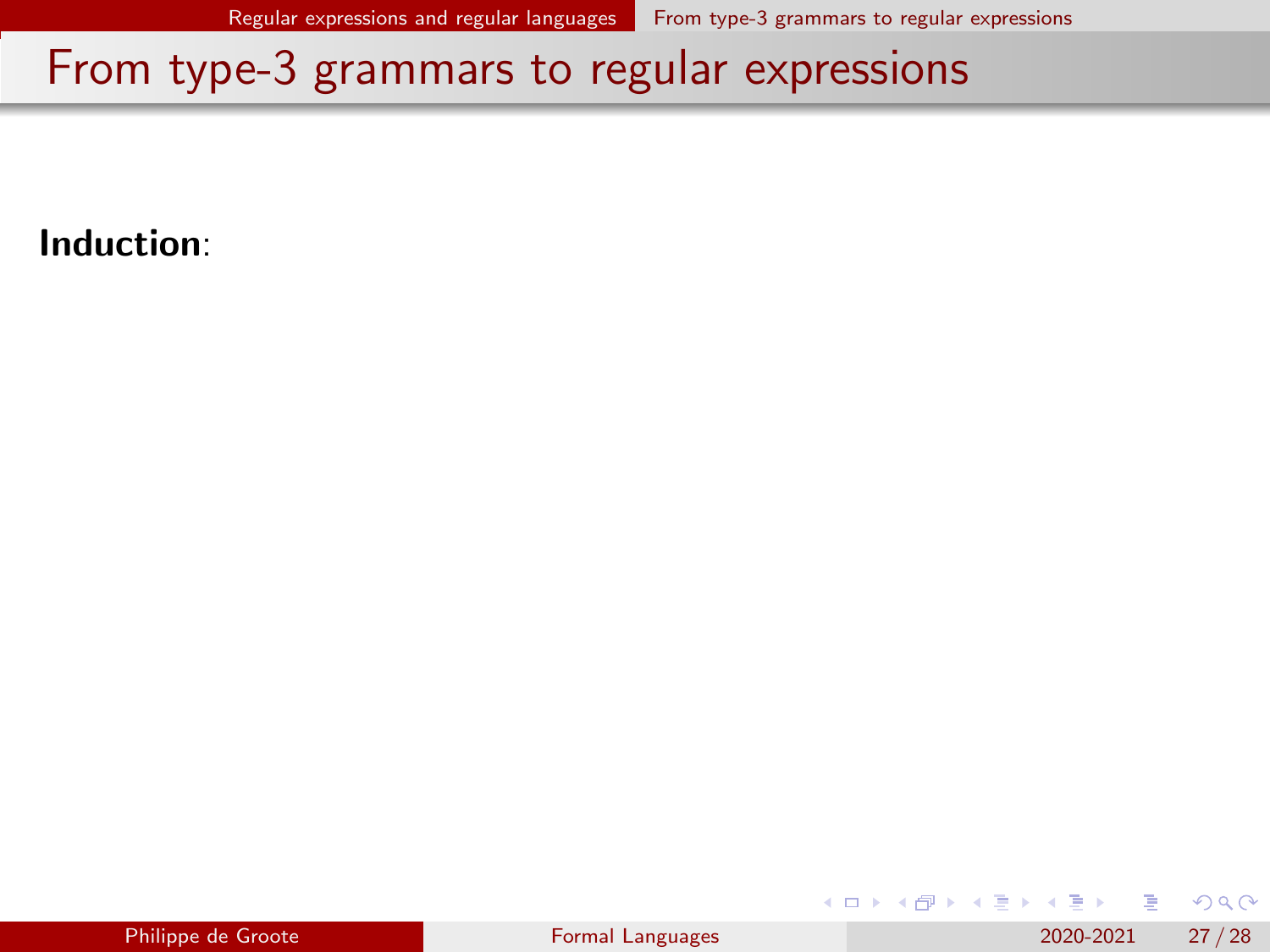#### Induction:

If there is at least one occurence of a rule from  $R_A$  in the derivation  $B\Rightarrow_2^*\alpha_2$ , it must obey one of the two following forms:

(1)  $B \Rightarrow_{2}^{*} \beta A \Rightarrow_{2} \beta((g_{0} + \cdots + g_{n-1})^{*} \cdot e_{i})B_{i} \Rightarrow_{2} \beta((g_{0} + \cdots + g_{n-1})^{*} \cdot e_{i})\gamma_{2}$ (2)  $B \Rightarrow_2^* \beta A \Rightarrow_2 \beta((g_0 + \cdots + g_{n-1})^* \cdot f_i)$ 

where the occurrence of  $(A \to ((g_0 + \cdots + g_{n-1})^*{\cdot} e_i)B_i) \in R_A$ (respectively,  $(A \rightarrow ((g_0 + \cdots + g_{n-1})^* \cdot f_i)) \in R_A$ ) is the leftmost occurrence of a rule from  $R_A$ . Consequently,  $B\Rightarrow_2^*\beta A$  is also a derivation of  $G_1$ .

**KEIN KARA KEIN EE YO A GARA KEE**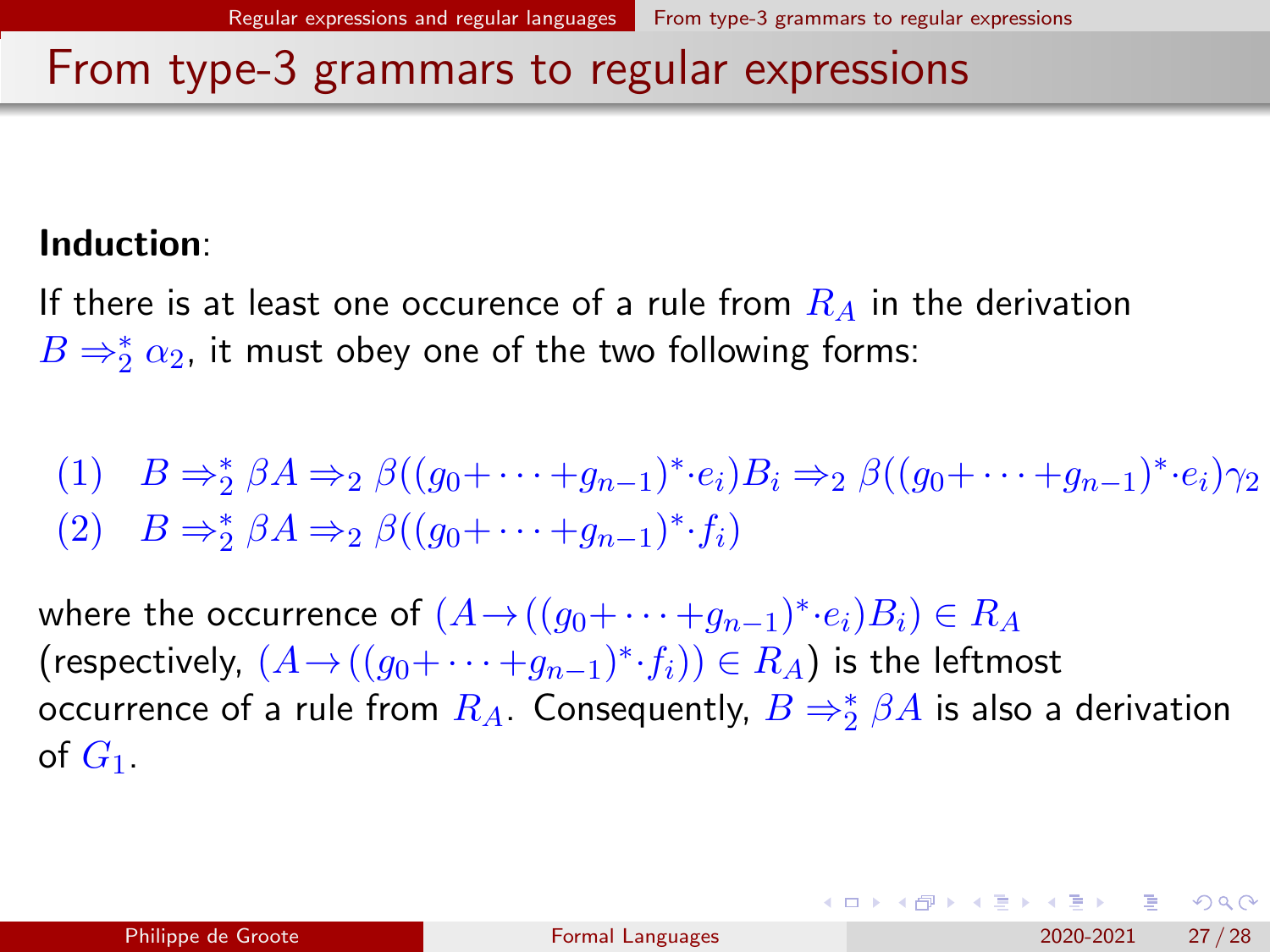In the first case, we have  $\alpha_2 = \beta((g_0 + \cdots + g_{n-1})^* \cdot e_i) \gamma_2$  and  $B_i \Rightarrow_2^* \gamma_2$ . Now, let  $\omega \in L(\alpha_2)$ . It must obey the following form:

 $\omega = \omega_1 g_{i_0} \dots g_{i_{k-1}} \omega_2 \omega_3$ 

where:

- $\bullet \omega_1 \in L(\beta);$
- the sequence of  $g_i$ 's is possibly empty;
- $\bullet \omega_2 \in L(e_i);$
- $\bullet \omega_3 \in L(\gamma_2)$ .

By induction hypothesis, there exists  $\gamma_1\in \text{resp}(\Sigma)^*$  such that  $B_i\Rightarrow^*_1\gamma_1$ and  $\omega_3 \in L(\gamma_1)$ . Then, we take

$$
\alpha_1 = \beta g_{i_0} \dots g_{i_{k-1}} e_i \gamma_1
$$

Indeed

$$
B \Rightarrow_1^* \beta A \Rightarrow_1 \beta g_{i_0} A \Rightarrow_1 \cdots \Rightarrow_1 \beta g_{i_0} \cdots g_{i_{k-1}} A
$$
  

$$
\Rightarrow_1 \beta g_{i_0} \cdots g_{i_{k-1}} e_i B_i \Rightarrow_1 \beta g_{i_0} \cdots g_{i_{k-1}} e_i \gamma_1
$$

 $QQQ$ 

イロト イ何 トイヨト イヨト ニヨー